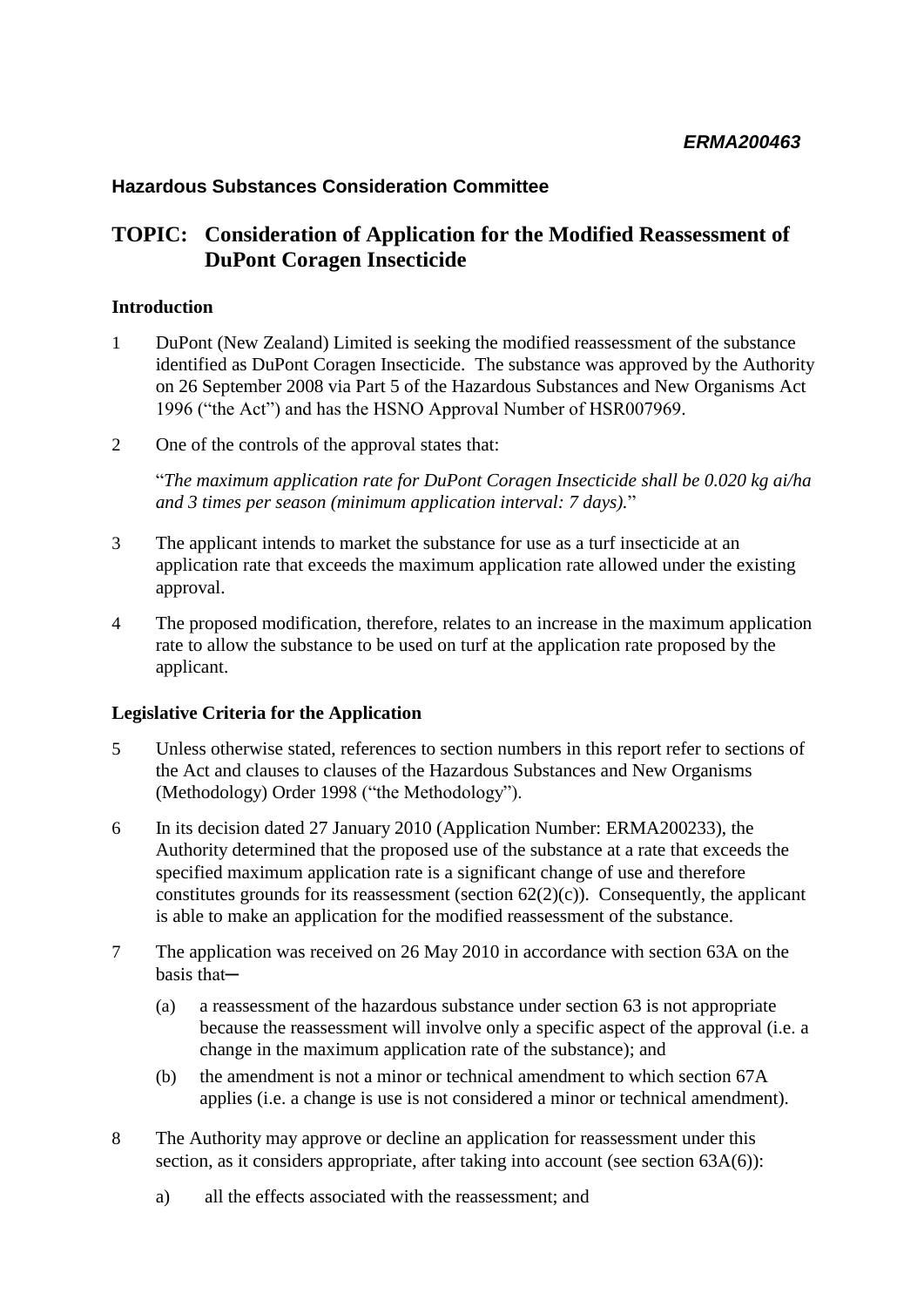- b) the best international practices and standards for the safe management of hazardous substances.
- 9 When making their decision, the Authority must follow the decision path outlined in Appendix 1.

### **Notification and Consultation**

- 10 The Minister for the Environment was advised of the application<sup>1</sup> and given the opportunity to "call-in" the application<sup>2</sup>. This action was not initiated.
- 11 The Department of Labour (Workplace Group), the New Zealand Food Safety Authority (Agricultural Compounds and Veterinary Medicines (ACVM) Group) and the Department of Conservation were identified as having a specific interest in the application and were provided with a copy of the application (excluding the confidential information, but with the opportunity to access this if necessary).
	- 11.1. No comments or submissions were received.
- 12 Other Government departments, Crown agencies and other interested parties, as listed in Appendix 4, were provided with a copy of the application summary and given the opportunity to comment or to make a submission.
	- 12.1. No comments or submissions were received.
- 13 The application was publicly notified on the ERMA New Zealand website on 2 June 2010 and advertised in The Dominion Post, the New Zealand Herald, the Christchurch Press and the Otago Daily Times<sup>3</sup>.
	- 13.1. One submission was received. The submitter indicated that they objected to this application and that they considered that no products containing toxins of any type should be allowed entry to New Zealand. They considered that allowing an increase in the application rate would result in increased contamination of the environment, further harm to terrestrial insects and more problems in regards to contamination of water courses. Their preference was for "non-toxic" forms of control, they did not, however, provide examples of potential non-toxic alternative forms of control.
	- 13.2. The applicant declined to respond to the submission. The Agency considers that the concerns raised by the submitter, including the identified risks, will be addressed by the application of controls on the substance.

1

<sup>1</sup> section  $53(4)(a)$ 

 $2$  section 68

 $3$  section 53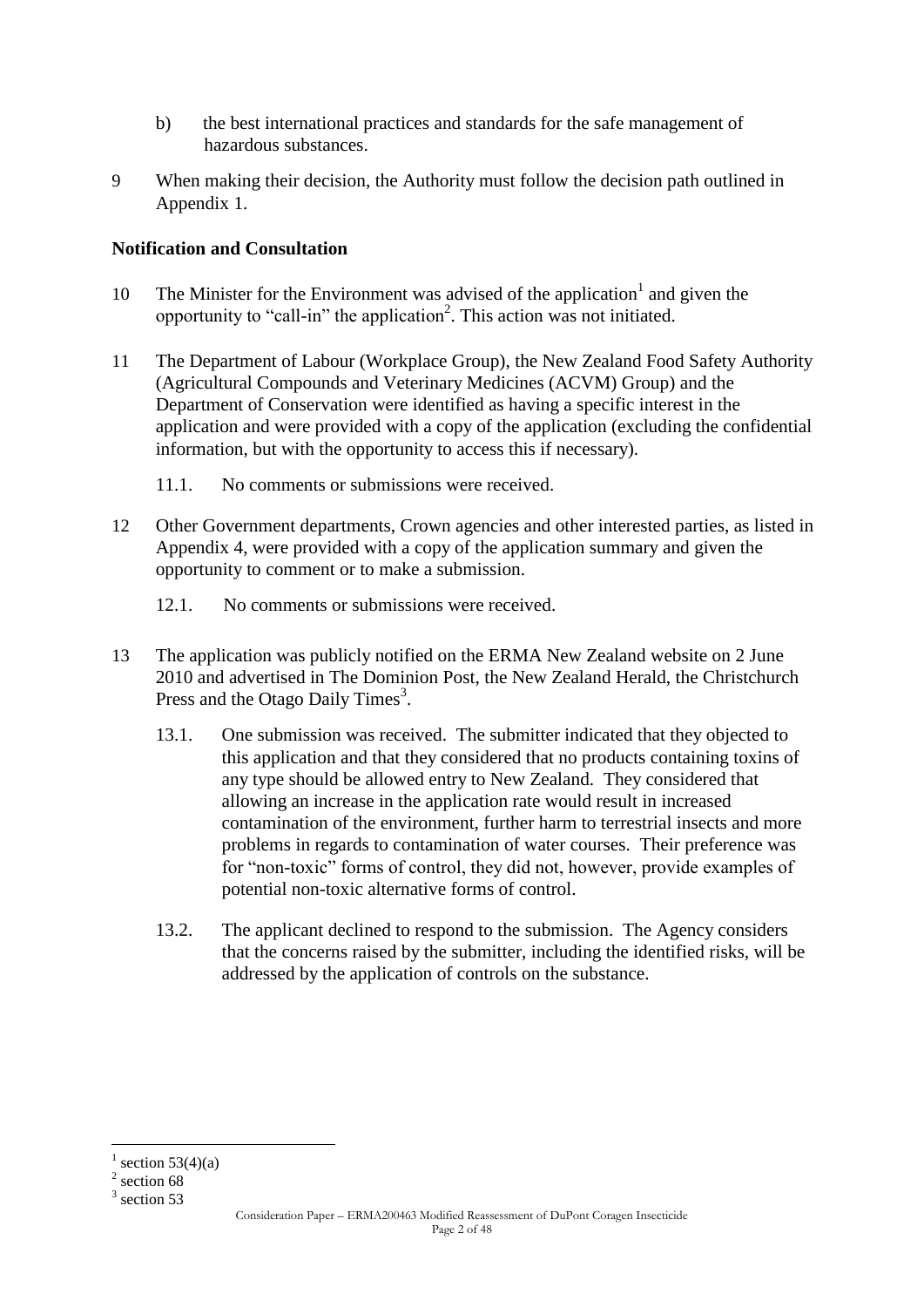### **AGENCY EVALUATION**

14 To enable the Agency to consider all the effects associated with the proposed reassessment, the Agency has undertaken an assessment of the change in the risks, costs and benefits associated with the proposed modification to the approval of the substance.

### **Risk Assessment**

- 15 A "cost" is defined in Regulation 2 of the Methodology as "the value of a particular adverse effect expressed in monetary or non-monetary terms". Thus, these have been assessed in an integrated fashion together with the risks of the adverse effects in the following assessment.
- 16 As the proposed modification relates to a change in use of the substance, the Agency has confined its risk assessment to the use phase of the substance"s lifecycle.
- 17 In accordance with sections 5 and 6 of the Act and clauses 9 and 12 of the methodology, the Agency has assessed the potentially non-negligible risks of the change in use of this substance in terms of risks to the environment, to human health and safety, to the relationship of Māori to the environment, to society and the community, to the market economy, and to New Zealand"s international obligations.

#### *Assessment of the risks to the environment*

- 18 The Agency has classified DuPont Coragen Insecticide as being very toxic to the aquatic environment (9.1A). Thus, organisms in the aquatic environment may be adversely affected if exposed to the substance.
- 19 The Agency has undertaken quantitative modelling of the risks to the environment when used at the proposed application rate and compared this to the risks associated with the use of the substance at the current maximum application rate.
- 20 The results of the risk assessments are summarised in Table 1 and discussed in more detail in Appendix 2.

| <b>Potential Adverse</b><br><b>Effect</b>                                                                | <b>Proposed</b><br><b>Application Rate</b>                                                         | <b>Current Maximum</b><br><b>Application Rate</b>                                                                              | Change in risk                   |
|----------------------------------------------------------------------------------------------------------|----------------------------------------------------------------------------------------------------|--------------------------------------------------------------------------------------------------------------------------------|----------------------------------|
| Death or adverse<br>effects to aquatic<br>organisms in the<br>environment.                               | High acute risk to<br>crustacea and a high<br>chronic risk to<br>crustacea and aquatic<br>insects. | Acute risk to<br>crustacea that can be<br>mitigated through<br>restricted use and a<br>high chronic risk to<br>aquatic insects | Significant increase<br>in risk. |
| Death or adverse<br>effects to soil<br>organisms, including<br>non-target plants, in<br>the environment. | Risk to springtails via<br>in field exposure.                                                      | No risks to soil<br>organisms or non-<br>target plants via either<br>in field or off field<br>exposure                         | Significant increase<br>in risk. |

**Table 1: Risks to the environment from the use of DuPont Coragen Insecticide**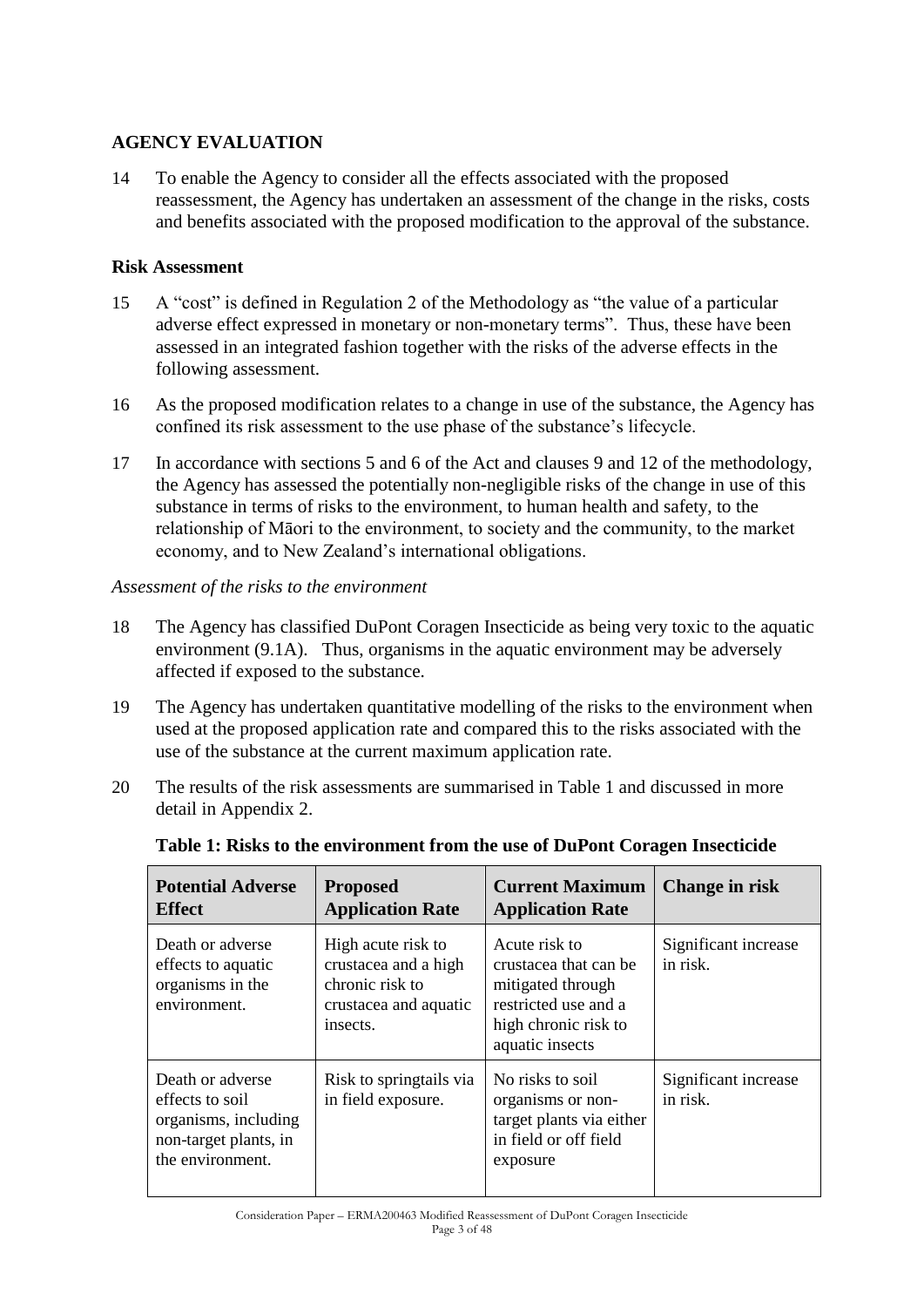| Death or adverse<br>effects to birds.                                             | High chronic risk for<br>an adverse effect on<br>egg shell thickness<br>and strength | No acute or chronic<br>risks to birds                     | Significant increase<br>in risk.    |
|-----------------------------------------------------------------------------------|--------------------------------------------------------------------------------------|-----------------------------------------------------------|-------------------------------------|
| Death or adverse<br>effects to bees.                                              | Low risk to bees                                                                     | Low risk to bees                                          | No significant<br>increase in risk. |
| Death or adverse<br>effects to non-target<br>invertebrates in the<br>environment. | High risk via either in<br>field or off field<br>exposure                            | High risk via either in<br>field or off field<br>exposure | No significant<br>increase in risk. |
| Adverse effects to<br>ground water.                                               | High risk of leaching<br>into ground water                                           | High risk of leaching<br>into ground water                | No significant<br>increase in risk. |

- 21 The Agency notes the results of the quantitative modelling and considers that the following existing controls on the substance will reduce the level of risk to the environment at either application rate:
	- the approved handler controls (triggered by the 9.1A classification);
	- prohibiting the application of the substance into or onto water;
	- restricting the method of application of the substance to ground-based methods only;
	- when applied by boom sprayer, the boom height should be kept as low as practicable to avoid spray drift;
	- The labels for the substance shall state the following:
		- *"The use of this chemical in areas where soils are permeable, particularly where the water table is shallow, may result in the substance leaching into ground-water‖*
		- *―Harmful to some beneficial insects – particularly some foliage dwelling predators that may be used in Integrated Pest Management‖*
		- *―Due to the persistent nature of chlorantraniliprole in soil, this product is expected to accumulate over successive seasons following repeated use.‖*
	- DuPont (New Zealand) Limited shall make available to ERMA New Zealand the results of any soil accumulation trials for chlorantraniliprole upon their completion.
- 22 The Agency notes that the risk assessment indicates that the application frequency of the substance should be restricted to once per year to further reduce the risks to non-target organisms and the environment, so that the level of risk is *negligible*. Therefore, the following revised maximum application rate should be set for the use of the substance on turf:
	- The maximum application rate for the substance shall be 0.30 kg ai/ha once per year.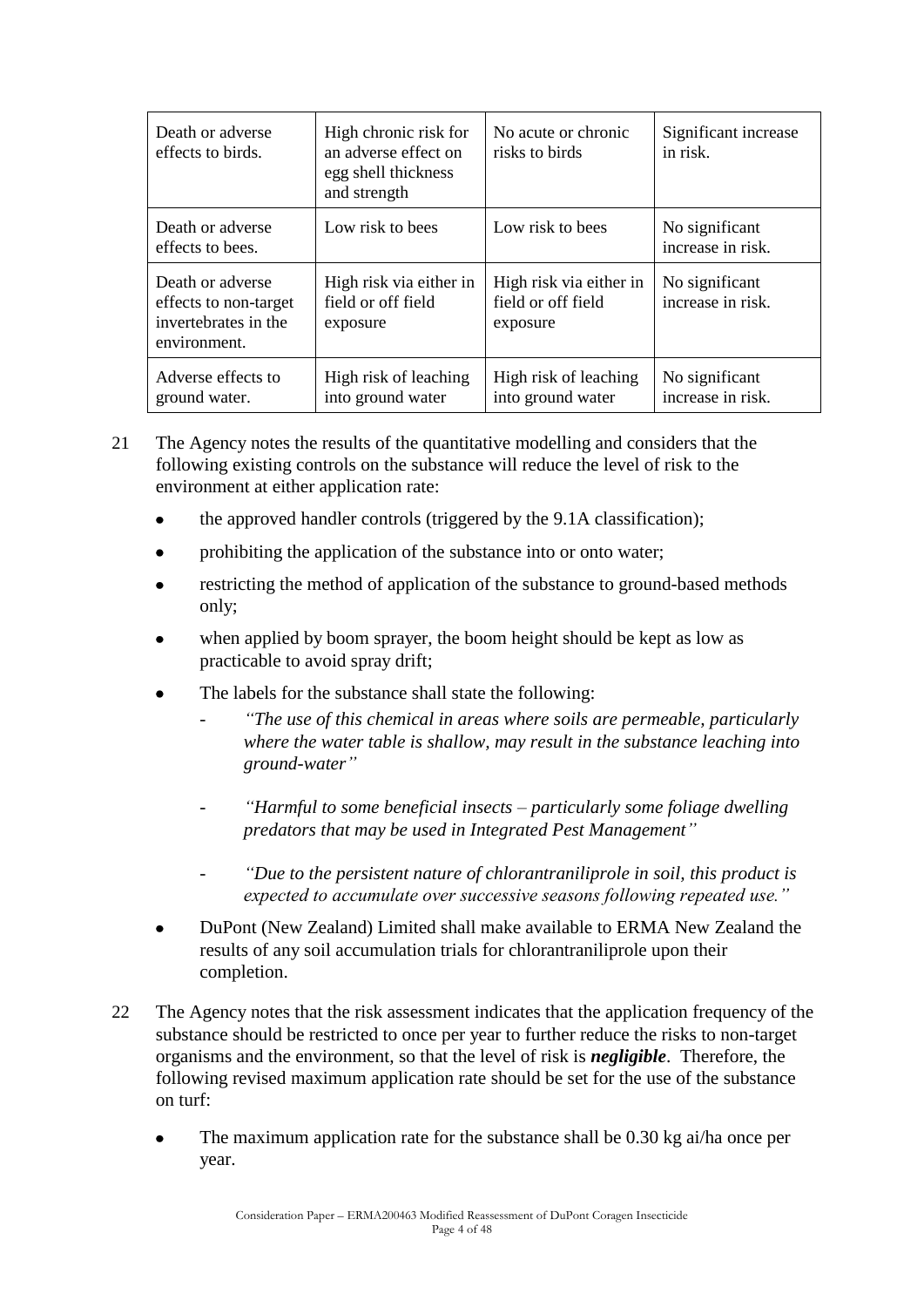### *Assessment of the risks to human health and safety*

23 The Agency has not classified DuPont Coragen Insecticide as being hazardous to human health or safety. Therefore, no assessment of the risks of the substance to human health and safety has been conducted.

### *Relationship of Māori to the Environment*

- 24 The Agency notes that DuPont Coragen insecticide triggers a hazardous property giving rise to the potential for cultural risk including the deterioration of the mauri of taonga flora and fauna species and the environment (i.e. this substance has the potential to leach into ground water, thereby disrupting the mauri of the water).
- 25 In addition, the introduction and use of this substance has the potential to inhibit the ability of iwi/Māori to fulfill their role as kaitiaki, particularly in relation to the guardianship of waterways given the highly ecotoxic nature of the substance to aquatic species.
- 26 On considering the information outlined here and elsewhere in this report, the Agency considers a *minimal* impact from DuPont Coragen insecticide on the relationship of Māori and their culture and traditions with their ancestral lands, water, sites, wāhi tapu, valued flora and fauna and other taonga to be *highly improbable*. In addition there is no evidence to suggest that the controlled use of DuPont Coragen insecticide will breach the principles of the Treaty of Waitangi.
- 27 The overall level of risk is therefore considered to be *negligible* assuming that the substance will be handled, stored, transported, used, and disposed of, in accordance with the explicitly stated default and additional controls proposed in this report, and any other controls required by other legislation. It is considered that the increase in the application rate will not affect this assessment.
- 28 However, the Agency notes that should inappropriate use, or accident, result in the contamination of waterways or the environment generally, that users notify the appropriate authorities including the relevant iwi authorities in that region. This action should include advising them of the contamination and the measures taken to contain and remediate.

#### *Assessment of the risks to society and the community*

29 There are not expected to be any significant adverse impacts on the social environment with the controlled use of the substance as a pesticide, apart from the environmental effects already discussed. Consequently, the Agency considers that this aspect of potential risk need not be considered further.

*Assessment of the risks to the market economy*

- 30 Taking into account the level of risk to the environment and to human welfare, no sources of additional risk have been identified that could result in an adverse economic impact on a community.
- 31 The Agency notes that direct economic costs will be borne by the applicant and users of the substance. The HSNO default controls intentionally do not manage direct economic effects. These are for suppliers and users of the substance to address.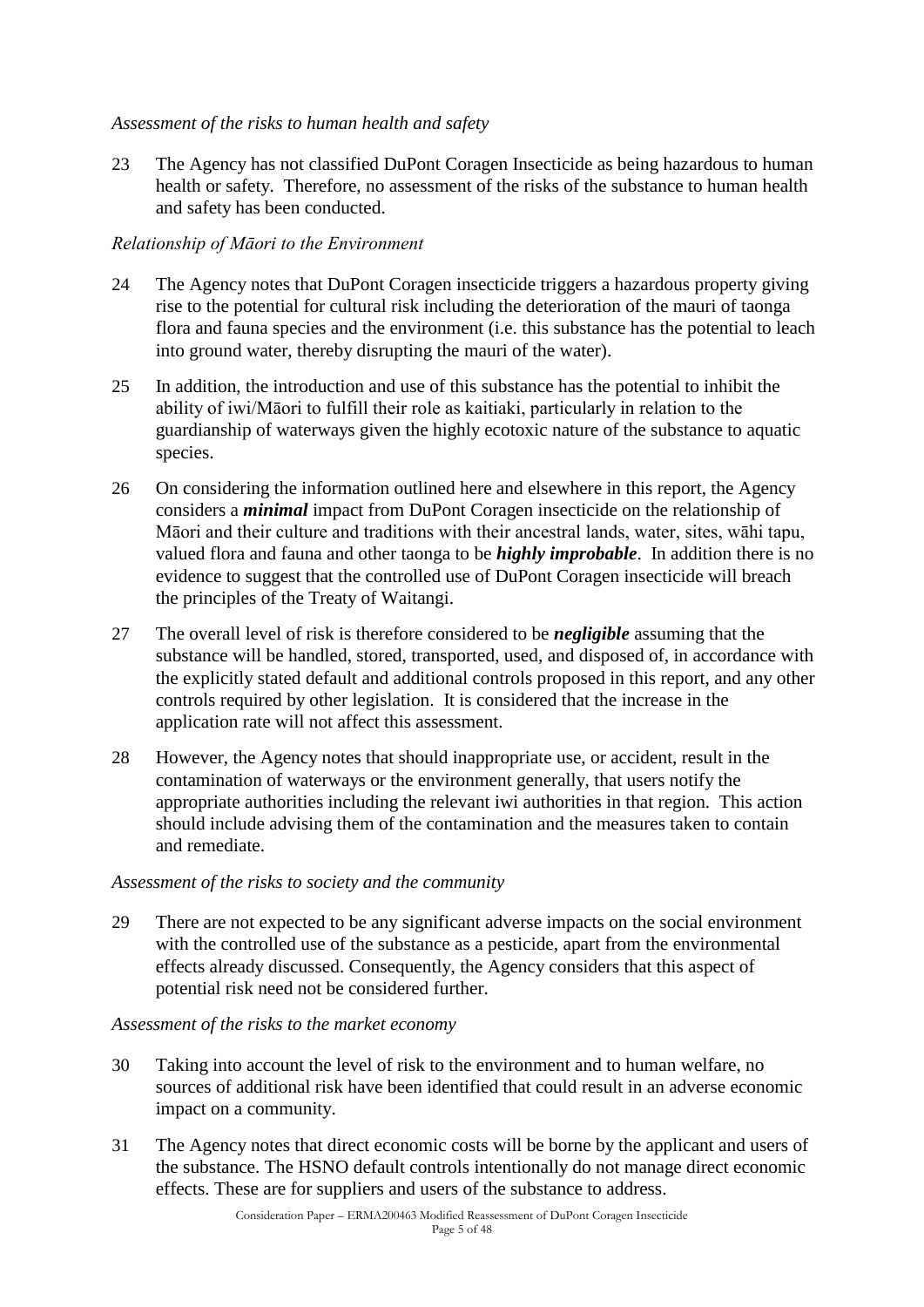### *New Zealand's international obligations*

32 The Agency does not anticipate that the use of the substance at the increased application rate will pose any risks to New Zealand"s international obligations.

### **Assessment of Beneficial Effects**

- 33 A "benefit" is defined in Regulation 2 of the Methodology as "the value of a particular positive effect expressed in monetary or non-monetary terms". Benefits that may arise from any of the matters set out in clauses 9 and 11 were considered in terms of clause 13.
- 34 The applicant claims that the proposed modification of the approval of the substance will provide the following benefits:
	- At present there are a limited number of insecticides currently approved for use on turf. The availability of DuPont Coragen for use on turf, at application rates necessary for effective control of the insect pests in turf, will provide groundsmen with an insecticide option which is virtually harmless to the applicator and those using the amenity area.
	- Increased profits and employment opportunities within DuPont (New Zealand) Limited and those involved in the distribution of the substance within New Zealand.
- 35 The Agency considers the economic and related benefits to be derived from the use of the substance on turf at the increased application rates are potentially significant.

### **Controls**

- 36 As a result of the proposed modification to the approval of this substance, no variations to the existing controls on the substance are necessary, with the exception of the revision of the maximum application rate.
- 37 The Agency has considered the controls imposed by the Authority in approvals given to other pesticides under Part 5 of the Act as well as those transferred to the Act under the *Hazardous Substances (Pesticides) Transfer Notice 2004 (as amended)* and considers that the controls listed in Appendix 3 should apply to the substance.

#### **Overall evaluation of risks, costs and benefits**

- 38 The Agency notes that there is a significant increase in the risks to the environment as a result of the increase in the maximum application rate. However, the Agency considers the increased risks of the substance to the environment will be managed by the existing controls on the substance. Therefore, the Agency considers the risks of the substance to the environment and human health, with the existing controls in place, to be negligible.
- 39 The Agency does not consider there to be significant risks to Māori cultural wellbeing, society and the community, the market economy, or to New Zealand's international obligations associated with the modified reassessment.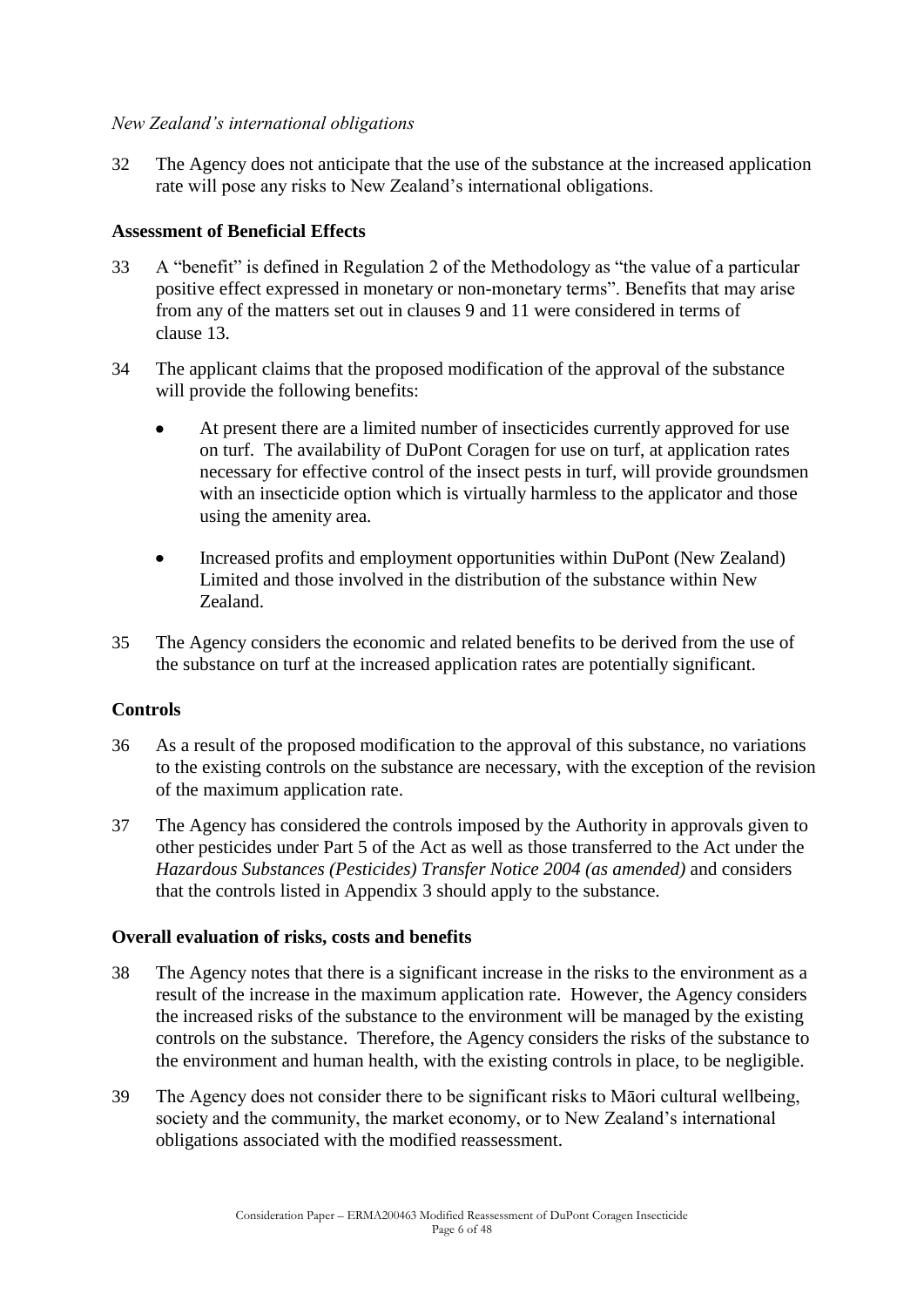- 40 The Agency has taken the type and severity of the risks, and the characteristics of such risks into account, and considers that the overall level of risk posed by the substance is negligible.
- 41 The Agency considers that there are benefits associated with the modified reassessment of this substance.
- 42 Thus, the Agency considers that the benefits of the modified reassessment outweigh the costs.

### **Best international practices and standards for the safe management of hazardous substances**

- 43 The requirement to consider best international practices and standards for the safe management of hazardous substances is demonstrated by assessing the proposed modified reassessment against:
	- the Globally Harmonised System of Classification and Labelling of Chemicals;  $\bullet$
	- international codes of practice and standards;
	- overseas legislative requirements.

### *Globally Harmonised System*

44 The controls applied to the substance as a result of the modified reassessment are based on the HSNO Regulations. These regulations specify a number of controls aimed at managing the risk posed by hazardous substances throughout their lifecycle, such as the requirement for protective clothing and provision of appropriate information, disposal and emergency management requirements. These regulations have previously met the requirements of section 141(1)(b) on best international practices and standards for the safe management of hazardous substances. In particular, the Globally Harmonised System of Classification and Labelling of Chemicals (GHS), published by the United Nations, forms the basis of the HSNO hazard classification system and the requirements for the provision of information on hazards.

### *International Codes of Practice and Standards*

45 The transportation controls on the substance requiring the segregation of incompatible substances are cross-references to the requirements of the Land Transport Rule, the Maritime Rule and the Civil Aviation Rule, which are themselves based on the International UN Transport of Dangerous Goods Model Regulations, the International Maritime Dangerous Goods Code and the International Civil Aviation Organization Regulations.

#### *Overseas Legislative Requirements*

46 The Agency notes that the substance is approved for use as a pesticide by a number of overseas regulators. The controls proposed by the Agency are consistent with those imposed by the overseas regulators.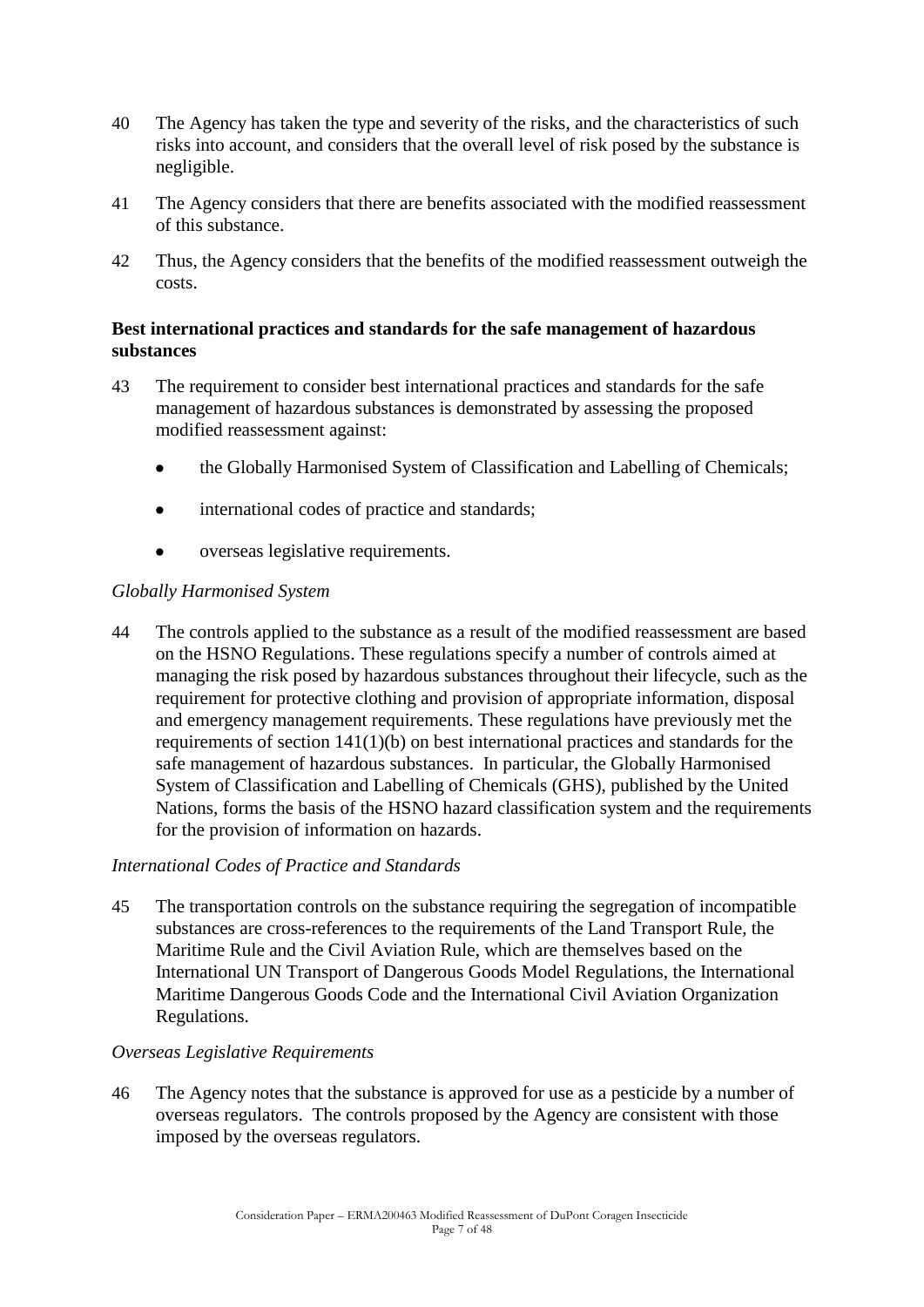#### **Conclusions**

- 47 DuPont (New Zealand) Limited is seeking the modified reassessment of the substance identified as DuPont Coragen Insecticide to allow its use on turf at application rates that exceed the existing maximum application rate.
- 48 The Agency considers that there are negligible risks to the environment and human health, with the existing controls in place, and benefits associated with the modified reassessment of the substance.
- 49 The Agency considers that the modified reassessment meets the requirements of best international practices and standards for the safe management of hazardous substances.
- 50 The Agency considers that the application for the modified reassessment meets the requirements of section 63A(6) and, therefore, may be approved in accordance with clause 26.
- 51 The Agency considers that the controls listed in Appendix 3 should apply to DuPont Coragen Insecticide.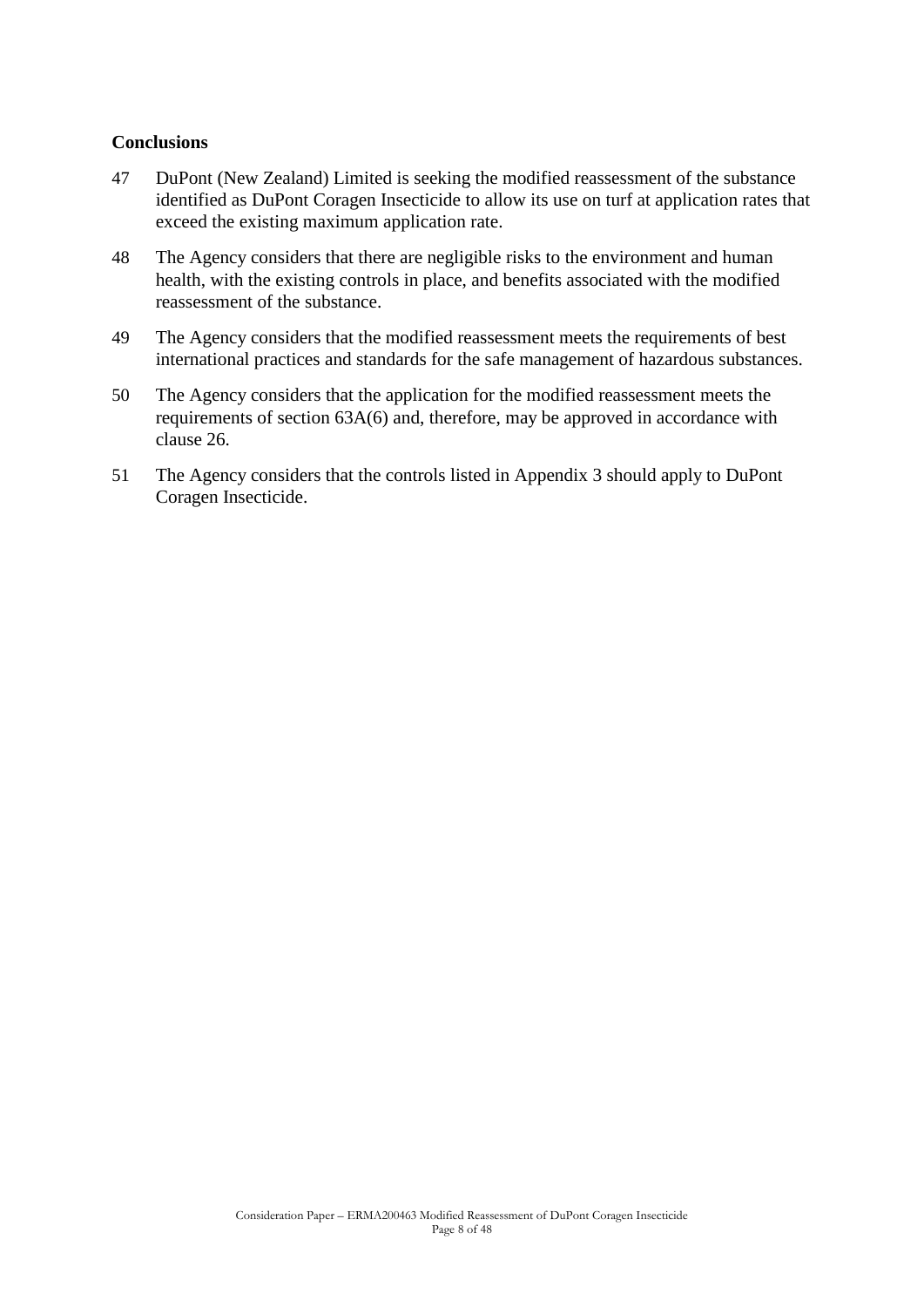# **APPENDIX 1 DECISION PATH**

Decision path for modified reassessment for amendments to hazardous substance approvals: application made and determined under section 63A.

For proper interpretation of the decision path it is important to work through the flowchart conjunction with the explanatory notes



Consideration Paper – ERMA200463 Modified Reassessment of DuPont Coragen Insecticide Page 9 of 48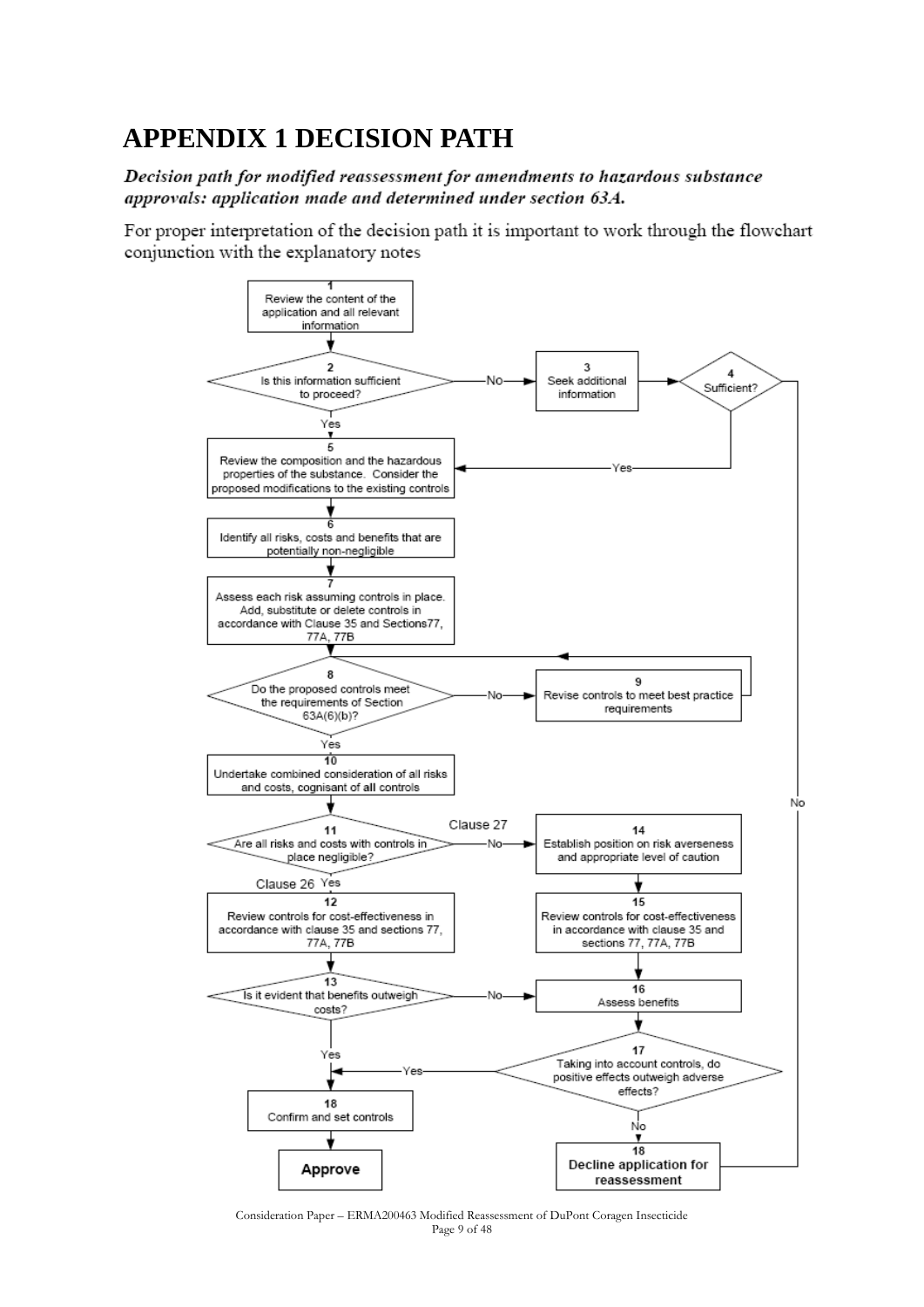# **APPENDIX 2 RISK ASSESSMENT**

## **Environmental exposure and risk assessment**

For Class 9 substances, irrespective of the intrinsic hazard classification, the ecological risk can be assessed for a substance by calculating a risk quotient based on an estimated exposure concentration. Such calculations incorporate toxicity values, exposure scenarios (including spray drift, application rates and frequencies), and the half lives of the component(s) in soil and water. The calculations provide an Estimated Environmental Concentration (EEC) which, when divided by the  $LC_{50}$  or  $EC_{50}$ , gives a risk quotient (RQ).

| Acute $RQ = EECshort term$ |                        | Chronic $RQ = EEC_{\text{long term}}$ |             |
|----------------------------|------------------------|---------------------------------------|-------------|
|                            | $LC_{50}$ or $EC_{50}$ |                                       | <b>NOEC</b> |

Levels of concern (LOC) developed by the US EPA (Urban and Cook 1986) and adopted by the Agency, to determine whether a substance poses an environmental risk are provided in Table A2.1.

| Tuble result were of concern as adopted by the rightly. |             |                                              |  |  |
|---------------------------------------------------------|-------------|----------------------------------------------|--|--|
| <b>Endpoint</b>                                         | <b>LOC</b>  | <b>Presumption</b>                           |  |  |
| <b>Aquatic (fish, invertebrates)</b>                    |             |                                              |  |  |
| Acute $RQ \geq$                                         | 0.5         | High acute risk                              |  |  |
| Acute RQ                                                | $0.1 - 0.5$ | Risk can be mitigated through restricted use |  |  |
| Acute $RQ0$                                             | 0.1         | Low risk                                     |  |  |
| Chronic RQ $\geq$                                       |             | High chronic risk                            |  |  |
|                                                         |             |                                              |  |  |
| <b>Plants (aquatic and terrestrial)</b>                 |             |                                              |  |  |
| Acute $RQ \geq$                                         |             | High acute risk                              |  |  |

**Table A2.1: Levels of concern as adopted by the Agency.**

For terrestrial organisms toxicity-exposure ratios (TER) are used for terrestrial vertebrates and earthworms and hazard quotient (HQ) values for terrestrial invertebrates. This convention results in concern arising if a risk quotient is less than the trigger value for birds and earthworms and more than a trigger value for terrestrial invertebrates. The levels of concerns are shown in Table A2.2.

TER=  $LD_{50}$  / estimated environmental concentration

 $HQ_{\text{bees}} =$  application rate/ $LD_{50}$ 

 $HQ$  invertebrates = exposure/  $LR_{50}$ 

|                | <b>Level of Concern</b><br>(LOC) | <b>Presumption</b> |
|----------------|----------------------------------|--------------------|
| Bird/earthworm |                                  |                    |
| Acute TER      | <10                              | High risk          |
| Chronic TER    | $<$ 5                            | High risk          |

Consideration Paper – ERMA200463 Modified Reassessment of DuPont Coragen Insecticide Page 10 of 48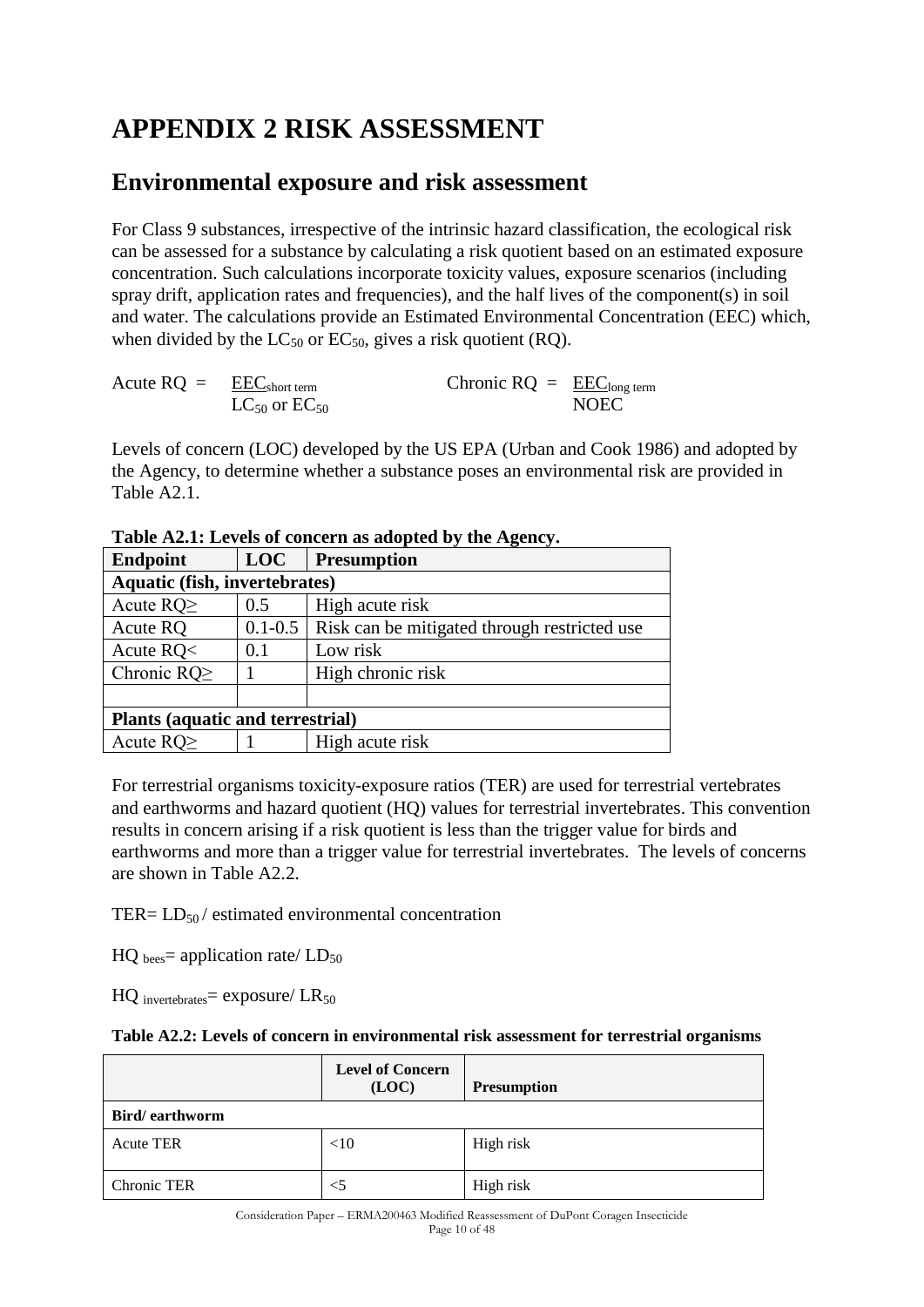|                                  | <b>Level of Concern</b><br>(LOC) | <b>Presumption</b>           |
|----------------------------------|----------------------------------|------------------------------|
| <b>Bees</b>                      |                                  |                              |
| HQ                               | < 50                             | Low risk                     |
| HQ                               |                                  | Higher tier testing required |
|                                  | >50                              |                              |
| <b>Terrestrial invertebrates</b> |                                  |                              |
| HQ                               | $\lt 2$                          | Low risk                     |
| HQ                               |                                  | Higher tier testing required |
|                                  | >2                               |                              |

If the risk exceeds a predefined level of concern, this suggests that it may be appropriate to refine the assessment or to apply the approved handler (E7) control and/or other controls to ensure that appropriate matters are taken into account to minimize off-site movement of the substance. Conversely, if a worst-case scenario is used, and the level of concern is not exceeded, then in terms of the environment, there is a presumption of low risk which is able to be adequately managed by such things as label statements (warnings, disposal). The E7 control can then be removed on a selective basis.

## **AQUATIC RISK**

### **PROPOSED APPLICATION RATE**

### **Assessment of Expected Environmental Concentration**

The Agency has used the Generic Estimated Environmental Concentration Model v2 (GENEEC2) surface water exposure model (USEPA 2001) to estimate the EEC of chlorantraniliprole in surface water which may potentially arise as a result of spray drift and surface runoff from the applicant's proposed New Zealand use pattern.

The parameters used in the GENEEC2 modeling are listed in Table A2.3 and represent the recommended use on turf.

|                              | <b>DuPont Coragen</b><br><b>Insecticide</b>         | Reference                        |
|------------------------------|-----------------------------------------------------|----------------------------------|
| Application rate             | $0.3$ kg ai/ha                                      | applicant                        |
| Application frequency        | Once or twice a<br>year                             |                                  |
| Application interval         | 7 days                                              |                                  |
| $\boldsymbol{K}_d$           | 0.7<br>Sandy Loam<br>7.7,<br>(Hq)<br>OC<br>$1.0\%)$ | Mattson $(2006)$                 |
| **<br>Aerobic soil $DT_{50}$ | 593.2                                               | McCorquodale $\&$ Addison (2005) |

### **Table A2.3: Input parameters for GENEEC2 analysis.**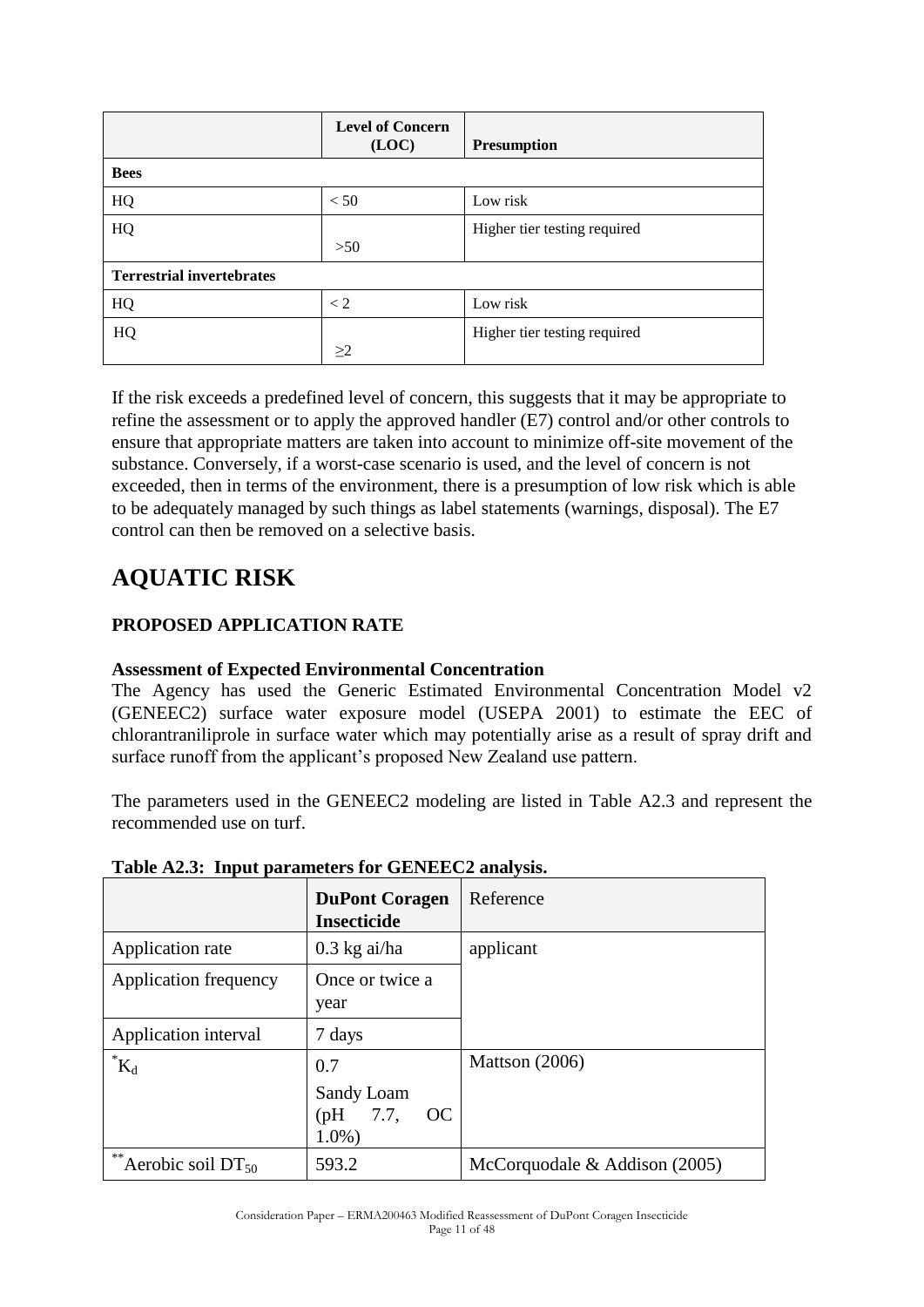|                                 |                | McCorquodale & Mackie (2005)<br>Koch Singles $&$ Berg (2006) |
|---------------------------------|----------------|--------------------------------------------------------------|
|                                 |                | Berg & Koch Singles (2006)                                   |
| Pesticide wetted in?            | N <sub>0</sub> | applicant                                                    |
| Methods of application          | Low Boom       | <b>GENEEC 2</b>                                              |
|                                 |                |                                                              |
| 'No spray' zone                 | $\theta$       | applicant                                                    |
| Water solubility                | $1.023$ mg/L   | Craig & Ramsay $(2004)$                                      |
| Aerobic aquatic $DT_{50}$       | 231 days       | Lynn & McCorquodale (2005).                                  |
| Aqueous photolysis<br>$DT_{50}$ | $0.6$ days     | MacDonald et al. 2005                                        |

\*The lowest of the  $K_d$  value measured in a non-sand textured soil (i.e. not sand, coarse sand, fine sand, loamy sand) (USEPA, 2001).

\*\*The soil  $DT_{50}$  value of 593.2 for Chlorantraniliprole follows the GENEEC2 calculation of the upper 90% confidence limit on the mean value (n≥2) of the nine aerobic laboratory values measured at 25°C (USEPA, 2001).

#### **Output from the GENEEC2 model.**

#### **One application**

|                         |  | RUN No. 1 FOR chlorantranilipr ON tyrf * INPUT VALUES *                                                            |  |                                                                                    |
|-------------------------|--|--------------------------------------------------------------------------------------------------------------------|--|------------------------------------------------------------------------------------|
|                         |  | RATE (#/AC) No.APPS & SOIL SOLUBIL APPL TYPE NO-SPRAY INCORP<br>ONE(MULT) INTERVAL Kd (PPM) (%DRIFT) ZONE(FT) (IN) |  |                                                                                    |
|                         |  | .267(.267) 1 1 .7 1.0 GRLOFI(2.9) .0 .0                                                                            |  |                                                                                    |
|                         |  | FIELD AND STANDARD POND HALFLIFE VALUES (DAYS)                                                                     |  |                                                                                    |
|                         |  | (FIELD) RAIN/RUNOFF (POND) (POND-EFF) (POND) (POND)                                                                |  | METABOLIC DAYS UNTIL HYDROLYSIS PHOTOLYSIS METABOLIC COMBINED                      |
| 593.20 2                |  | N/A .60- 74.40 231.00 56.28                                                                                        |  |                                                                                    |
|                         |  | GENERIC EECs (IN MICROGRAMS/LITER (PPB)) Version 2.0 Aug 1, 2001                                                   |  |                                                                                    |
|                         |  | PEAK MAX 4 DAY MAX 21 DAY MAX 60 DAY MAX 90 DAY<br>GEEC AVG GEEC AVG GEEC AVG GEEC AVG GEEC                        |  |                                                                                    |
|                         |  | 13.82 13.68 12.89 11.31 10.28                                                                                      |  |                                                                                    |
| <b>Two applications</b> |  |                                                                                                                    |  |                                                                                    |
|                         |  | RUN No. 1 FOR chlorantranilipr ON turf * INPUT VALUES *                                                            |  |                                                                                    |
|                         |  | RATE (#/AC) No.APPS & SOIL SOLUBIL APPL TYPE NO-SPRAY INCORP<br>ONE(MULT) INTERVAL Kd (PPM) (%DRIFT) ZONE(FT) (IN) |  |                                                                                    |
|                         |  |                                                                                                                    |  | Consideration Denon EDMA200462 Modified Researchment of DuPont Company Insectional |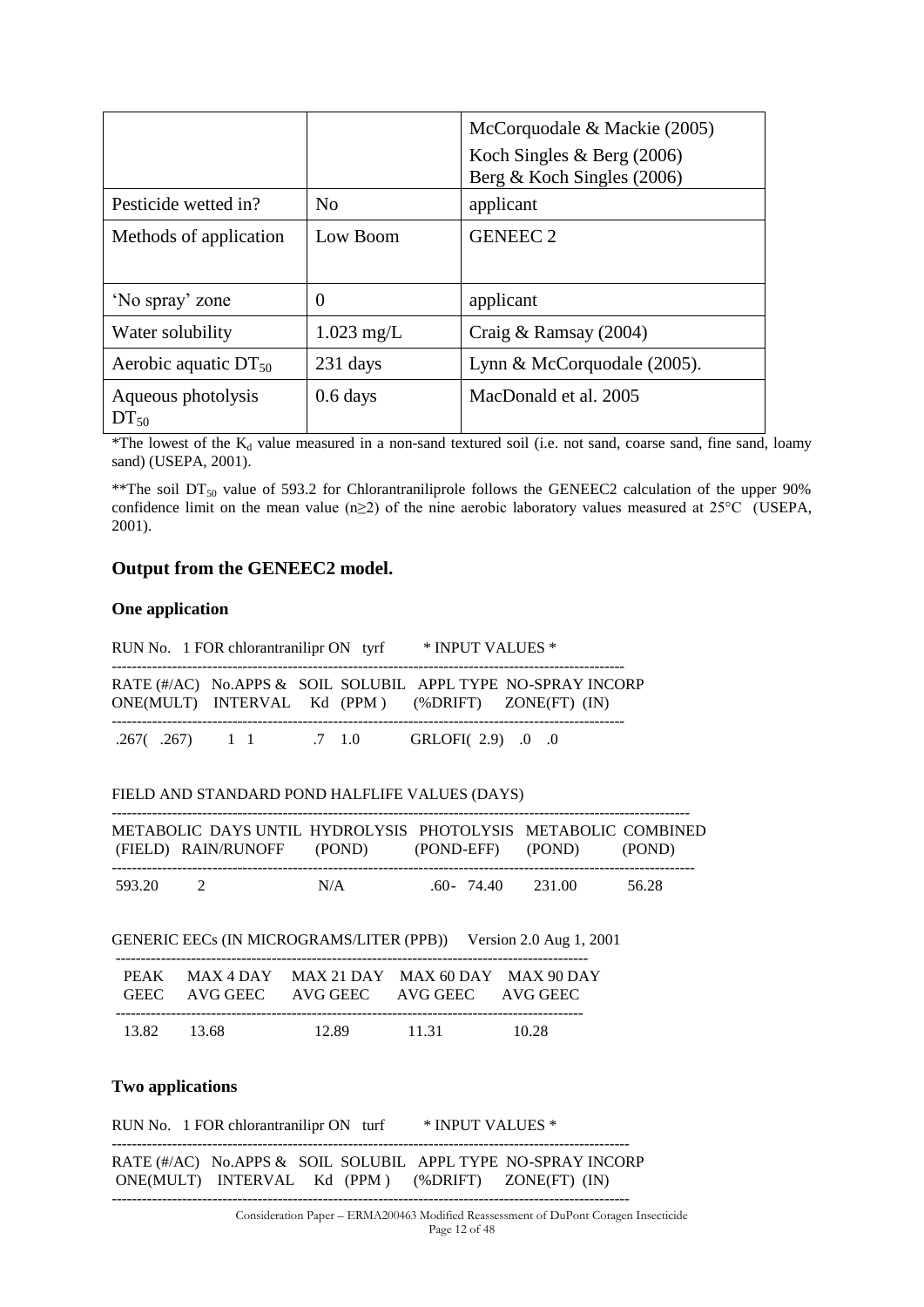|        | METABOLIC DAYS UNTIL HYDROLYSIS PHOTOLYSIS METABOLIC COMBINED |     |                          |        |       |
|--------|---------------------------------------------------------------|-----|--------------------------|--------|-------|
|        | (FIELD) RAIN/RUNOFF (POND)                                    |     | (POND-EFF) (POND) (POND) |        |       |
| 593.20 | $\mathcal{D}$                                                 | N/A | $.60 - 74.40$            | 231.00 | 56.28 |

| PEAK MAX 4 DAY MAX 21 DAY MAX 60 DAY MAX 90 DAY |  |  | GENERIC EECs (IN MICROGRAMS/LITER (PPB)) Version 2.0 Aug 1, 2001 |
|-------------------------------------------------|--|--|------------------------------------------------------------------|
|                                                 |  |  |                                                                  |

|       | GEEC AVG GEEC | AVG GEEC | AVG GEEC | AVG GEEC |  |
|-------|---------------|----------|----------|----------|--|
| 27.51 | 27.23         | 25.67    | 22.52    | 20.46    |  |

The Estimated Environmental Concentration (EEC) for chlorantraniliprole as estimated by GENEEC2 are:

|             | One application | Two applications |
|-------------|-----------------|------------------|
|             | Mg/L            | Mg/L             |
| Peak EEC    | 0.01382         | 0.02751          |
| Chronic EEC |                 |                  |
| 21 days     | 0.01289         | 0.02567          |
| 60 days     | 0.01131         | 0.02252          |
| 90 days     | 0.01028         | 0.02046          |

Assessment of acute risk

| Table A2.4: Aquatic Ecotoxicity endpoints for DuPont Coragen Insecticide to be used in |  |  |  |
|----------------------------------------------------------------------------------------|--|--|--|
| risk assessment.                                                                       |  |  |  |

| <b>Acute</b>                                  | Formulation<br>$LC_{50}$ or $EC_{50}$<br>(mg/L)<br>(Values given in ai) | Active<br>Ingredient<br>$LC_{50}$ or $EC_{50}$<br>$(mg \text{ ai/L})$ |
|-----------------------------------------------|-------------------------------------------------------------------------|-----------------------------------------------------------------------|
| Fish                                          | >1.84                                                                   |                                                                       |
| Crustacea                                     | 0.0071                                                                  |                                                                       |
| Algae                                         | >4                                                                      |                                                                       |
| Chronic                                       |                                                                         | LC50 or EC50<br>(mg/L)                                                |
| Fish (90 days)                                |                                                                         | 0.110                                                                 |
| Crustacea<br>$(21 \text{ days})$              |                                                                         | 0.00447                                                               |
| <b>Aquatic Insects</b><br>$(28 \text{ days})$ |                                                                         | 0.0025                                                                |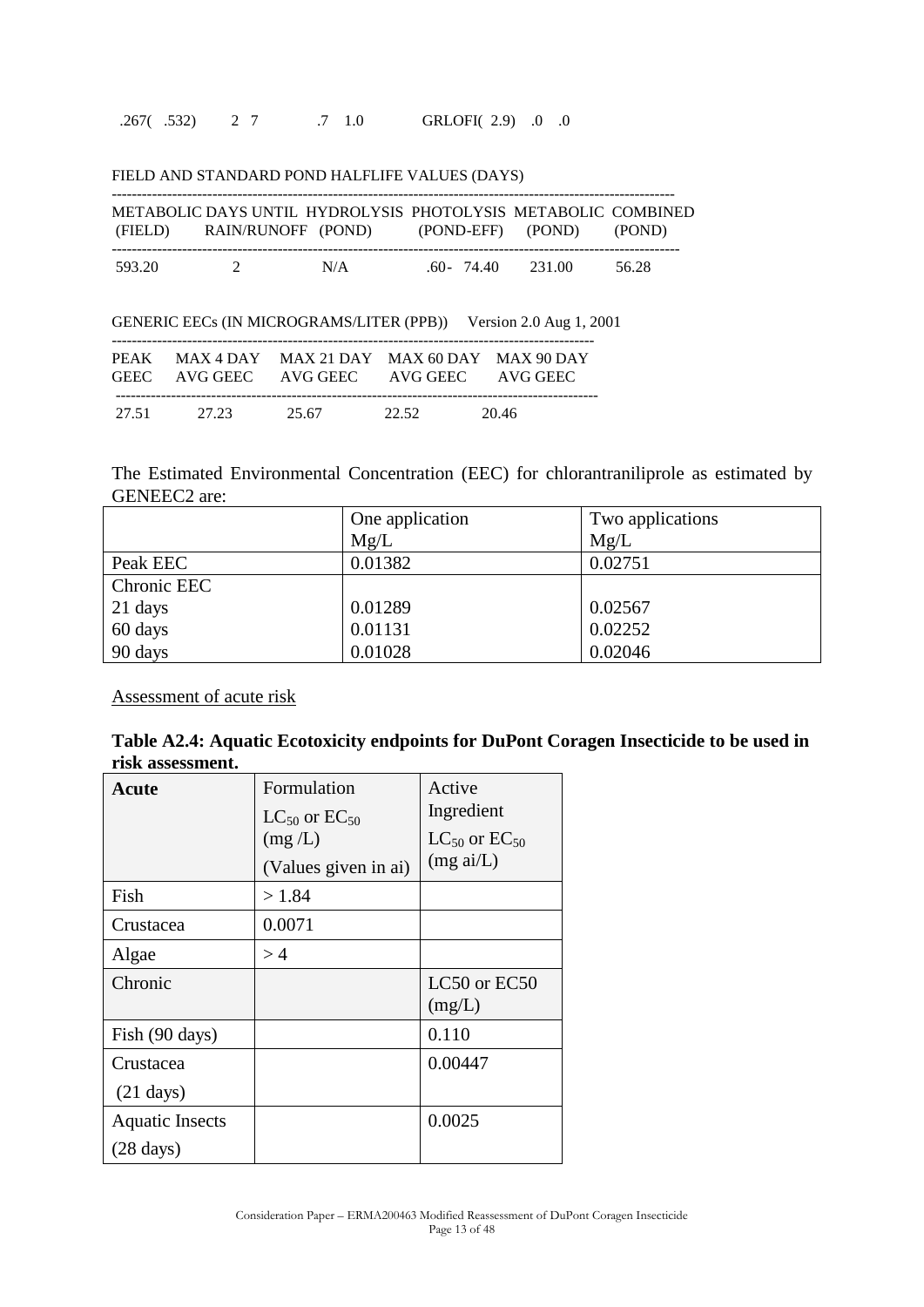|           | Peak EEC from         | $LC_{50}$ or $EC_{50}$ | RQ (Acute)                               |           |  |
|-----------|-----------------------|------------------------|------------------------------------------|-----------|--|
|           | GENEEC2 (mg/L)        | (mg/L)                 | EEC/LC <sub>50</sub> or EC <sub>50</sub> |           |  |
|           |                       |                        | One appl.                                | Two appl. |  |
| Fish      | $0.02751$ (one appl.) | 1.84                   | 0.015                                    | 0.016     |  |
| Crustacea | $0.01382$ (two appl.) | 0.0071                 | 3.87                                     | 1.95      |  |
| Algae     |                       |                        | 0.007                                    | 0.003     |  |

### **Table A2.5: Acute risk quotients derived from the GENEEC2 model and toxicity data.**

When compared against the relevant acute levels of concern (Table A2.1), the acute RQs derived from the GENEEC2 modeling for chlorantraniliprole indicate the following:

| For fish:       | the acute risk is low  |
|-----------------|------------------------|
| For crustacean: | the acute risk is high |
| For algae:      | the acute risk is low  |

#### Assessment of chronic risk

### **Table A2.6: Chronic risk quotients derived from the GENEEC2 model and chronic aquatic toxicity data.**

|                  | <b>EEC from GENEEC2</b>    | <b>NOEC</b> | RQ (Chronic)    |
|------------------|----------------------------|-------------|-----------------|
|                  | (mg/L)                     | (mg/L)      | <b>EEC/NOEC</b> |
| One application  |                            |             |                 |
| Fish             | $0.01028(90 \text{ days})$ | 0.110       | 0.09            |
| Crustacea        | $0.01289(21 \text{ days})$ | 0.00447     | 2.88            |
| Aquatic          |                            | 0.0025      | 5.16            |
| insects          |                            |             |                 |
| Two applications |                            |             |                 |
| Fish             | $0.02046(90 \text{ days})$ | 0.110       | 0.186           |
| Crustacea        | $0.02567(21 \text{ days})$ | 0.00447     | 5.74            |
| Aquatic          |                            | 0.0025      | 1.03            |
| insects          |                            |             |                 |

When compared against the relevant chronic levels of concern (Table A2.1), the chronic RQs derived from the GENEEC2 modeling for chlorantraniliprole indicate the following:

| For fish            | the chronic risk is low                                                    |
|---------------------|----------------------------------------------------------------------------|
| For crustacean:     | the chronic risk is high                                                   |
| For aquatic insects | the chronic risk is high                                                   |
| For algae:          | the levels of concern to estimate chronic risks to algae are not currently |
| defined             |                                                                            |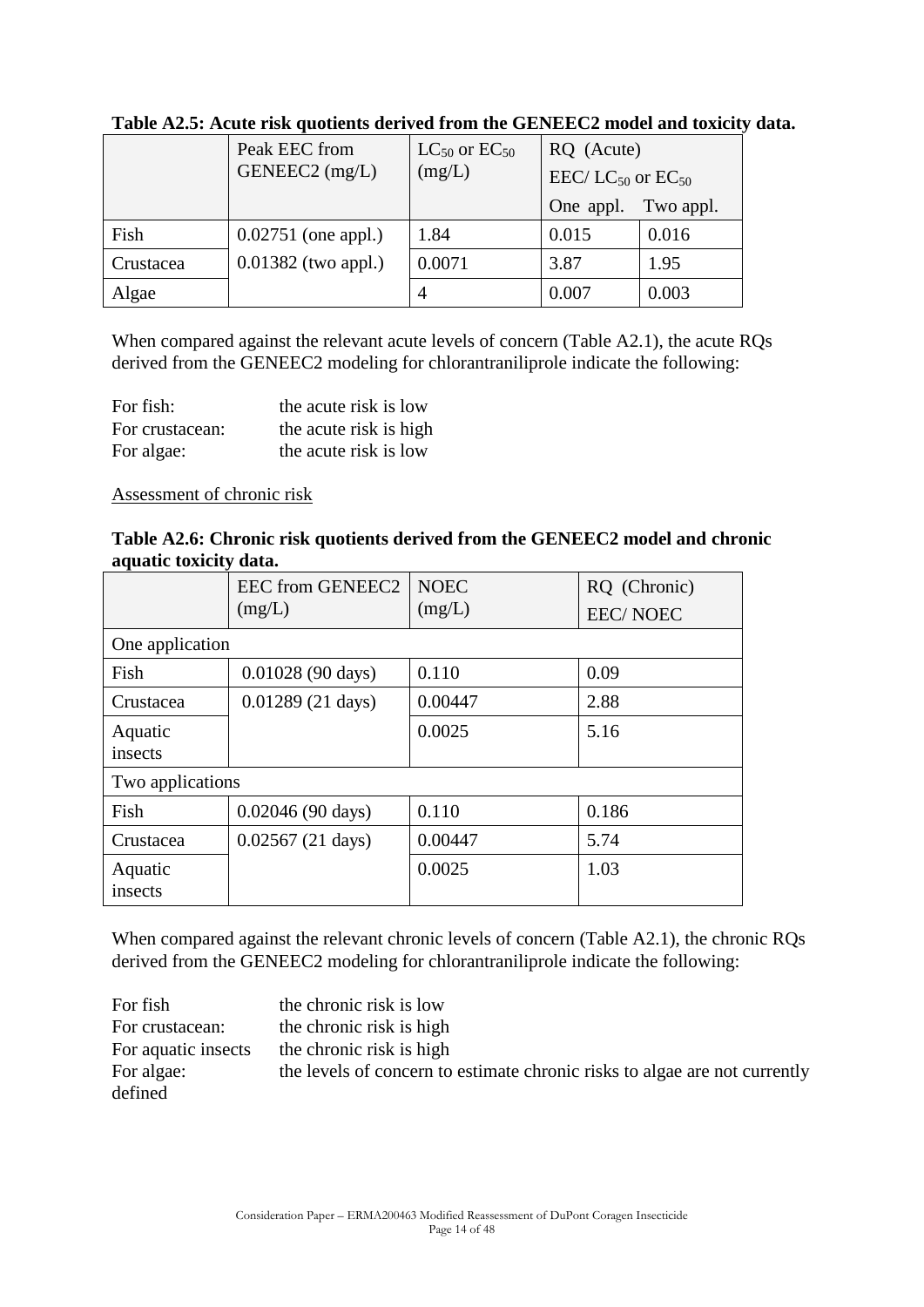### **CURRENT MAXIMUM APPLICATION RATE**

The parameters used in the GENEEC2 modeling are listed in Table A2.7 and represent the recommended use on vegetable brassicas (highest rate).

|                                 | <b>DuPont Coragen</b><br>insecticide         | Reference                                                |
|---------------------------------|----------------------------------------------|----------------------------------------------------------|
| Application rate                | $0.020$ kg ai/ha                             | label                                                    |
| <b>Application frequency</b>    | 3 per season                                 | label                                                    |
| Application interval            | 7 days                                       |                                                          |
| $*_{K_d}$                       | 0.7                                          | Mattson (2006)                                           |
|                                 | Sandy Loam<br>(Hq)<br>7.7,<br>OC<br>$1.0%$ ) |                                                          |
| **Aerobic soil $DT_{50}$        | 593.2                                        | McCorquodale & Addison $(2005)$                          |
|                                 |                                              | McCorquodale & Mackie (2005)                             |
|                                 |                                              | Koch Singles & Berg (2006)<br>Berg & Koch Singles (2006) |
| Pesticide wetted in?            | No                                           |                                                          |
| Methods of application          | Low Boom                                     | <b>GENEEC 2</b>                                          |
|                                 | Droplet size:                                |                                                          |
|                                 | a) fine                                      |                                                          |
|                                 | b) medium/coarse                             |                                                          |
| 'No spray' zone                 | -                                            |                                                          |
| Water solubility                | $1.023$ mg/L                                 | Craig & Ramsay (2004)                                    |
| Aerobic aquatic $DT_{50}$       | 231 days                                     | Lynn & McCorquodale (2005).                              |
| Aqueous photolysis<br>$DT_{50}$ | $0.6$ days                                   | MacDonald et al. 2005                                    |

**Table A2.7: Input parameters for GENEEC2 analysis.**

\*The lowest of the  $K_d$  value measured in a non-sand textured soil (i.e. not sand, coarse sand, fine sand, loamy sand) (USEPA, 2001).

\*\*The soil  $DT_{50}$  value of 593.2 for Chlorantraniliprole follows the GENEEC2 calculation of the upper 90% confidence limit on the mean value ( $n \geq 2$ ) of the nine aerobic laboratory values measured at 25°C (USEPA, 2001).

\*\*\*Longest value taken in accordance with GENEEC2 guidance document (USEPA, 2001).

### **Output from the GENEEC2 model.**

#### **a) Droplet Size: Fine**

RUN No. 1 FOR Chlorantranilipr ON Brassicas \* INPUT VALUES \*

 -------------------------------------------------------------------- RATE (#/AC) No.APPS & SOIL SOLUBIL APPL TYPE NO-SPRAY INCORP ONE(MULT) INTERVAL Kd (PPM ) (%DRIFT) ZONE(FT) (IN)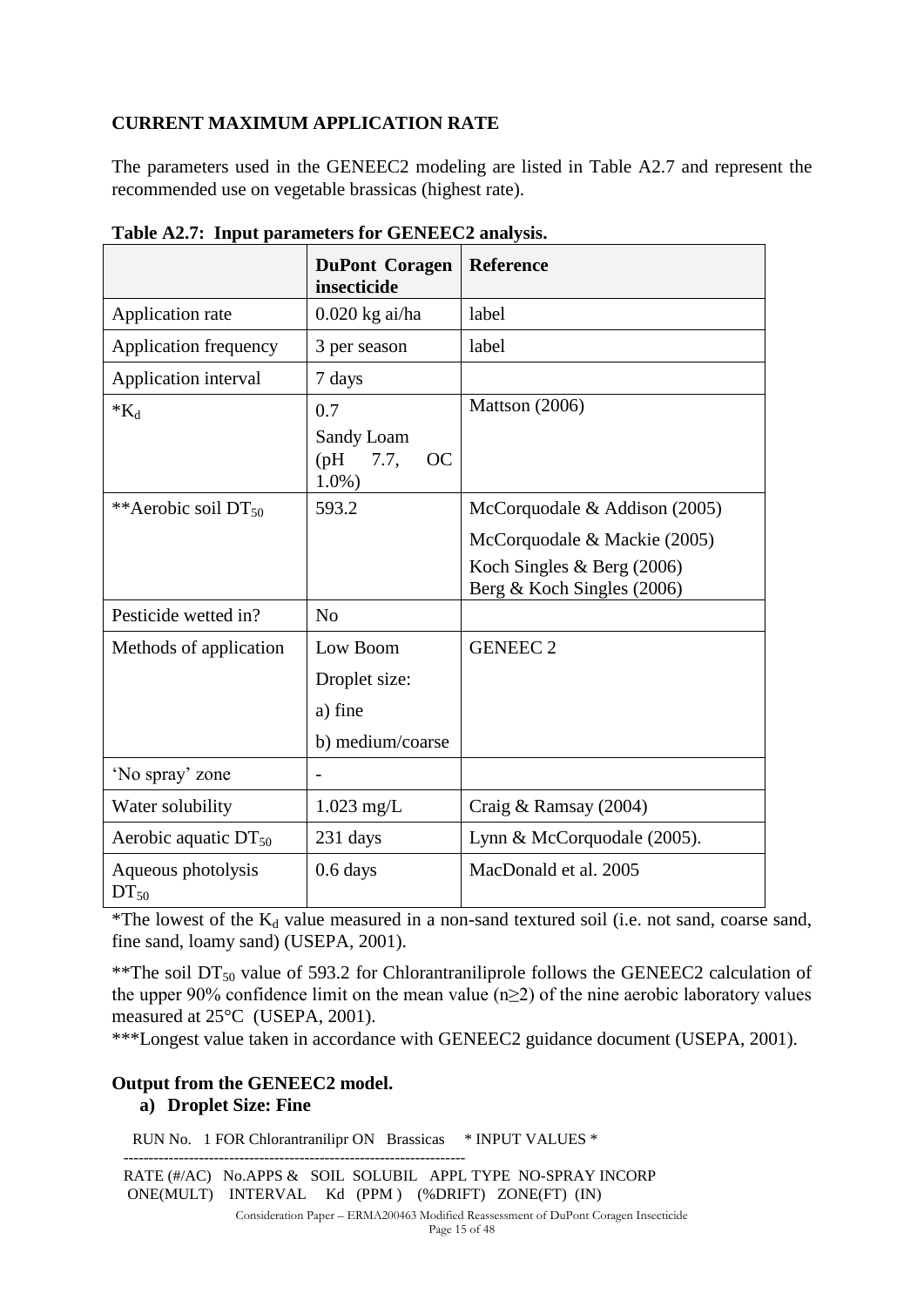.018( .053) 3 7 .7 1.0 GRLOFI( 2.9) .0 .0

--------------------------------------------------------------------

--------------------------------------------------------------------

#### FIELD AND STANDARD POND HALFLIFE VALUES (DAYS)

--------------------------------------------------------------------

 METABOLIC DAYS UNTIL HYDROLYSIS PHOTOLYSIS METABOLIC COMBINED (FIELD) RAIN/RUNOFF (POND) (POND-EFF) (POND) (POND)

593.20 2 N/A .60- 74.40 231.00 56.28

GENERIC EECs (IN MICROGRAMS/LITER (PPB)) Version 2.0 Aug 1, 2001

|  |                          |  |                                          | PEAK MAX 4 DAY MAX 21 DAY MAX 60 DAY MAX 90 DAY |
|--|--------------------------|--|------------------------------------------|-------------------------------------------------|
|  |                          |  | GEEC AVG GEEC AVG GEEC AVG GEEC AVG GEEC |                                                 |
|  |                          |  |                                          |                                                 |
|  | 2.74 2.71 2.55 2.24 2.04 |  |                                          |                                                 |

#### **b) Droplet Size: Medium/Coarse**

--------------------------------------------------------------------

--------------------------------------------------------------------

--------------------------------------------------------------------

RUN No. 2 FOR Chlorantranilipr ON Brassicas \* INPUT VALUES \*

 RATE (#/AC) No.APPS & SOIL SOLUBIL APPL TYPE NO-SPRAY INCORP ONE(MULT) INTERVAL Kd (PPM ) (%DRIFT) ZONE(FT) (IN)

.018( .053) 3 7 .7 1.0 GRLOME( .8) .0 .0

#### FIELD AND STANDARD POND HALFLIFE VALUES (DAYS)

 METABOLIC DAYS UNTIL HYDROLYSIS PHOTOLYSIS METABOLIC COMBINED (FIELD) RAIN/RUNOFF (POND) (POND-EFF) (POND) (POND) --------------------------------------------------------------------

593.20 2 N/A .60- 74.40 231.00 56.28

GENERIC EECs (IN MICROGRAMS/LITER (PPB)) Version 2.0 Aug 1, 2001

|  |  |                          |                                          | PEAK MAX 4 DAY MAX 21 DAY MAX 60 DAY MAX 90 DAY |
|--|--|--------------------------|------------------------------------------|-------------------------------------------------|
|  |  |                          | GEEC AVG GEEC AVG GEEC AVG GEEC AVG GEEC |                                                 |
|  |  |                          |                                          |                                                 |
|  |  | 2.68 2.65 2.50 2.19 1.99 |                                          |                                                 |

The Estimated Environmental Concentration (EEC) for chlorantraniliprole as estimated by GENEEC2 are:

#### **Vegetable Brassicas Low Boom (fine)**

Peak EEC 2.74  $\mu$ g/L = 0.00274 mg/L Chronic EEC (21 days)  $2.55 \mu g/L = 0.00255 \text{ mg/L}$ Chronic EEC (60 days) 2.24  $\mu$ g/L = 0.00224 mg/L Chronic EEC (90 days) 2.04 μg/L =  $0.00204$  mg/L

#### **Vegetable Brassicas Low Boom (Medium/coarse)**

Peak EEC 2.68  $\mu$ g/L = 0.00268 mg/L Chronic EEC (21 days)  $2.50 \mu g/L = 0.00250 \text{ mg/L}$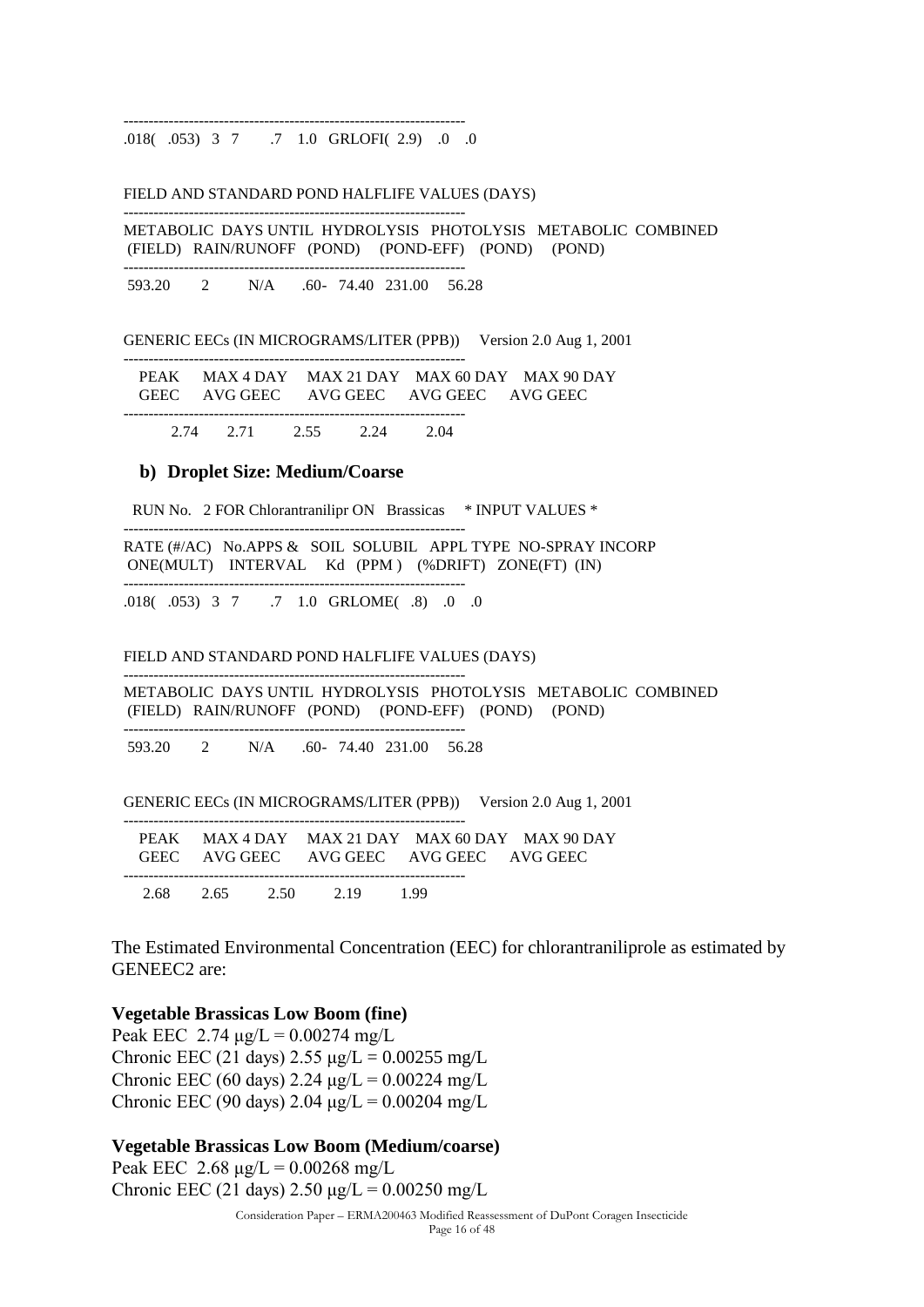Chronic EEC (60 days) 2.19 μg/L =  $0.00219$  mg/L Chronic EEC (90 days)  $1.99 \mu g/L = 0.00199 \text{ mg/L}$ 

Assessment of acute risk

| <b>Acute</b>       | Formulation                      | Active Ingredient                             |
|--------------------|----------------------------------|-----------------------------------------------|
|                    | $LC_{50}$ or $EC_{50}$<br>(mg/L) | $LC_{50}$ or $EC_{50}$<br>$(mg \text{ ai/L})$ |
| Fish               | >1.84                            |                                               |
| Crustacea          | 0.0071                           |                                               |
| Algae              | >4                               |                                               |
| Chronic            |                                  | LC50 or EC50<br>(mg/L)                        |
| Fish               |                                  | 0.110                                         |
| Crustacea          |                                  | 0.00447                                       |
| Aquatic<br>Insects |                                  | 0.0025                                        |

**Table A2.8: Aquatic Ecotoxicity endpoints for DuPont Coragen insecticide to be used in risk assessment.**

The Estimated Environmental Concentration (EEC) for chlorantraniliprole as estimated by GENEEC2 are shown in Table 2.9, along with the aquatic data for chlorantraniliprole for the most sensitive species tested.

| Tuble responses that you can well be the compact that $\sigma$ invue und to help |                |                        |                                          |  |  |
|----------------------------------------------------------------------------------|----------------|------------------------|------------------------------------------|--|--|
| <b>Fine Spray</b>                                                                | Peak EEC from  | $LC_{50}$ or $EC_{50}$ | RQ (Acute)                               |  |  |
|                                                                                  | GENEEC2 (mg/L) | (mg/L)                 | EEC/LC <sub>50</sub> or EC <sub>50</sub> |  |  |
| Fish                                                                             | 0.00274        | > 1.84                 | < 0.1                                    |  |  |
| Crustacea                                                                        |                | 0.0071                 | 0.39                                     |  |  |
| Algae                                                                            |                |                        | < 0.1                                    |  |  |

| Table A2.9: Acute risk quotients derived from the GENEEC2 model and toxicity data. |  |
|------------------------------------------------------------------------------------|--|
|------------------------------------------------------------------------------------|--|

| Medium/<br><b>Coarse Spray</b> | Peak EEC from<br>GENEEC2 (mg/L) | $LC_{50}$ or $EC_{50}$<br>(mg/L) | RQ (Acute)<br>EEC/LC <sub>50</sub> or EC <sub>50</sub> |
|--------------------------------|---------------------------------|----------------------------------|--------------------------------------------------------|
| Fish                           | 0.00268                         | >1.84                            | < 0.1                                                  |
| Crustacea                      |                                 | 0.0071                           | 0.38                                                   |
| Algae                          |                                 |                                  | < 0.1                                                  |

When compared against the relevant acute risk quotients (Table A2.1), the acute RQs derived from the GENEEC2 modeling for chlorantraniliprole indicate the following:

Fish: the acute risk is low Crustacea: the acute risk can be mitigated through restricted use (both droplet sizes)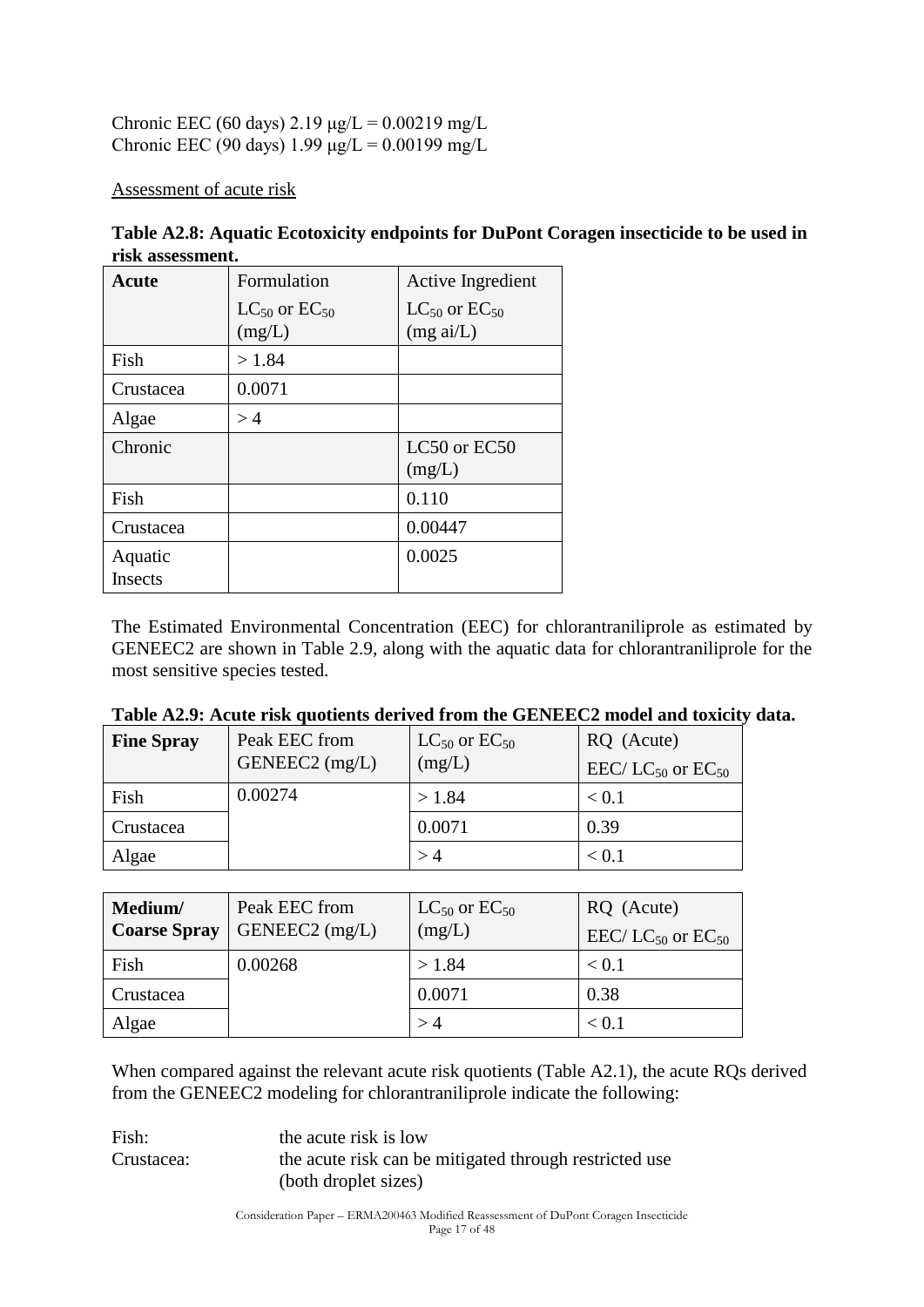Algae: the acute risk is low

#### Assessment of chronic risk

**Table A2.10: Chronic risk quotients derived from the GENEEC2 model and chronic aquatic toxicity data.**

| <b>Fine Spray</b>  | <b>EEC from GENEEC2</b><br>(mg/L) | <b>NOEC</b><br>(mg/L)     | RQ (Chronic)<br><b>EEC/NOEC</b> |
|--------------------|-----------------------------------|---------------------------|---------------------------------|
| Fish               | 90 day<br>0.00204                 | $0.110(90 \text{ day})$   | < 0.1                           |
| Crustacea          | $21$ day                          | $0.00447(21 \text{ day})$ | 0.57                            |
| Aquatic<br>Insects | 0.00255                           | $0.0025(28 \text{ day})$  | 1.02                            |

| Medium/<br><b>Coarse Spray</b> | EEC from GENEEC2<br>(mg/L) | <b>NOEC</b><br>(mg/L)     | RQ (Chronic)<br><b>EEC/NOEC</b> |
|--------------------------------|----------------------------|---------------------------|---------------------------------|
| Fish                           | 90 day<br>0.00199          | $0.110(90 \text{ day})$   | < 0.1                           |
| Crustacea                      | $21$ day                   | $0.00447(21 \text{ day})$ | 0.56                            |
| Aquatic<br>Insects             | 0.00250                    | $0.0025(28 \text{ day})$  | 1.00                            |

When compared against the relevant chronic risk quotients (Table A2.1), the chronic RQs derived from the GENEEC2 modeling for chlorantraniliprole indicate the following:

| Fish:           | the chronic risk is low                                          |
|-----------------|------------------------------------------------------------------|
| Crustacean:     | the chronic risk is low (both droplet sizes)                     |
| Aquatic Insect: | the chronic risk is high (both droplet sizes)                    |
| For algae:      | the levels of concern to estimate chronic risks to algae are not |
|                 | currently defined                                                |

#### **Overall Summary of Aquatic Risk Assessment**

The quantitative assessment of the risks to the aquatic environment at the proposed rate shows that the use of the substance at this rate presents a high acute risk to crustacea and a high chronic risk to crustacea and aquatic insects. This compares the results using the current maximum application rate, which identified an acute risk to crustacea that can be mitigated through restricted use and a high chronic risk to aquatic insects. There is, therefore, a significant increase in the acute and chronic risks to crustacea at the proposed application rate.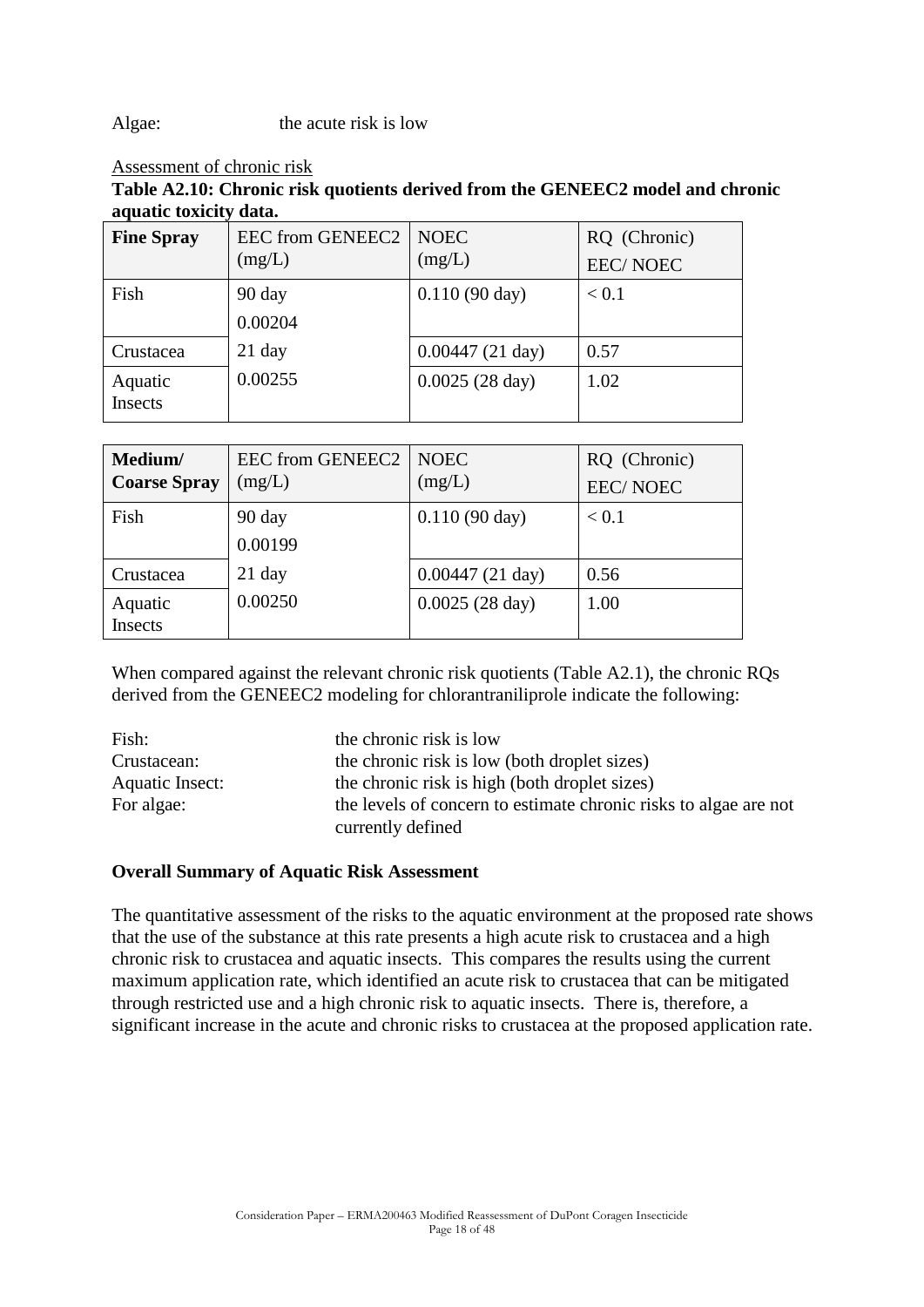## **SOIL ORGANISMS, EXPOSURE AND RISK ASSESSMENT**

### **PROPOSED APPLICATION RATE**

The soil invertebrate toxicity assessment was performed according to "Guidance document on terrestrial ecotoxicology under Council Directive 91/414/EEC, October 2002". The risk assessment is based on a TER (toxicity-exposure ratio) approach. If the acute TER  $=$  <10 further testing and assessment is required.

The maximum application rate of DuPont Coragen Insecticide is 0.3 kg ai/ha per ha. These values were used to calculate concentrations in soil adjacent to an application area. It was assumed that drift from a 1 ha treated area was evenly distributed over a 1 ha non-target area.

It is assumed that 2.9% by ground boom application low boom will drift outside the target area by (assumption based on GENEEC2 modelling).

For the off field deposition of DuPont Coragen Insecticide see Table A2.11. For the in-field situation the drift percentage is not taken into account.

**Table A2.11: Deposition DuPont Coragen Insecticide off-field** 

| <b>Application scenario</b> | <b>Application rate</b> | % of application | <b>Deposition in</b> | <b>Deposition</b> |
|-----------------------------|-------------------------|------------------|----------------------|-------------------|
|                             | (kgai/ha)               | drifting         | $drift$ (kg/ha)      | $(mg/m^2)$        |
| Ground (low boom)           | 0.3                     | 2.9              | 0.0087               | 0.87              |

Soil concentrations of the active ingredient are calculated by assuming the deposition would mix into the top 5 cm of soil, and this soil would have a bulk density of  $1500 \text{ kg/m}^3$ , ie the deposition expressed in mg/m<sup>2</sup> would mix into 75 kg of soil.

Deposition after 2 applications was calculated according to European guidance (EU, 2000):

$$
PEC_{multiple\ applications} =PEC_{\text{one application X}} (1 - e^{-nki}) / (1 - e^{-ki})
$$

Where

- PEC = predicted environmental concentration
- $n =$  number of applications  $\bullet$
- $k= \ln 2/DT$  50 (in days)  $\bullet$
- i= interval between two consecutive applications in days, 7 days  $\bullet$
- $DT_{50}$  = half life soil in days = 491 days [mean DT<sub>50</sub>]  $\bullet$ source internal database]
- $e = constant = 2.718$

The estimated soil concentrations of DuPont Coragen Insecticide are shown in Table A2.12.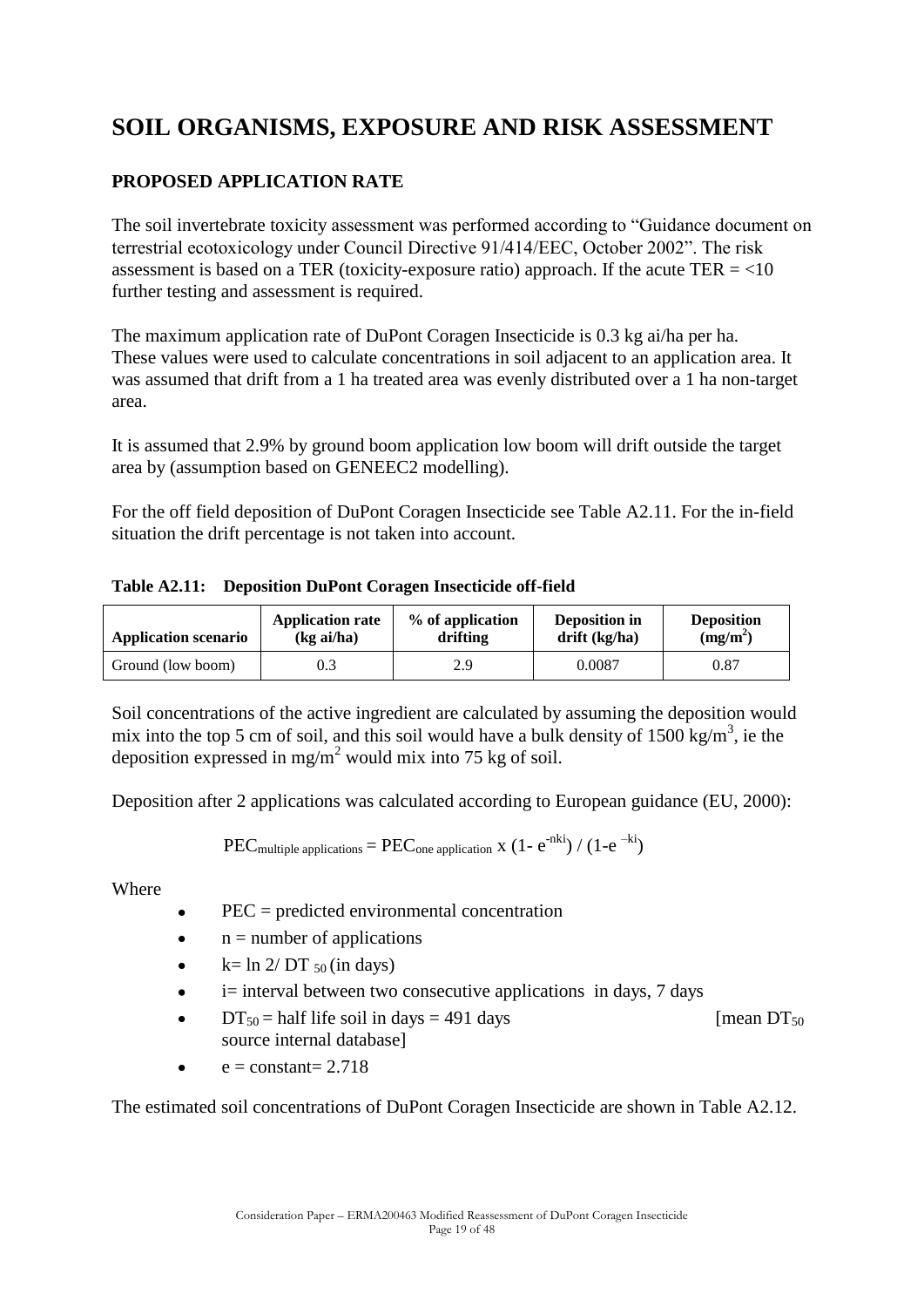| Application          | Soil concentration off field (mg/kg) |                | Soil concentration in field (mg/kg) |                |  |
|----------------------|--------------------------------------|----------------|-------------------------------------|----------------|--|
| scenario             | 1 application                        | 2 applications | 1 application                       | 2 applications |  |
| Ground (low<br>boom) | 0.012                                | 0.0228         | 0.4                                 | 0.76           |  |

**Table A2.12: Soil concentration of DuPont Coragen Insecticide**

The estimated concentrations and the toxicity-exposure ratios are shown in Table A2.13 and A2.14.

**Table A2.13: Soil invertebrates –TER off-field**

| Application<br>scenario                              | $EC_{50}/LC_{50}$ | Soil concentration off-field<br>(mg/kg) |                | <b>TER</b> off-field |                |
|------------------------------------------------------|-------------------|-----------------------------------------|----------------|----------------------|----------------|
|                                                      |                   | 1 application                           | 2 applications | 1 application        | 2 applications |
| Earthworm acute toxicity 14 day $LC_{50}$ (mg/kg)    |                   |                                         |                |                      |                |
| Ground (low<br>boom)                                 | >1000             | 0.012                                   | 0.0228         | 83333                | 4386           |
| Springtail chronic toxicity 28 day $EC_{50}$ (mg/kg) |                   |                                         |                |                      |                |
| Ground (low<br>boom)                                 | 0.39              | 0.012                                   | 0.0228         | 32.5                 | 17.1           |

**Table A2.14: Soil invertebrates –TER in-field**

| Application<br>scenario                              | $EC_{50}/LC_{50}$ | Soil concentration in-field<br>(mg/kg) |                | <b>TER</b> in-field |                |
|------------------------------------------------------|-------------------|----------------------------------------|----------------|---------------------|----------------|
|                                                      |                   | 1 application                          | 2 applications | 1 application       | 2 applications |
| Earthworm acute toxicity 14 day $LC_{50}$ (mg/kg)    |                   |                                        |                |                     |                |
| Ground (low)<br>boom)                                | >1000             | 0.4                                    | 0.76           | 2500                | 1316           |
| Springtail chronic toxicity 28 day $EC_{50}$ (mg/kg) |                   |                                        |                |                     |                |
| Ground (low<br>boom)                                 | 0.39              | 0.4                                    | 0.76           | 0.98                | 0.51           |

#### **Non-target plants risk assessment**

The risks to non-target plants were assessed in the original application. The conclusion was as follows: based on the results of a multiple rate test for the most sensitive monocot species, ryegrass, the  $ER_{25}$  and  $ER_{50}$  were  $> 300$  g ai/ha for all parameters measured.

The applicant seeks an approval for an application rate of 300 g ai/ha. Given the results of the tests as mentioned above, the Agency considers the risk to non-target plants low.

#### **Conclusion soil organisms**

The toxicity-exposure ratios for acute toxicity of earthworm are many fold above the trigger value so the acute risk to earthworm is low. However, for springtail there is a risk for the infield situation even after one application.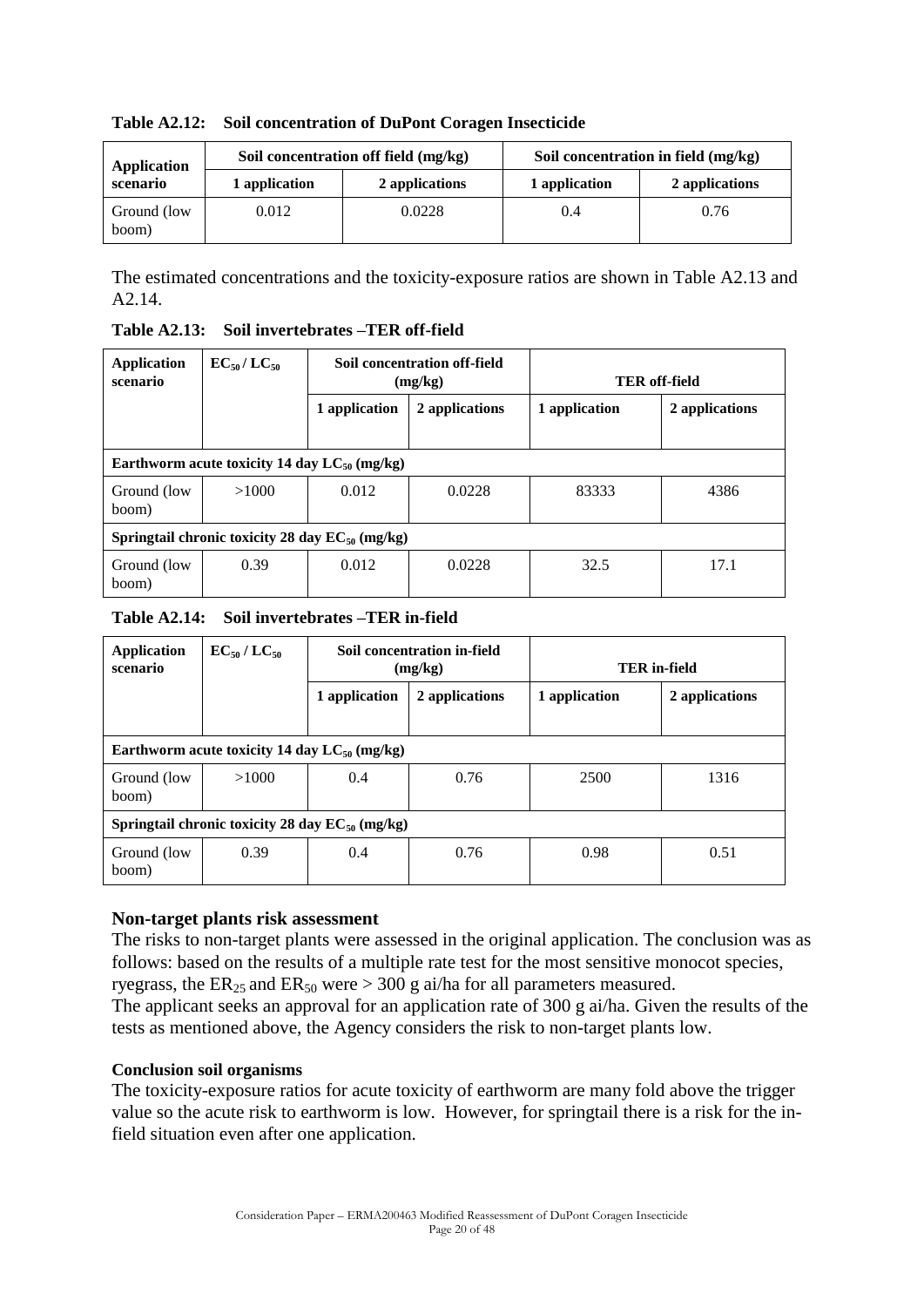### **CURRENT MAXIMUM APPLICATION RATE**

Soil-based exposure **Springtail** *Folsomia candida* 28 day Chronic test (Mortality and Reproduction) Reproduction NOEC 0.39 mg as/kg dry weight soil Guideline: ISO 11267 (1999) GLP Klimisch score: 1 Reference: Luhrs (2006)

The Australian assessment estimated that for a 444 day half-life, accumulation would reach a plateau with peak residues approximately 2.4 times higher than from a single season after approximately 4 years. From the Australian estimation, the Agency can estimate that the plateau PEC (ppb) for DuPont Altacor insecticide and DuPont Coragen insecticide are as follows:

**Worst case PECs in soil derived from Australian assessment for New Zealand use patterns of DuPont Coragen insecticide.**

| <b>Product</b> | <b>Maximum seasonal</b><br>application rate | <b>Seasonal PEC</b><br>$\mathbf{p}(\mathbf{p})$ | <b>Plateau PEC</b><br>$($ ppb $)$ |
|----------------|---------------------------------------------|-------------------------------------------------|-----------------------------------|
| DuPont Coragen | 60                                          | 50                                              | 120                               |
| insecticide    |                                             |                                                 |                                   |

#### **In-field**

Application rate (20 g a.i./ha x 3):

Chlorantraniliprole generates a NOEC (reproduction) value of 0.39 mg/kg for collembolans. Consequently, chlorantraniliprole (scenario: airblast spray orchard) results in a risk quotient of  $0.12/0.39 = 0.31$  (EEC/NOEC = RO).

If it is assumed that 2.9% (spray scenario: low boom fine spray) of the chlorantraniliprole will reach directly outside the target area (an assumption based on GENEEC2 modeling), then the concentration of chlorantraniliprole adjacent to a sprayed field would be  $0.12 \times 0.029 =$ 0.00348 mg/kg soil.

Chlorantraniliprole generates an  $EC_{50}$  value of 0.39 mg/kg. Consequently, chlorantraniliprole (spray scenario: low boom fine spray) results in a risk quotient of  $0.00348/0.39 = 0.00892$ .

#### **Non-target invertebrates (soil): The risk is low**

### **Soil Microbes – Nitrogen turnover Rate:** 327.9 g DPX-E2Y45 20SC/ha (0.44 mg DPX-E2Y45 35WG /kg soil dry weight) 3279 g DPX-E2Y45 20SC /ha (4.4 mg DPX-E2Y45 35WG /kg soil dry weight).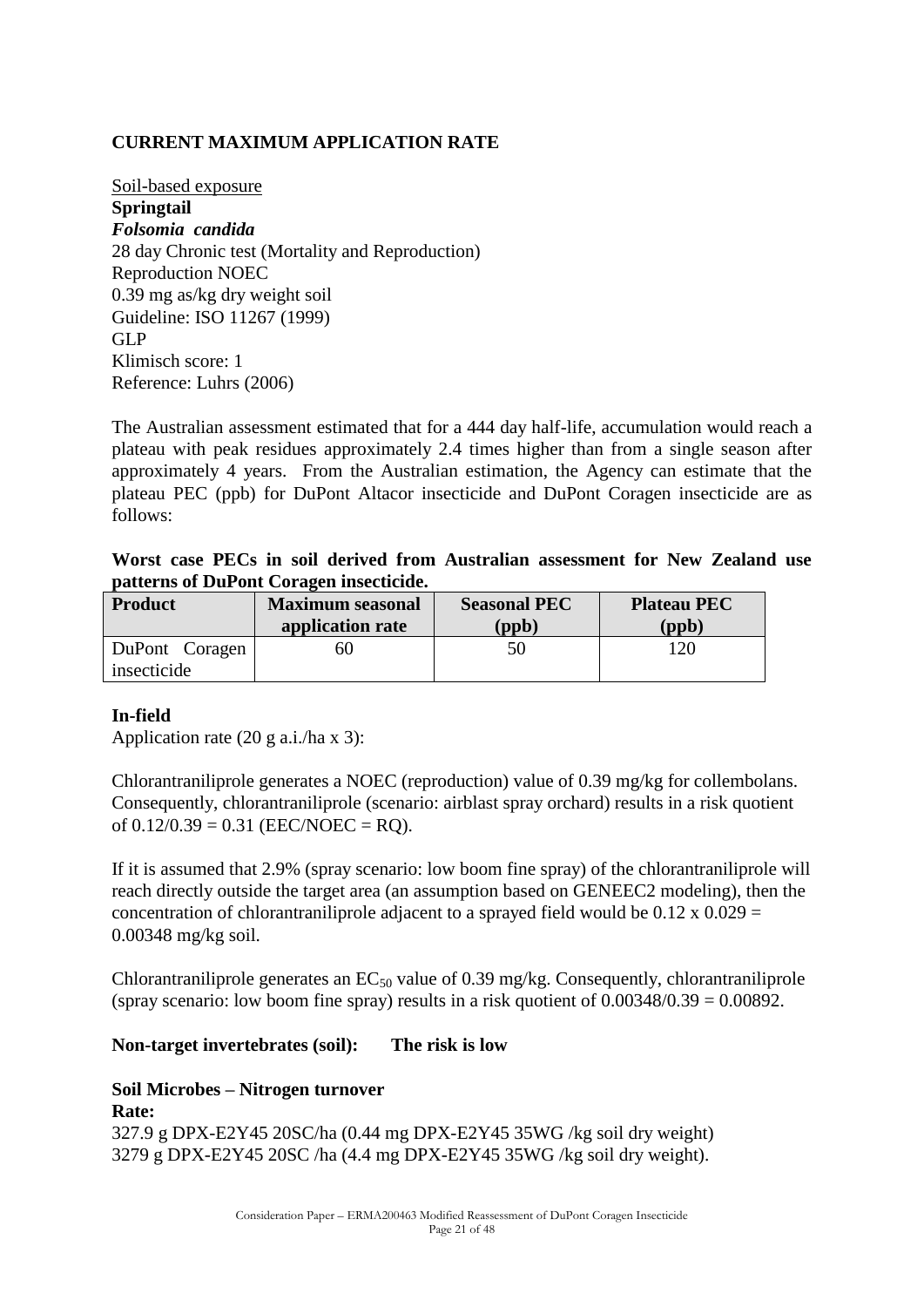### **Toxicity Endpoint:** *Deviation from controls*

*Nitrogen turnover*   $\geq$  25% (327.9 g DPX-E2Y45 20SC/ha soil dry weight after 28 days)

### **Results**

The difference between test and control nitrogen turnover was  $\geq$  25% after 28 days but < 25% after 42 days.

**Reference:** Reis 2006

#### **In field**

Application rate: 100 g DPX-E2Y45 20SC/ha (20 g ai/ha) x 3 (14 day minimum interval)

If it is assumed that the DuPont Coragen insecticide is dispersed to a depth of 0.05 m and the density of soil is 1500 kg/m<sup>3</sup>, then the 30\* mg a.i./m<sup>2</sup> DuPont Coragen insecticide will be dispersed within 75 kg of soil/m<sup>2</sup> giving  $30/75 = 0.4$  mg/kg.

DuPont Coragen insecticide generates an  $EC_{25}$  value of 0.44 mg/kg for nitrogen turnover. Consequently, DuPont Coragen insecticide (scenario: airblast spray orchard) results in a risk quotient of  $0.40/0.44** = 0.91$  (EEC/EC<sub>25</sub> = RQ).

\*Given the mean aerobic soil  $DT_{50}$  of 491.38 (n=8), it is unlikely to be major degradation over the minimum interval, therefore it is relevant to include both applications as the in-field rate.

\*\*Lowest concentration examined.

### **Off field**

Application rate: 100 g DPX-E2Y45 20SC /ha (20 g ai/ha) x 3 (14 day minimum interval)

If it is assumed that the DuPont Coragen insecticide is dispersed to a depth of 0.05 m and the density of soil is 1500 kg/m<sup>3</sup>, then the 30<sup>\*</sup> mg a.i./m<sup>2</sup> chlorantraniliprole will be dispersed within 75 kg of soil/ $m^2$  giving 30/75 = 0.40 mg/kg.

If it is assumed that 9.7% (scenario: airblast spray orchard) of the chlorantraniliprole will reach directly outside the target area (an assumption based on GENEEC2 modeling), then the concentration of chlorantraniliprole adjacent to a sprayed field would be  $0.4 \times 0.097 =$ 0.0388 mg/kg soil.

DuPont Coragen insecticide generates an  $EC_{25}$  value of 0.44 mg/kg for nitrogen turnover. Consequently, DuPont Coragen insecticide (scenario: airblast spray orchard) results in a risk quotient of  $0.0388/0.44 = 0.088$  (EEC/EC<sub>25</sub> = RQ).

\*Given the mean aerobic soil  $DT_{50}$  of 491.38 (n=8), it is unlikely to be major degradation over the minimum interval, therefore it is relevant to include both applications as the in-field rate.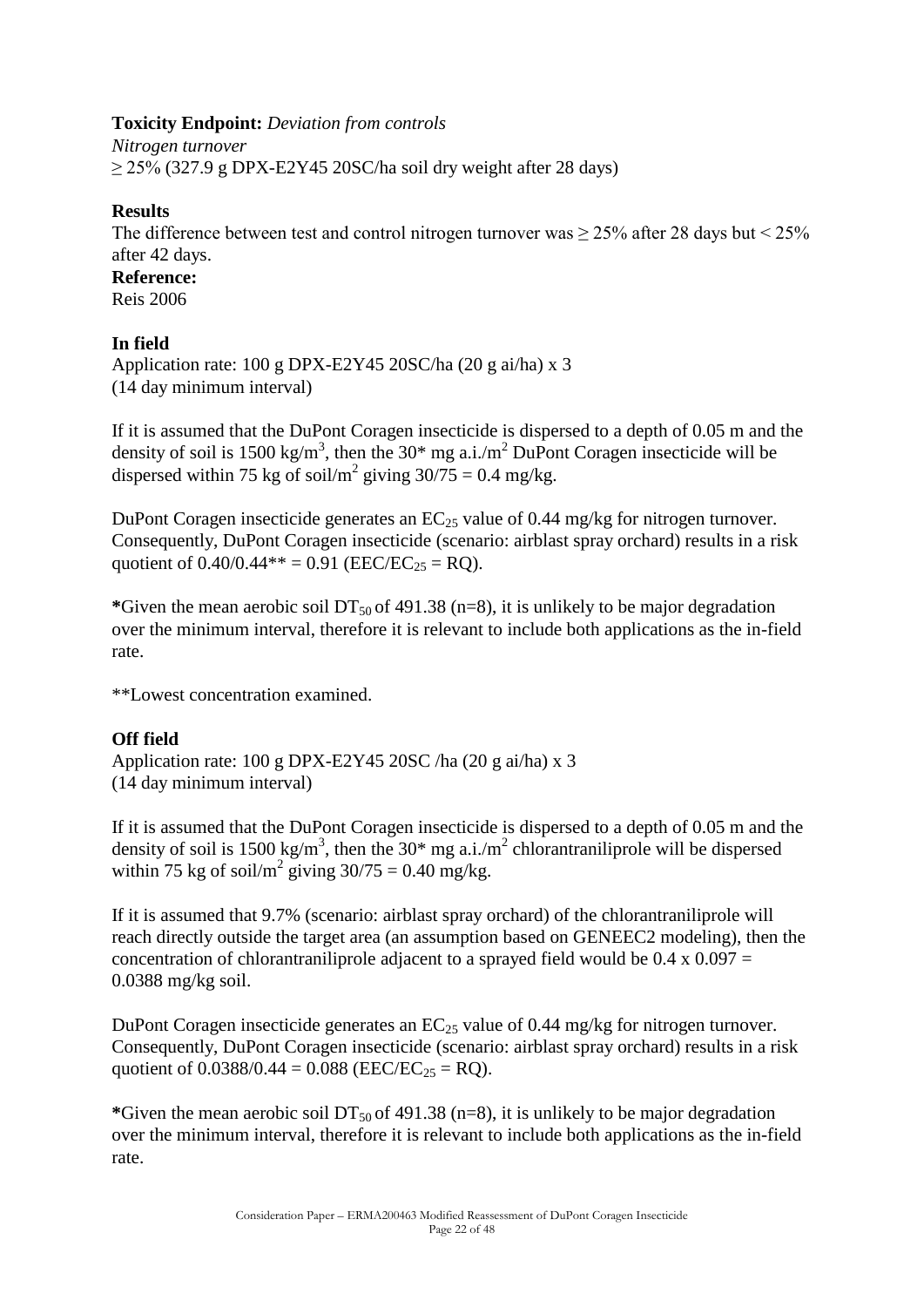The seasonal use rate for vegetable brassicas appears to be of low (in field/off field) risk to the microbes essential for nitrogen turnover. Although chlorantraniliprole is expected to accumulate in soils, because there was recovery of nitrogen turnover after 42 days and were no effects to nitrogen turnover at the high rate (10 x) tested, there are not expected to be long term effects.

### **Soil microbes: The risk is low**

### **Plants**

#### **Seedling Emergence**

Inhibition of all measured parameters for nine species tested at a single limit test rate were less than 25% relative to the untreated control plants. Therefore the  $ER_{25}$  and  $ER_{50}$  for all parameters measured were >300 g a.s./ha for corn, oat, onion, cucumber, pea, oilseed rape, soybean, sugarbeet, and tomato.

Based on the results of a multiple rate test for the most sensitive monocot species, ryegrass, the  $ER_{25}$  and  $ER_{50}$  were >300 g a.s./ha for all parameters measured.

#### **Vegetative vigour**

Inhibition of all measured parameters for ten plant species tested were less than 25% relative to the untreated control plants. Therefore the  $ER_{25}$  and  $ER_{50}$  for all parameters measured were >300 g a.s./ha for the ten test species.

#### **Overall Summary of Soil and Non-Target Plant Risk Assessment**

The quantitative assessment of the risks to soil organisms and non-target plants at the proposed rate shows that the use of the substance at this rate presents a risk to springtails via in field exposure. This compares the results using the current maximum application rate, which identified there were no risks to soil organisms or non-target plants via either in field or off field exposure. Overall, therefore, there is a significant increase in the risks to soil organisms at the proposed application rate.

## **AVIAN RISK ASSESSMENT**

### **PROPOSED MAXIMUM APPLICATION RATE**

The avian toxicity assessment was performed according to "Risk Assessment to Birds and Mammals (EFSA 2008)". Full details of the methodology can be found in EFSA (2008).

The methodology calculates Toxicity Exposure Ratios (TER) where exposure is calculated as the dose that a bird will receive when feeding in crops that have been sprayed. To avoid doing detailed evaluations for low risk scenarios, assessments are performed in tiers of increasing complexity. The steps for the acute assessment are:

- $\triangleright$  Screening step
- $\triangleright$  Tier I

 $\triangleright$  Higher tier

The steps for the reproductive assessment are:

- $\triangleright$  Screening step
- $\triangleright$  Phase-specific approach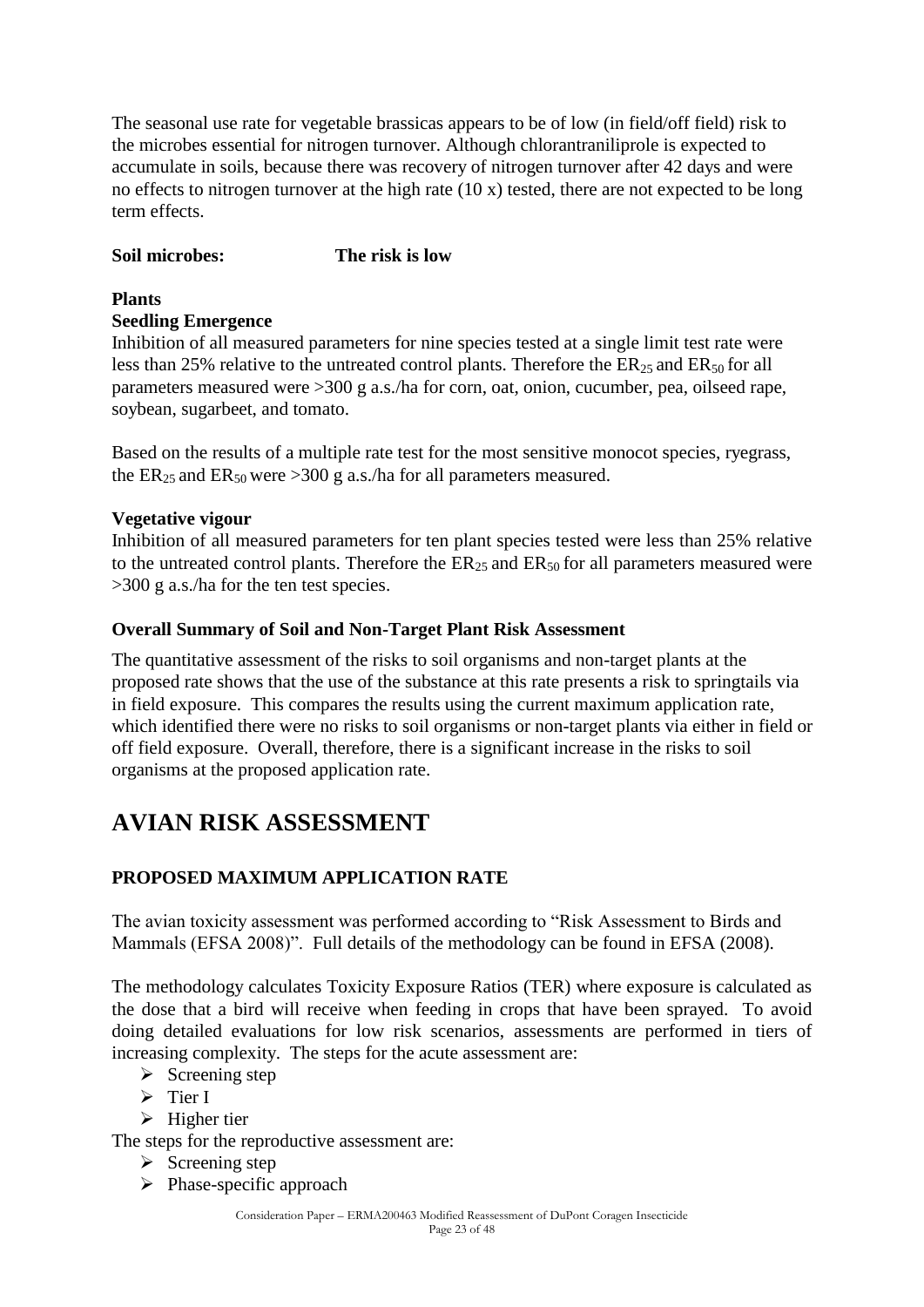### $\triangleright$  Higher tier

Progression to the next tier is only made if the threshold for concern is exceeded at the previous tier.

### **Exposure**

### **Principles**

The principles underlying the exposure assessment are the same for all assessments other than higher tier assessments in which more specific field exposure data may be used. The dose that a bird receives (the DDD, Daily Dietary Dose) is calculated from the application rate and a so-called "Shortcut value" for the RUD, Residue Unit Dose, reflecting the concentration on the bird"s food and the quantity of food consumed. Quantities consumed are based on a bird"s energy requirements, its energy assimilation, and the energy content of its food (dry weight). Birds' energy requirements are based on an algorithm based on bodyweight and bird type (e.g. passerine/non-passerine). The parameters used to calculate a bird"s exposure are summarized in Table A2.15.

|                                       | Application rate <sub>single-application</sub>                                     |                                |             |  |  |
|---------------------------------------|------------------------------------------------------------------------------------|--------------------------------|-------------|--|--|
| Application                           | Multiple Application Factor (MAF)                                                  |                                |             |  |  |
| rate <sub>multiple-applications</sub> | (90 <sup>th</sup> percentile residue based on DT <sub>50(foliage)</sub> = 10 days) |                                |             |  |  |
|                                       | Food intake rate                                                                   |                                | Body weight |  |  |
|                                       |                                                                                    | Daily energy expenditure       | Bird type   |  |  |
| Shortcut value for                    |                                                                                    | Energy in food                 |             |  |  |
| Residue Unit<br>Dose, (RUD)           |                                                                                    | Energy assimilation efficiency |             |  |  |
|                                       |                                                                                    | Moisture content of food       |             |  |  |
|                                       | Concentration in/on fresh diet                                                     |                                |             |  |  |

| Table A2.15 Parameters used for estimating bird Daily Dietary Dose |  |  |  |
|--------------------------------------------------------------------|--|--|--|
|--------------------------------------------------------------------|--|--|--|

### **Screening step exposure**

Both screening step assessments (acute and reproduction) select from 6 'indicator species' each applicable to a particular type of crop. They are not real species, but, by virtue of their size and feeding habits, their exposure is considered worst-case for birds in a particular crop type. For example, the representative species for orchards is described as a "small insectivorous bird". It is assumed that the relevant indicator species feeds only on contaminated food and the concentration of pesticide on the food is not affected by the growth stage of the crop. Thus, the exposure assessment is expressed as:

 $DDD_{multiple-applications} = Application rate x MAF x shortcut value$ 

Where:

- $\triangleright$  MAF is chosen from a table based on number of applications and interval between applications. For an acute screening assessment, the  $MAF_{90}$  is used, for a reproductive assessment the  $MAF_{mean}$  is used;
- $\triangleright$  Shortcut value is chosen from a table containing 6 crop types with a shortcut value  $(90<sup>th</sup>$  percentile and mean) for each.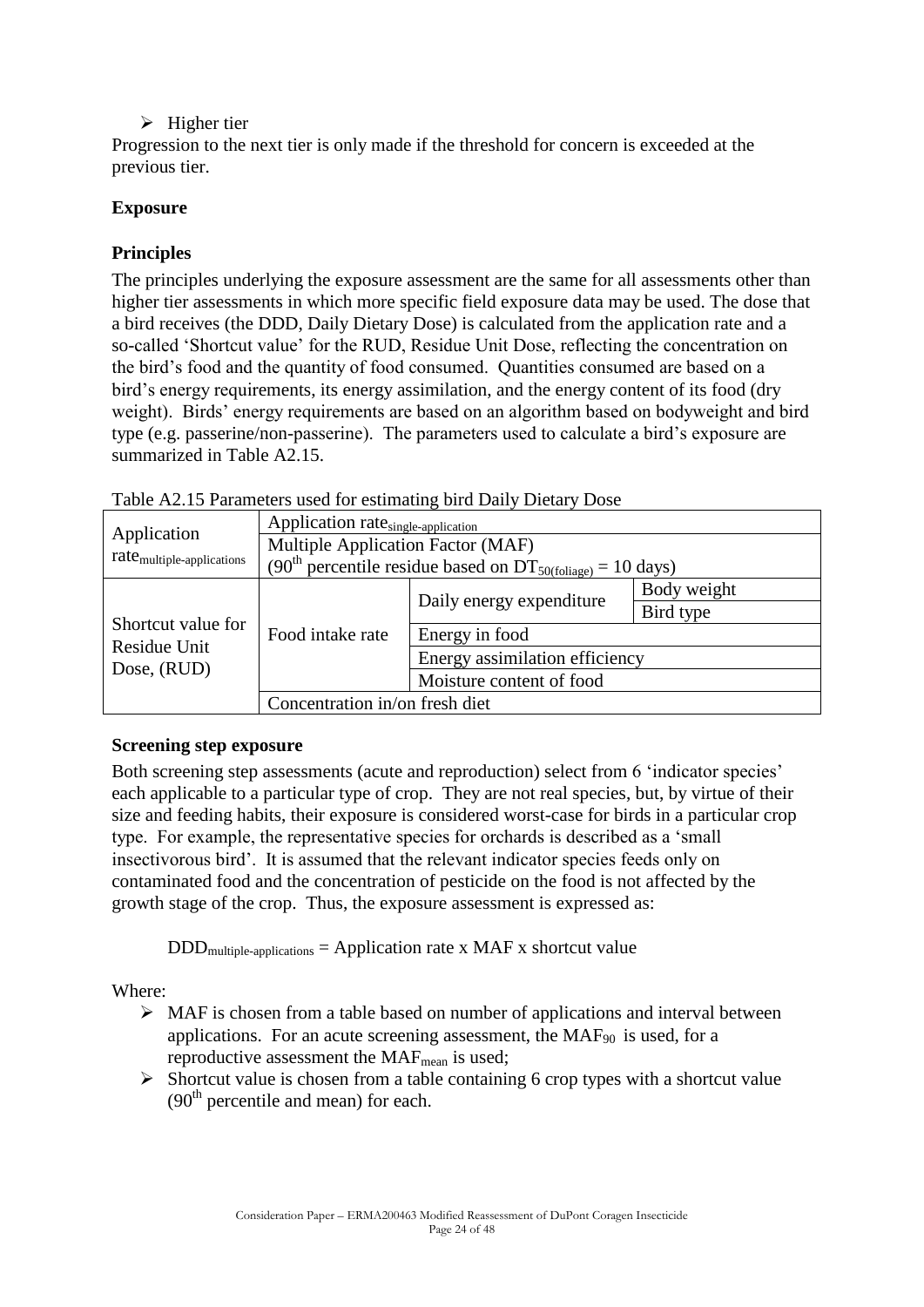#### **Exposure in Tier I acute and Phase-specific reproduction assessments**

In the Tier I acute and Phase-specific reproduction assessments exposure is calculated for generic focal species", applicable to particular crops. Such assessments refine the screening step assessments in that:

- $\triangleright$  there are more bird 'species' (19) and crop options (21);
- $\triangleright$  the growth stage of the crop is taken into account, affecting the residues on the feed;
- $\triangleright$  more than one bird species may be considered for any one crop;
- $\triangleright$  a bird's diet can be calculated to include more than one food item.

The larger number of bird species, crop types and growth stages of the crops leads to a total of 138 RUD shortcut options, each with a mean and  $90<sup>th</sup>$  percentile value.

The exposure assessment of the Phase-specific reproduction assessment uses time-weighted average (TWA) exposure estimates over 1, 2, 3 or 21 days for different phases of the assessment. To estimate these average concentrations, the initial exposure estimates (DDD) are multiplied by TWA factors of:

| Exposure | <b>TWA</b> factor |
|----------|-------------------|
| 1 day    | 1.0               |
| 2 days   | 0.93              |
| 3 days   | 0.9               |
| 21 days  | 0.53              |

#### **Higher tier**

In higher tier assessments, both acute and reproduction, additional factors affecting exposure may be taken into account. These include the proportion of a bird"s diet obtained in treated areas and measured residue levels. These higher tier refinements will be substance specific and are not discussed further here.

#### **Risk Assessment**

#### **Acute assessments**

1

In both the screening and Tier I assessments, exposure estimates are compared to the  $LD_{50}$ from an oral toxicity study<sup>4</sup>:

 $TER = LD<sub>50</sub>/DDD$ 

Interpretation of the TER is based on thresholds for concern:

| TER > 10 | no refinement required          |
|----------|---------------------------------|
| TER < 10 | proceed to next tier assessment |

<sup>&</sup>lt;sup>4</sup> If data are only available from a dietary study these can be used with appropriate conversion to dose/unit bodyweight.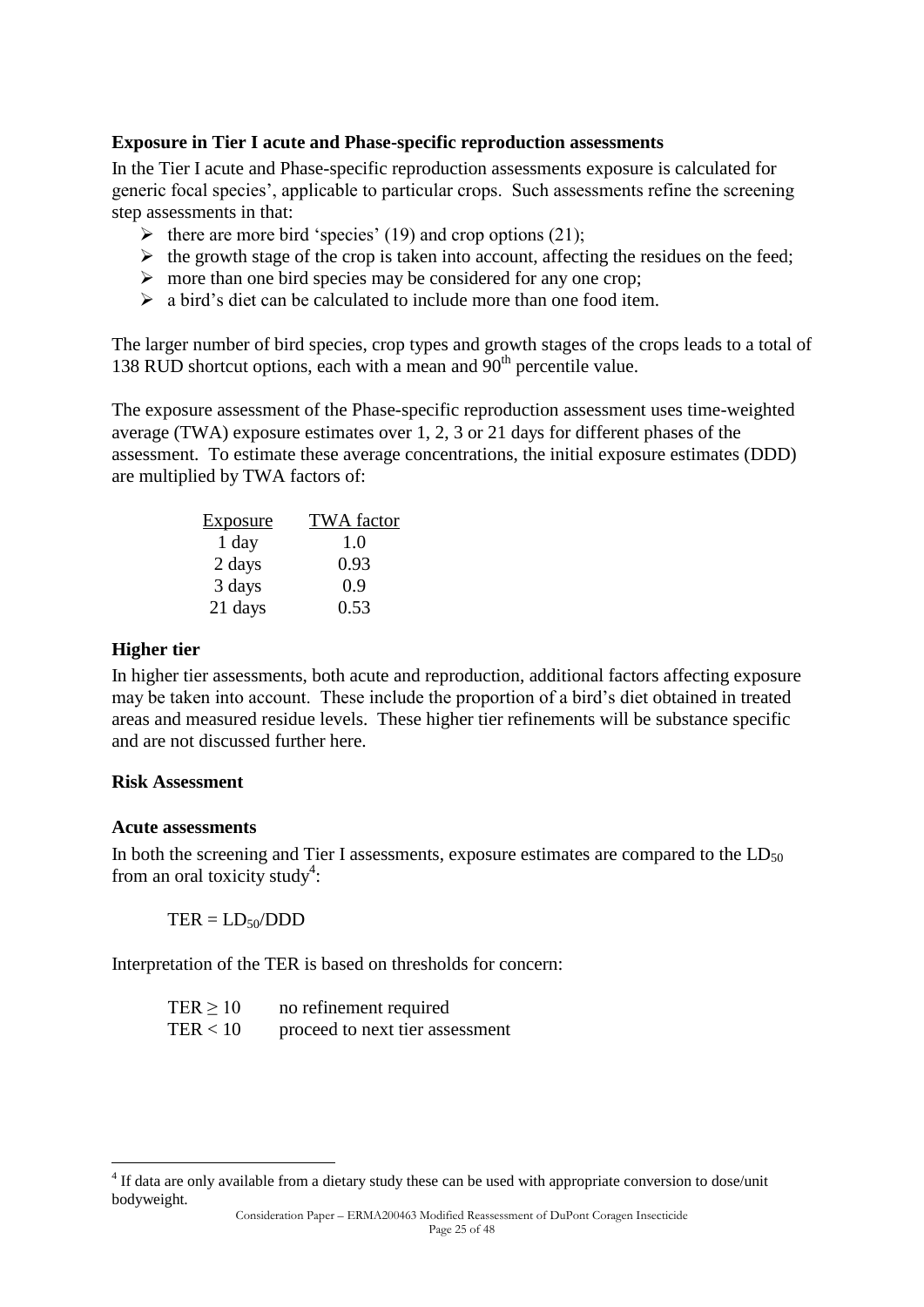### **Reproduction**

In the screening assessment, exposure estimates are compared to the lowest NOAEL from an avian reproduction study. Normally the NOAEL has to be converted from units of ppm (mg/kg diet) to mg/kg bw/d. In the first instance a factor of 0.1 is used for such conversion. If specific information is available from the test reports, this is preferable. The TER is:

TER = NOAEL/DDD

And the thresholds for concern are:

| TER > 5 | no refinement required               |
|---------|--------------------------------------|
| TER < 5 | proceed to phase-specific assessment |

In the phase-specific assessment, risk estimates are made for all phases of reproduction using the measures of toxicity and exposure shown in Table A2.16 and TER are evaluated as shown in Table A2.17.

| <b>Breeding phase</b> | Test endpoint used as               | <b>Short-term</b> | Long-term         |
|-----------------------|-------------------------------------|-------------------|-------------------|
|                       | surrogate                           | exposure          | exposure          |
| Pair formation/       | $0.1 \times L{D_{50}}^5$            | 1 day DDD         | 21 day TWA DDD    |
| breeding site         |                                     |                   |                   |
| selection             |                                     |                   |                   |
| Copulation and        | NOAEL for the number of             | 1 day DDD         | 21 day TWA DDD    |
| egg laying (5 days    | eggs laid per hen                   |                   |                   |
| pre-laying through    | NOAEL for mean eggshell             | 1 day DDD         | 21 day TWA DDD    |
| end of laying         | thickness                           |                   |                   |
| Incubation and        | $0.1 \times LD_{50}$                | 1 day DDD         | 21 day TWA DDD    |
| hatching              | NOAEL for proportion of             | 1 day DDD         | 21 day TWA DDD    |
|                       | viable eggs/eggs set/hen            |                   |                   |
|                       | NOAEL for proportion of             | 3 day TWA DDD     | 21 day TWA DDD    |
|                       | hatchlings/viable eggs/hen          |                   |                   |
| Juvenile growth       | $0.1$ x $LD_{50}$ (extrinsic adult) | 2 day TWA DDD     | 21 day TWA DDD    |
| and survival until    | $0.1$ x $LD_{50}$ (extrinsic        | 1 day DDD based   | 21 day TWA DDD    |
| fledging              | juvenile)                           | on chick shortcut | based on chick    |
|                       |                                     | values of 3.8 and | shortcut value of |
|                       |                                     | $22.7^{6}$        | 3.8 and $22.7^2$  |
|                       | NOAEL for proportion of 14          | 3 day TWA DDD     | 21 day TWA DDD    |
|                       | day old juveniles/number of         |                   |                   |
|                       | hatchlings/hen                      |                   |                   |
| Post-fledging         | $0.1 \times LD_{50}$                | 1 day DDD based   | 21 day TWA DDD    |
| survival              |                                     | on chick shortcut | based on chick    |
|                       |                                     | values of 3.8 and | shortcut value of |
|                       |                                     | $22.7^2$          | 3.8 and $22.7^2$  |
|                       | NOAEL for 14 day old                | 3 day TWA DDD     | 21 day TWA DDD    |

Table A2.16 Measures of exposure and toxicity used in the reproduction assessment

<u>.</u>

<sup>&</sup>lt;sup>5</sup> From acute study

<sup>&</sup>lt;sup>6</sup> The two values are to account for ground and foliar dwelling arthropods with mean residue unit doses of 3.5 and 21 respectively. Assessments are made with both values. If TER are exceeded with either value, then an assessment based on the actual composition of the diet of relevant species.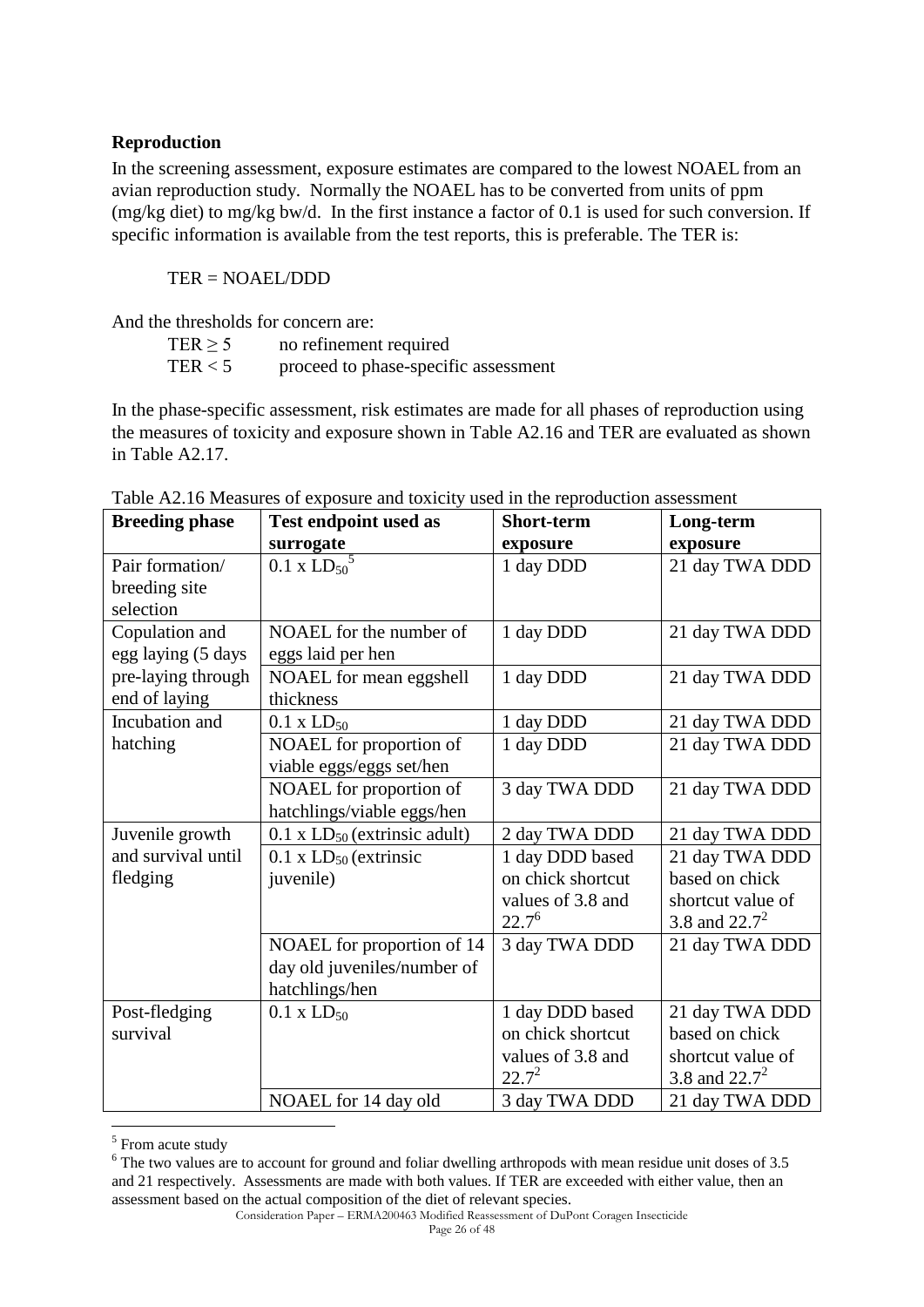| <b>Breeding phase</b> | Test endpoint used as | <b>Short-term</b> | Long-term |  |
|-----------------------|-----------------------|-------------------|-----------|--|
|                       | surrogate             | exposure          | exposure  |  |
|                       | juvenile weights/hen  |                   |           |  |

Table A2.17. Interpretation of TER in reproduction phase-specific assessment

| Assessment outcome  |                    | <b>Next Steps</b>                                       |  |
|---------------------|--------------------|---------------------------------------------------------|--|
| Short-term          | Long-term          |                                                         |  |
| exposure            | exposure           |                                                         |  |
| $(1-3 \text{ day})$ | $(21 \text{ day})$ |                                                         |  |
| TER $\geq$ 5        | TER $\geq$ 5       | No refinement required                                  |  |
| TER <sub>5</sub>    | TER $\geq$ 5       | Further refinement is required. One possibility is to   |  |
|                     |                    | determine if the effects are the result of short-term   |  |
|                     |                    | exposure                                                |  |
| TER <sub>5</sub>    | TER <sub>5</sub>   | Further refinement is required. Refinement should focus |  |
|                     |                    | on refining exposure and the consequences of effects.   |  |
|                     |                    | Little will be gained from additional effects data.     |  |

### **DuPont Coragen Insecticide assessment**

#### **Exposure**

The exposure of birds to DuPont Coragen Insecticide is shown in Tables A2.18 & A2.19.

| <b>Assessmen</b><br>t. | $Crop \&$<br><b>BBCH</b> class<br>(where<br>appropriate) | Indicator/generi<br>$\mathbf c$<br>Species <sup>2</sup> | 90 <sup>th</sup><br>percentil<br>e short-<br>cut value $3$ | <b>Applicatio</b><br>n rate<br>(kg/ha) | <b>MA</b><br>F<br>$(90^{\rm th}$<br>$\frac{9}{6}$ <sup>4</sup> | $\mathbf{DDD}_{\text{multiple}}$<br>applications |
|------------------------|----------------------------------------------------------|---------------------------------------------------------|------------------------------------------------------------|----------------------------------------|----------------------------------------------------------------|--------------------------------------------------|
| screening              | Turf/<br>grassland                                       | Large<br>herbivorous bird                               | 50.3                                                       | 0.3                                    | 1.4                                                            | 21.13                                            |
| Tier 1,<br>phased      | Turf/<br>grassland                                       | sparrow                                                 | 20.4                                                       | 0.3                                    | 1.4                                                            | 8.57                                             |
| approach               |                                                          | finch                                                   | 24.7                                                       | 0.3                                    | 1.4                                                            | 10.37                                            |
|                        |                                                          | goose                                                   | 50.3                                                       | 0.3                                    | 1.4                                                            | 21.23                                            |
|                        |                                                          | wagtail                                                 | 26.8                                                       | 0.3                                    | 1.4                                                            | 11.26                                            |

Table A2.18 Exposure of birds for acute assessment

<sup>1</sup> Crop type (EFSA, 2008, Table I.1 & I.3)

 $^{2}$  Indicator species (EFSA, 2008, Table I.1 & I.3)

 $3$  Short-cut value(EFSA, 2008, Table I.1 & I.3)

 $4$  Multiple application factor (90<sup>th</sup> percentile) (EFSA, 2008, Table 11)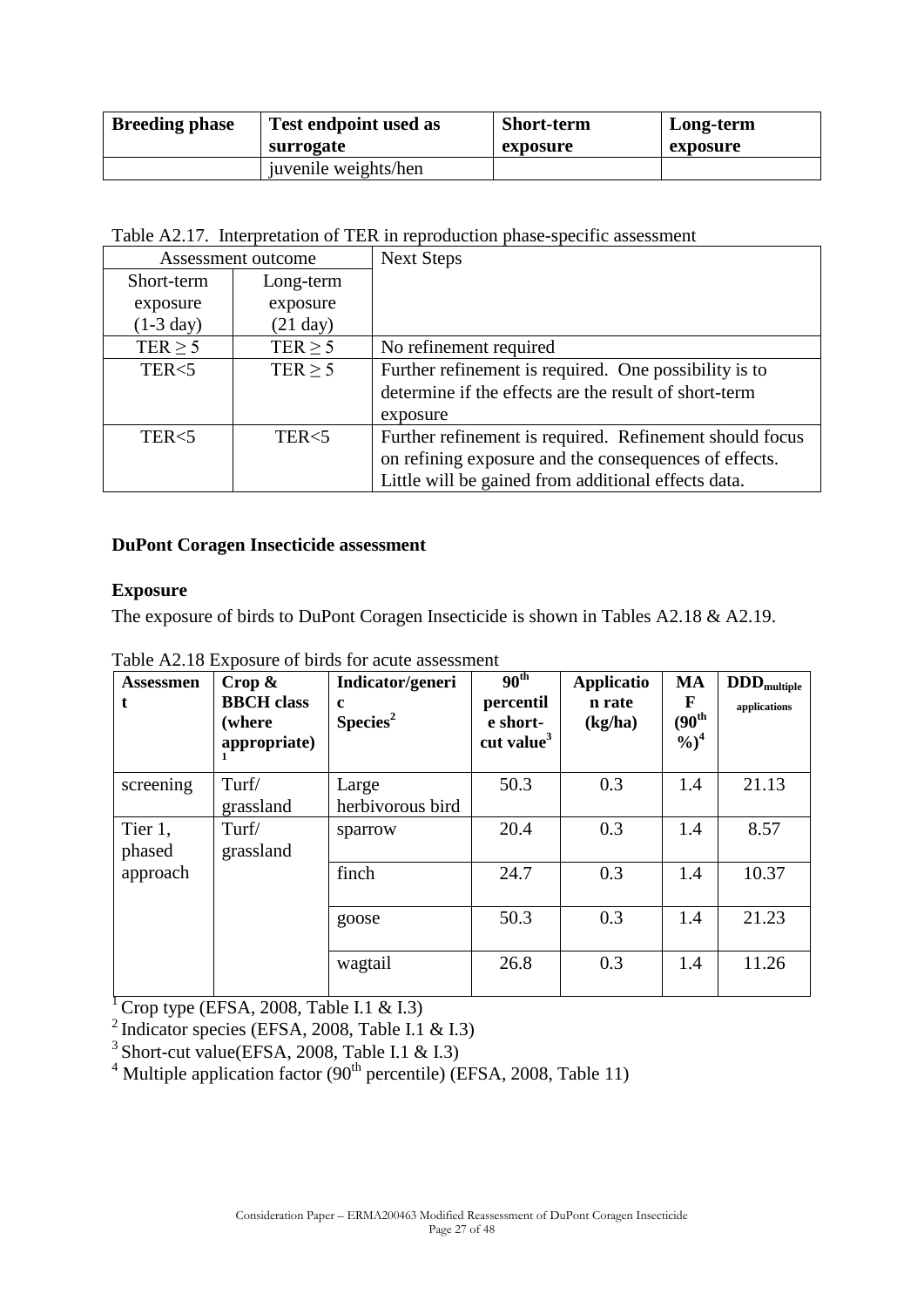| Assess-<br>ment  | $Crop +$<br><b>BBCH</b> code | Generic<br>focal             | <b>Mean</b><br>short-     | Appli-<br>cation | <b>MAF</b><br>mean <sup>4</sup> | TWA DDD <sub>multiple</sub> applications |        |        |            |
|------------------|------------------------------|------------------------------|---------------------------|------------------|---------------------------------|------------------------------------------|--------|--------|------------|
|                  | where<br>appropriate         | species <sup>2</sup>         | cut<br>value <sup>3</sup> | rate<br>(kg/ha)  |                                 | 1 day                                    | 2 days | 3 days | 21<br>days |
| Screening        | Turf/<br>grassland           | Large<br>herbivorous<br>bird | 26.7                      | 0.3              | 1.6                             | 12.82                                    | 11.92  | 11.54  | 6.79       |
| Tier 1<br>phased | Turf/<br>grassland           | sparrow                      | 9.4                       | 0.3              | 1.6                             | 4.51                                     | 4.20   | 4.06   | 2.39       |
| approach         |                              | finch                        | 11.4                      | 0.3              | 1.6                             | 5.47                                     | 5.09   | 4.92   | 2.90       |
|                  |                              | wagtail                      | 11.3                      | 0.3              | 1.6                             | 5.42                                     | 5.04   | 4.88   | 2.87       |
|                  |                              | goose                        | 26.7                      | 0.3              | 1.6                             | 12.82                                    | 11.92  | 11.54  | 6.79       |

Table A2.19. Exposure of birds for reproduction assessment

 $1^1$  Crop type (EFSA, 2008, Tables I.1 & I.3)

<sup>2</sup> Generic focal species (EFSA, 2008, Tables I.1 & I.3)

<sup>3</sup> Short-cut value(EFSA, 2008, Tables I.1 & I.3)

4 Multiple application factor (mean) (EFSA, 2008, Table 14)

#### **Toxicity**

The toxicity values used in the risk assessment of DuPont Coragen Insecticide are shown in Table A2.20.

| <b>Endpoint</b>                                    | <b>Value</b>          | <b>Study</b> | <b>Reference</b>             |
|----------------------------------------------------|-----------------------|--------------|------------------------------|
|                                                    | (mgai/kg)<br>$b$ w/d) |              |                              |
| $LD_{50}$                                          | >2250                 | Acute oral   | Gallagher S, Beavers J       |
|                                                    |                       |              | (2004) study no DuPont       |
|                                                    |                       |              | 14378                        |
| <b>NOAEL</b> lowest                                | 10.1                  | Reproduction | Temple D, Beavers J, Fray L, |
| NOAEL <sub>number of eggs laid/hen</sub>           | 100                   | study        | Jaber M (2006) study no      |
| NOAEL <sub>mean egg shell thickness</sub>          | 10.1                  |              | Dupont 14384                 |
| NOAEL <sub>proportion of viable eggs set/hen</sub> | 100                   |              |                              |
| NOAEL proportion of hatchling per viable           | 100                   |              |                              |
| eggs/hen                                           |                       |              |                              |
| NOAEL proportion of 14 day old juveniles           | 100                   |              |                              |
| per number of hatchlings/hen                       |                       |              |                              |
| NOAEL <sub>14</sub> day juvenile weights/hen       | 100                   |              |                              |

Table A2.20. Toxicity values used in risk assessment

#### **Risk Assessment**

The results of the risk assessment are shown in Table A2.21 (acute risk) and Table A2.22 (risks to reproduction).

It is concluded that:

The acute risk to birds is low. For the majority of the chronic endpoints the chronic risks are low. However, the risk for an adverse effect on the egg shell thickness and strength is high.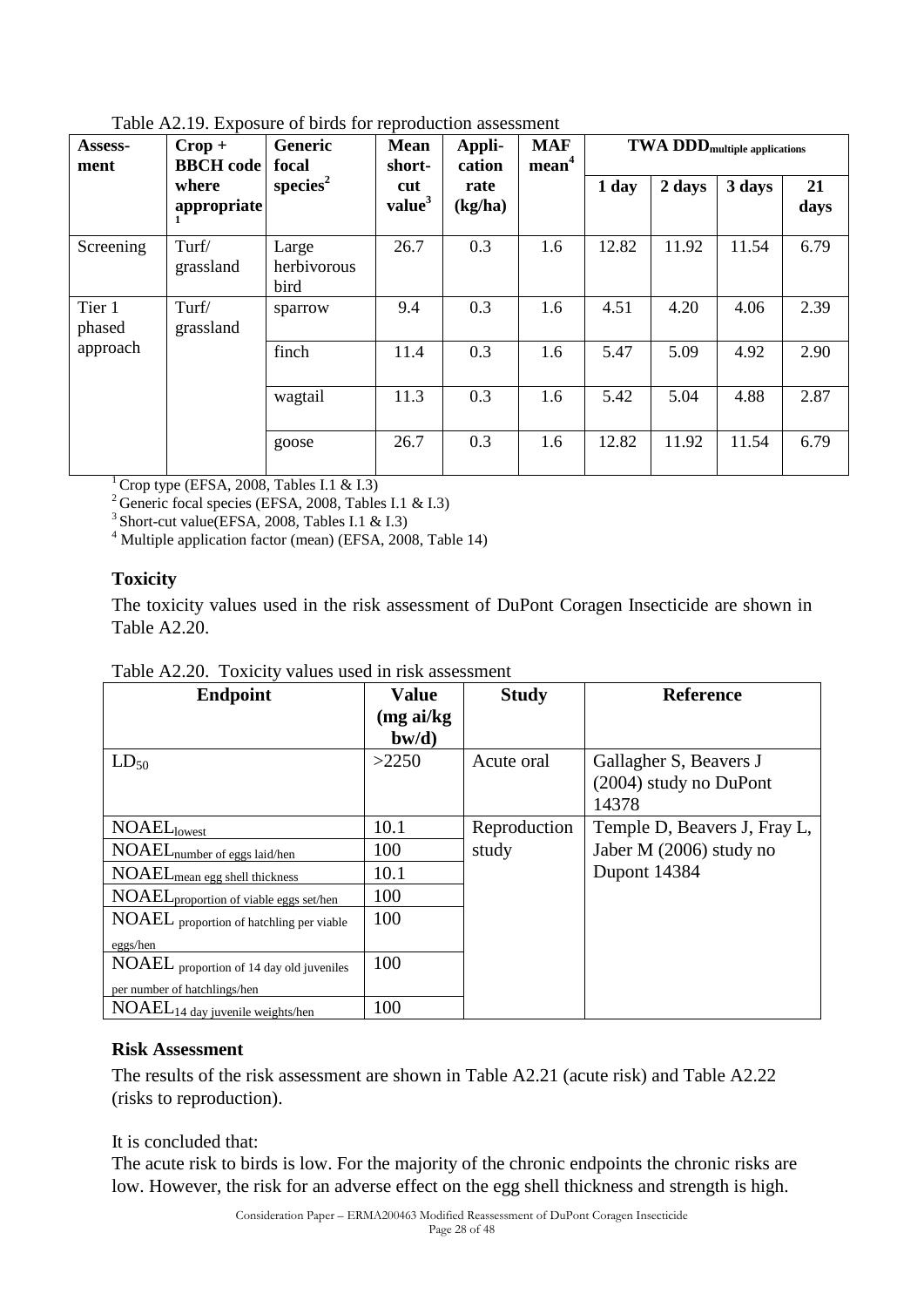| Crop <sup>T</sup> | <b>Indicator</b><br>Species <sup>2</sup> | Assessment | TER <sup>3</sup>   |     | Conclusion                                                                                                             |
|-------------------|------------------------------------------|------------|--------------------|-----|------------------------------------------------------------------------------------------------------------------------|
| Turf/grassland    | Large herbivorous bird                   | Screening  | $LD_{50}/DDD_{ma}$ | 106 | The toxicity exposure ratio is above the trigger<br>value. Refinement of the acute risk assessment is<br>not required. |

Table A2.21. Acute risks to birds from exposure to DuPont Coragen Insecticide

 $1^1$  Crop type Table I.1 (Annex 1) and Appendix 10

 $2$  Species type Table I.1 (Annex 1) and Appendix 10

 $3$  Toxicity-exposure ratio =  $LD_{50}/$  Estimated environmental concentration

| <b>Breeding phase</b>          | $\blacksquare$ rubho to on a reproduction from exposure to $\blacktriangleright$ are only coragen insectional<br>Test endpoint used as | <b>Generic focal</b> |                   | <b>TER</b> | Conclusion                       |
|--------------------------------|----------------------------------------------------------------------------------------------------------------------------------------|----------------------|-------------------|------------|----------------------------------|
|                                | surrogate                                                                                                                              | species              | <b>Short-term</b> | Long-term  |                                  |
|                                |                                                                                                                                        |                      | exposure          | exposure   |                                  |
| Reproduction, screening        | <b>Lowest NOAEL from</b>                                                                                                               | Large herbivorous    |                   | 0.79       | Tier 1 Phase-specific assessment |
| Large herbivorous bird         | reproduction study                                                                                                                     | bird                 |                   |            | triggered                        |
| Pair formation/ breeding site  | $0.1 \times L D_{50}$                                                                                                                  | Sparrow              | 49.89             | 94.14      | Risk is low                      |
| selection                      |                                                                                                                                        | Finch                | 41.13             | 77.59      |                                  |
|                                |                                                                                                                                        | Wagtail              | 41.51             | 78.40      |                                  |
|                                |                                                                                                                                        | goose                | 17.56             | 33.12      |                                  |
| Copulation and egg laying      | NOAEL for the number                                                                                                                   | Sparrow              | 22.17             | 41.84      | Risk is low                      |
| (5 days pre-laying through end | of eggs laid per hen                                                                                                                   | Finch                | 18.28             | 34.48      |                                  |
| of laying)                     |                                                                                                                                        | Wagtail              | 18.45             | 34.84      |                                  |
|                                |                                                                                                                                        | goose                | 7.80              | 14.73      |                                  |
|                                | <b>NOAEL</b> for mean                                                                                                                  | Sparrow              | 2.24              | 4.23       | Risk is high                     |
|                                | eggshell thickness                                                                                                                     | Finch                | 1.85              | 3.48       |                                  |
|                                |                                                                                                                                        | Wagtail              | 1.86              | 3.52       |                                  |
|                                |                                                                                                                                        | goose                | 0.79              | 1.49       |                                  |
| Incubation and hatching        | $0.1 \times LD_{50}$                                                                                                                   | Sparrow              | 49.89             | 94.14      | Risk is low                      |

| Table A2.22 Risks to bird reproduction from exposure to DuPont Coragen Insecticide |
|------------------------------------------------------------------------------------|
|------------------------------------------------------------------------------------|

 $\frac{1}{7}$  From acute study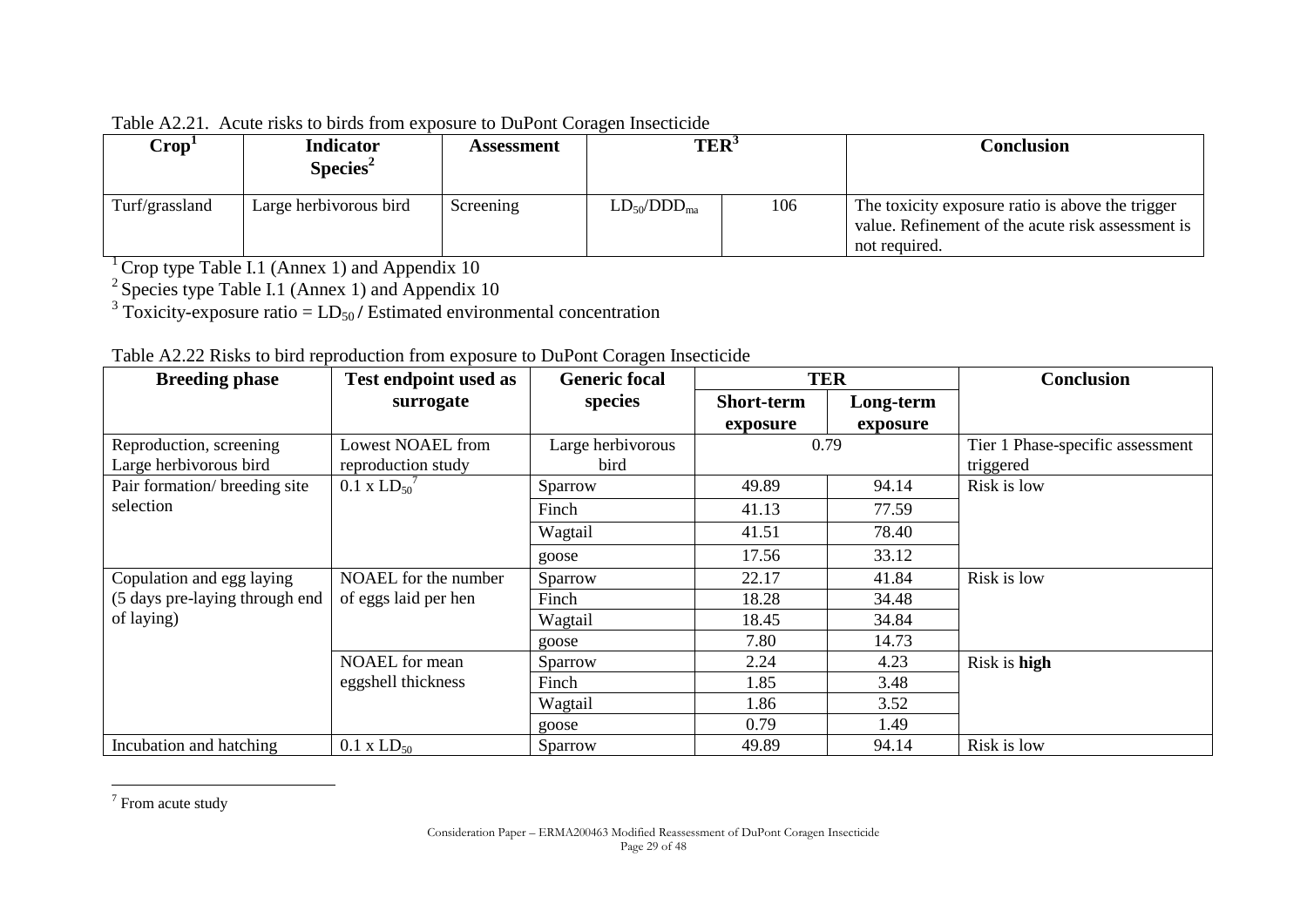|                              |                              | Finch   | 41.13            | 77.59            |             |
|------------------------------|------------------------------|---------|------------------|------------------|-------------|
|                              |                              | Wagtail | 41.51            | 78.40            |             |
|                              |                              | goose   | 17.56            | 33.12            |             |
|                              | NOAEL for proportion of      | Sparrow | 22.17            | 41.84            | Risk is low |
|                              | viable eggs/eggs set/hen     | Finch   | 18.28            | 34.48            |             |
|                              |                              | Wagtail | 18.45            | 34.84            |             |
|                              |                              | goose   | 7.80             | 14.73            |             |
|                              | NOAEL for proportion of      | Sparrow | 24.63            | 41.84            | Risk is low |
|                              | hatchlings/viable            | Finch   | 20.33            | 34.48            |             |
|                              | eggs/hen                     | Wagtail | 20.49            | 34.84            |             |
|                              |                              | goose   | 8.67             | 14.73            |             |
| Juvenile growth and survival | $0.1$ x $LD_{50}$ (extrinsic | Sparrow | 53.57            | 94.14            | Risk is low |
| until fledging               | adult)                       | Finch   | 44.20            | 77.59            |             |
|                              |                              | Wagtail | 44.64            | 78.40            |             |
|                              |                              | goose   | 18.88            | 33.12            |             |
|                              | $0.1$ x $LD_{50}$ (extrinsic | Sparrow | Ground           | Ground           | Risk is low |
|                              | juvenile)                    | Finch   | dwelling insects | dwelling insects |             |
|                              |                              | Wagtail | 123.36           | 232.75           |             |
|                              |                              | goose   | Foliar dwelling  | Foliar dwelling  |             |
|                              |                              |         | insects 20.65    | insects 38.96    |             |
|                              | NOAEL for proportion of      | Sparrow | 24.63            | 41.84            | Risk is low |
|                              | 14 day old                   | Finch   | 20.33            | 34.48            |             |
|                              | juveniles/number of          | Wagtail | 20.49            | 34.84            |             |
|                              | hatchlings/hen               | goose   | 8.67             | 14.73            |             |
| Post-fledging survival       | $0.1 \times LD_{50}$         | Sparrow | Ground           | Ground           | Risk is low |
|                              |                              | Finch   | dwelling insects | dwelling insects |             |
|                              |                              | Wagtail | 123.36           | 232.75           |             |
|                              |                              | goose   | Foliar dwelling  | Foliar dwelling  |             |
|                              |                              |         | insects 20.65    | insects 38.96    |             |
|                              | NOAEL for 14 day old         | Sparrow | 24.63            | 41.84            | Risk is low |
|                              | juvenile weights/hen         | Finch   | 20.33            | 34.48            |             |
|                              |                              | Wagtail | 20.49            | 34.84            |             |
|                              |                              | goose   | 8.67             | 14.73            |             |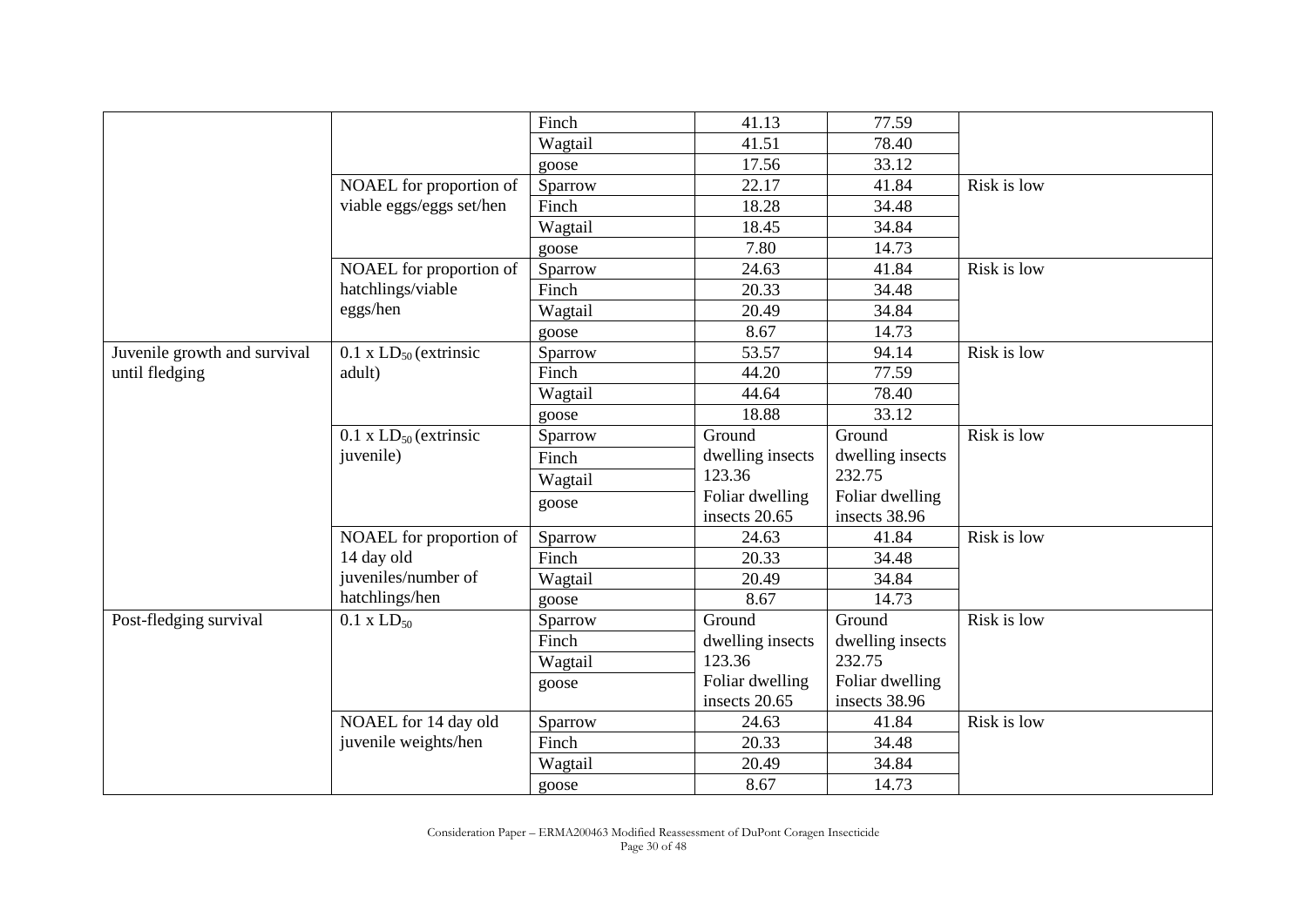### **CURRENT MAXIMUM APPLICATION RATE**

The risk assessment was performed according to the Guidance Document on Risk Assessment for Birds and Mammals; SANCO/4145/2000 for birds. This model assumes birds are exposed to DuPont Coragen Insecticide following crop spray. For tier 1 assessments it is assumed that the contaminated diet is not avoided, the animals satisfy their entire food demand in the treated area, the animals feed on a single food type and the concentration in the diet is comparable to the maximum application rate.

Calculations were made for the range of bird types specified in the guidance document and expressed in terms of bird size and diet.

The estimate of chlorantraniliprole toxicity to exposure ratio is dependent on factors such as bird type and body weight, daily food intake, the concentration of chlorantraniliprole in food and feeding behaviour. These factors are considered in the following equation:

#### **Equation 1. Estimated Theoretical Exposure**

The estimated daily uptake of a compound is calculated according to the following equation:

 $ETE = (DFI / bw) \times C \times AV \times PT \times PD (mg/kg)$ 

Where:

ETE = Estimated Theoretical Exposure;

 $DFI = Daily Food Intake rate of indicator species (gram fresh weight per day);$ 

 $bw = Body weight(g);$ 

 $C =$  Concentration of compound in fresh diet (mg/kg);

 $AV = Avoidance factor (1 = no avoidance, 0 = complete avoidance);$ 

 $PT = Fraction of diet obtained in treated area (number between 0 and 1);$ 

PD = Fraction of food type in diet (number between 0 and 1; one type or more types).

#### **In the first tier it is assumed that:**

- the contaminated diet is not avoided:
- animals satisfy their entire food demand in the treated area;
- animals feed on a single food type.

Thus the factors AV, PT and PD become 1 and can be omitted.

#### **Daily Food Intake (DFI in Equation 1)**

The Daily Food Intake (DFI) is derived from the Daily Energy Expenditure (DEE) as calculated in Equation 2:

#### **Equation 2 Estimation of Daily Energy Expenditure (DEE)**

Log (DEE) = Log  $a + b x$  (log bodyweight)

Factors "a" and "b" are specific to bird type as stipulated in Crocker et al. (2002).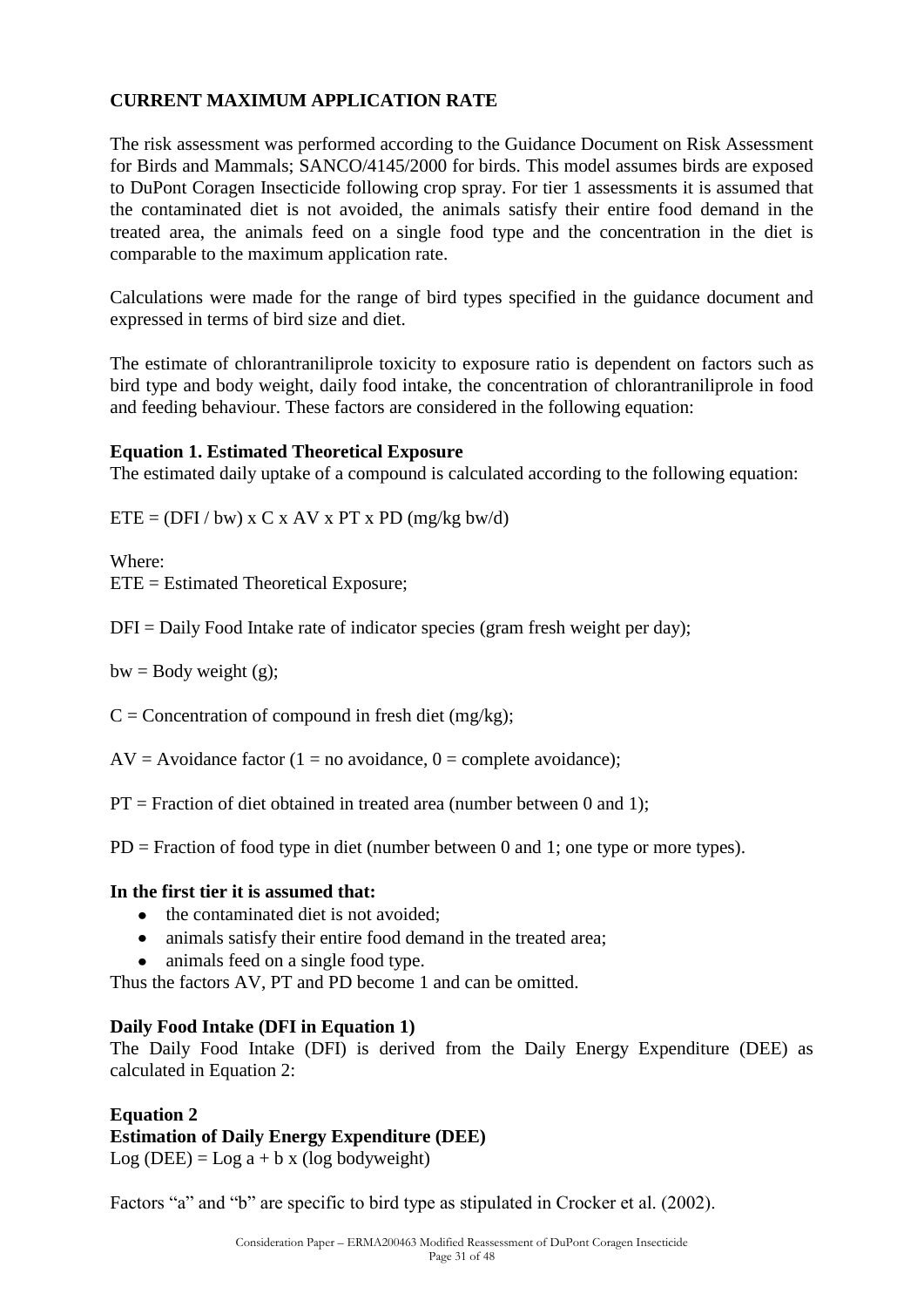#### **Small insectivorous birds (passerine) bodyweight = 10 g**

Log (DEE) =  $1.0017 + (0.7034 \text{ x } (\log 10)) = 1.7051 \text{ kJ/day}$  $DEE = Anti-log 1.7051 kJ/day = 50.71 kJ/day$ 

#### **Medium herbivorous birds (non-passerine) bodyweight = 300 g**

Log (DEE) =  $0.6768 + (0.7723 \text{ x } (\log 300)) = 2.59 \text{ kJ/day}$  $DEE = Anti-log 2.59 kJ/day = 388.94 kJ/day$ 

The Daily Food Intake is derived from the Daily Energy Expenditure divided by factors specific to the food source (i.e., small insects) as calculated in Equation 3:

### **Equation 3 Estimation of Daily Food Intake (DFI)**

Daily Food Intake (wet  $g$ ) =

Daily Energy Expenditure (kJ)

Energy in Food ( $kJ/g$  dry) x (1 - Moisture in Food) x Assimilation Efficiency

where moisture and assimilation efficiency are proportions between 0 and 1.

#### **Small insectivorous birds (passerine)**

Daily Energy Expenditure = 50.71 Energy in Food  $= 21.9$ Moisture =  $70.5\%$  (proportion = 0.705) Assimilation Efficiency =  $76%$  (proportion = 0.76)

Daily Food Intake =  $\frac{50.71}{\ldots}$ 21.9 x (1-0.705) x 0.76

 $= 10.33$  g/day fresh weight

#### **Medium herbivorous birds (non-passerine)**

Daily Energy Expenditure = 388.94 Energy in Food  $= 18$ Moisture  $= 82.1\%$  (proportion  $= 0.821$ ) Assimilation Efficiency =  $53\%$  (proportion = 0.53)

Daily Food Intake = 388.94 . 18 x (1-0.821) x 0.53

 $= 227.76$  g/day fresh weight

### **Concentration of Compound in Fresh Diet (C in Equation 1)**

The estimated theoretical exposure is also dependent on the concentration of compound in the fresh diet (mg/kg). This was calculated according to the DuPont Altacor insecticide use pattern as stipulated by Du Pont.

Vegetable Brassicas: 20 g ai/ha x 3 applications (7 day minimum interval)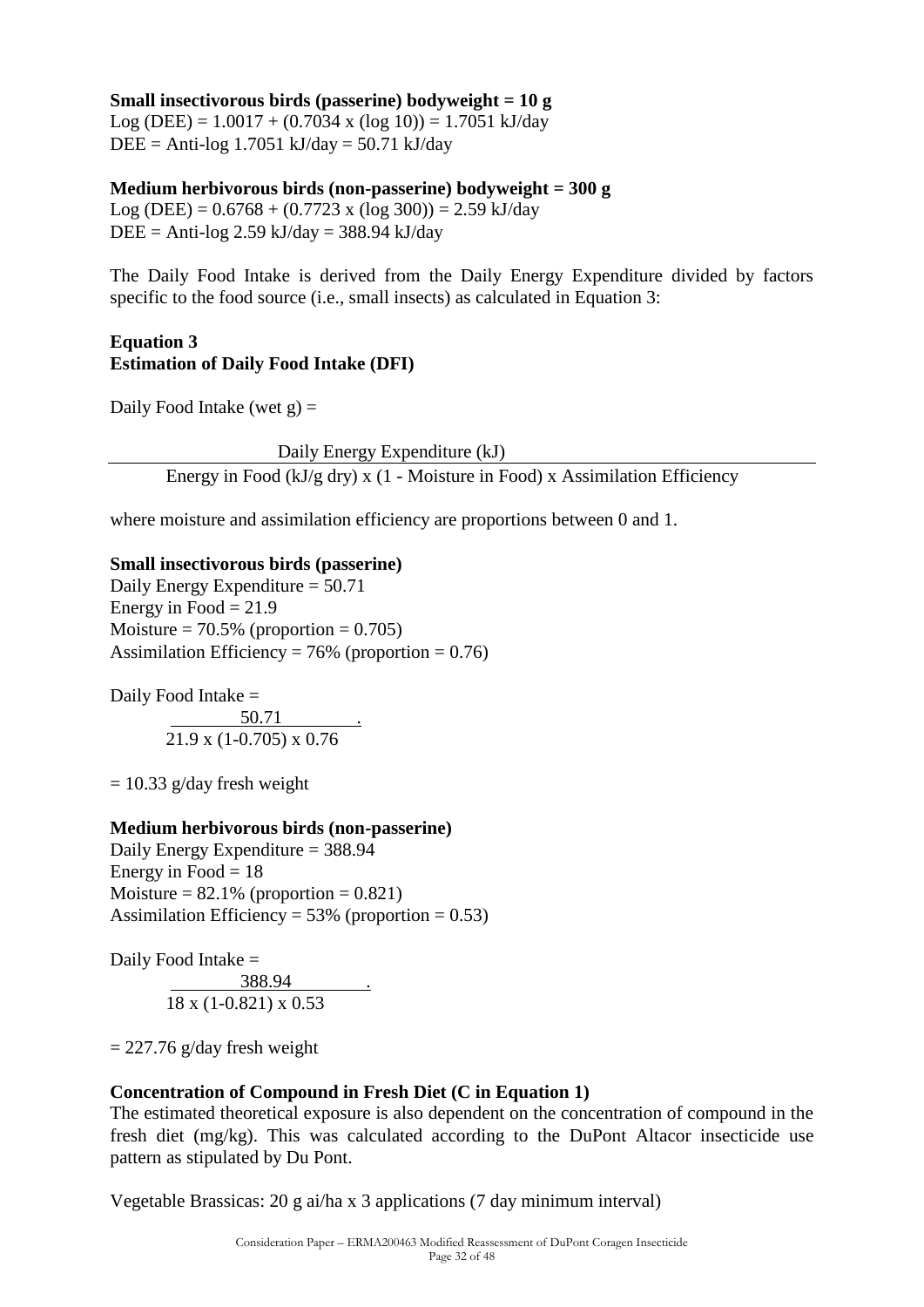From these values, the Estimated Theoretical Exposure (Equation 1) can be calculated as below.

### **Calculation of Estimated Theoretical Exposure Small insectivorous birds (passerine)**

 $ETE = (DFI / bw) \times C \times AV \times PT \times PD (mg/kg)$ 

Where (from the example):

 $DFI = 10.33$  g/day fresh weight (Equation 3)

 $bw = 10 g$ 

 $C =$ Concentration

Concentration is dependent on factors such as the "Application Rate", "Residue Unit dose (RUD)" and "Multiple Application Factor (MAF)".

Application Rate  $= 0.02$  kg ai/ha

 $RUD = (residue per unit dose) - converted to 1 kg ai/ha$ 

- For Acute Assessment (90<sup>th</sup> percentile RUD) =  $52$
- For Short-term and Long-term Assessments (Mean  $RUD$ ) = 29

MAF = Multiple application factor (concentration immediately after the last application compared to a single application)

*It is expected that repeated applications do not cause appreciable accumulation of residues at least in foliage dwellers because in addition to other factors replacement of individuals due to migration and reproduction will contribute to the residue decline in the population. Therefore no MAF is applied for residues in insects.*

Spray application: Multiply relative daily intake by RUD and application rate  $(kg/ha)$  (when applicable multiply also by MAF and  $F_{twa}$ ).

 $F_{twa}$  = Time Weighted Average

With regard to residues on vegetation a simple  $_{twa}$  factor is used in the first tier which is based on the following default values:

- $\bullet$  time window (averaging time) = 3 weeks
- $DT_{50} = 10$  days

With these assumptions f<sub>twa</sub> is 0.53; it means that over a period of 3 weeks the average concentration is about half the initial concentration.

*In the case of insects no default twa-factor is employed in the first tier as the time course of residue level is unknown.*

AV, PT and  $PD = 1$  (Tier 1 assessment)

 $ETE<sub>acute</sub> = (10.33/10)$  x 0.020 x 52

 $ETE<sub>acute</sub> = 1.07432$  mg/kg bw/d

ETE<sub>short-term</sub> =  $(10.33/10)$  x 0.020 x 29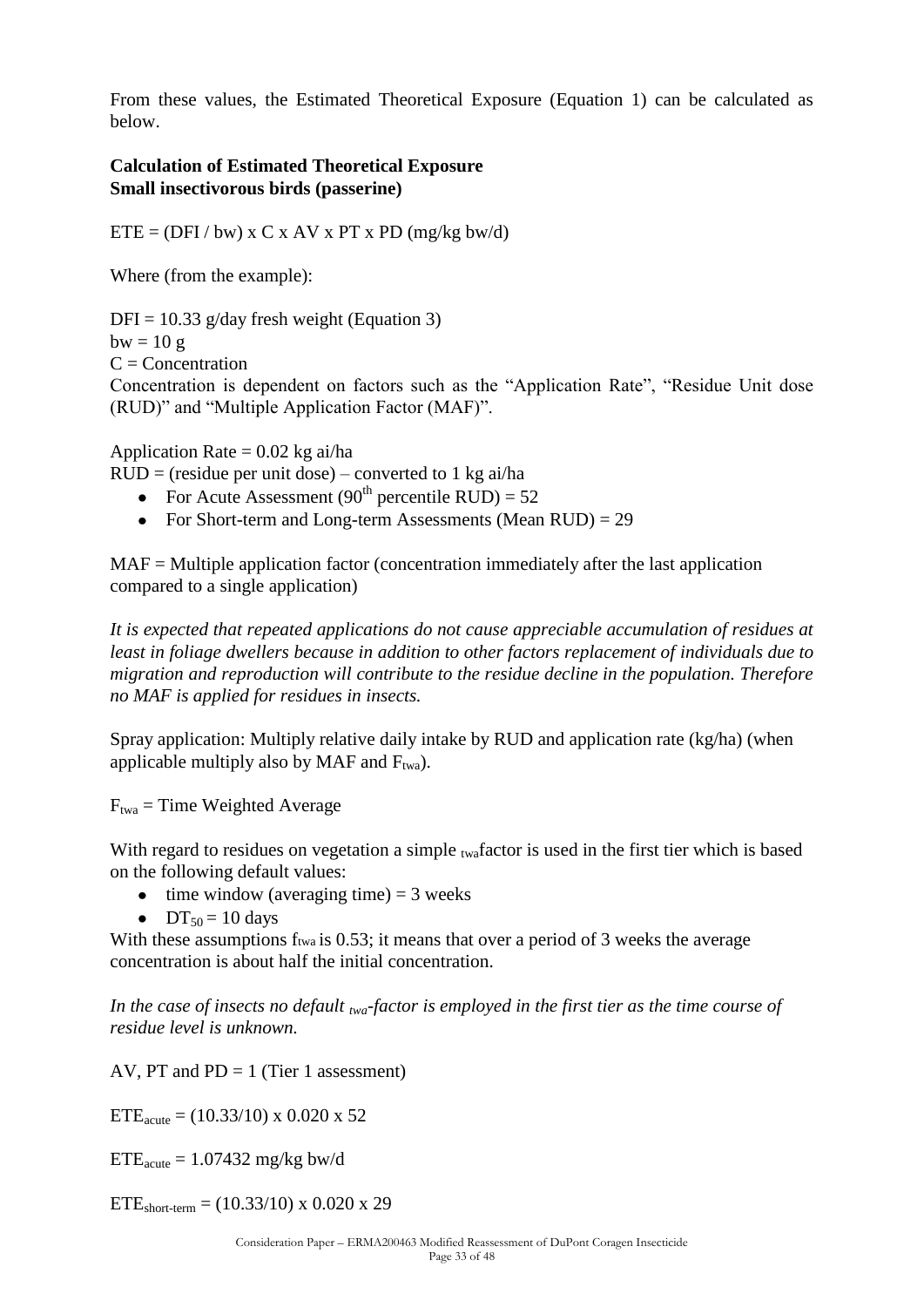$ETE<sub>short-term</sub> = 0.599$  mg/kg bw/d

 $ETE<sub>long-term</sub> = (10.33/10)$  x 0.020 x 29

 $ETE<sub>long-term</sub> = 0.599 mg/kg$  bw/d

### **Calculation of Estimated Theoretical Exposure Medium herbivorous birds (non-passerine)**

 $ETE = (DFI / bw)$  x C x AV x PT x PD (mg/kg bw/d)

Where (from the example):

 $DFI = 227.76$  g/day fresh weight (Equation 3)  $bw = 300 g$  $C =$ Application Rate  $= 0.020$  kg ai/ha  $RUD = (residue per unit dose) - converted to 1 kg ai/ha$ • For Acute Assessment (90<sup>th</sup> percentile RUD) = 87

• For Short-term and Long-term Assessments (Mean  $RUD$ ) = 40

MAF = Multiple application factor (concentration immediately after the last application compared to a single application)

Spray application: Multiply relative daily intake by RUD and application rate (kg/ha) (when applicable multiply also by MAF and  $F_{twa}$ ).

 $F_{twa}$  = Time Weighted Average (long term assessment only)

With regard to residues on vegetation a simple twafactor is used in the first tier which is based on the following default values:

 $\bullet$  time window (averaging time) = 3 weeks

 $DT_{50} = 10$  days

With these assumptions f<sub>twa</sub> is 0.53; it means that over a period of 3 weeks the average concentration is about half the initial concentration.

AV, PT and  $PD = 1$  (Tier 1 assessment)

 $ETE<sub>acute</sub> = (227.76/300)$  x 0.02 x 1.7 x 87

 $ETE<sub>acute</sub> = 2.25$  mg/kg bw/d (acute)

 $ETE<sub>short-term</sub> = (227.76/300)$  x 0.02 x 2 x 40

 $ETE<sub>short-term</sub> = 1.216 mg/kg$  bw/d (acute)

 $ETE<sub>long-term</sub> = (227.76/300)$  x 0.02 x 2 x 40 x 0.53

 $ETE<sub>long-term</sub> = 0.6444$  mg/kg bw/d (acute)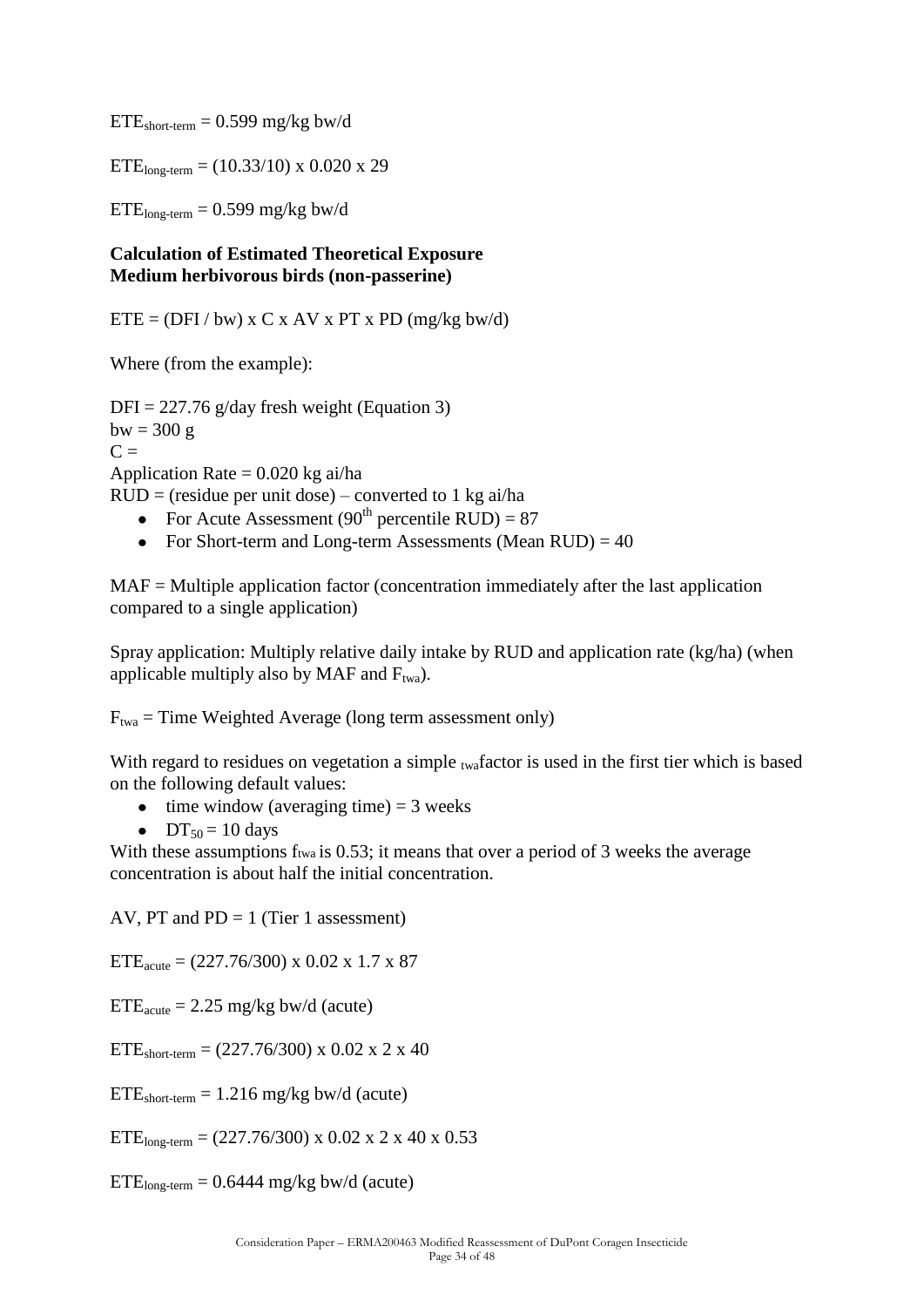### **Toxicity**

Toxicity data for Chlorantraniliprole show: Acute  $LD50 = > 2250$  mg ai/kg bw; 5 day dietary study  $LD50 = > 1729$  mg ai/kg bw; Bird reproduction NOEC =  $10.1$  mg ai/kg bw.

#### **Toxicity Exposure Ratio**

The toxicity exposure ratio is calculated by comparing the ETE to toxicity as follows:

### **Equation 4. Toxicity Exposure Ratio = Toxicity / ETE**

#### **Acute Toxicity Exposure Ratio**

 $TER<sub>a</sub> = LD<sub>50</sub> / ETE$ 

*Small insectivorous bird* TER<sub>a</sub> = > 2094, the risk does not exceed the acute TER limit of concern (i.e. is > 10).  $(RO = 0.0005, RO is < 0.5$  for acute exposure)

#### *Medium herbivorous bird*

TER<sub>a</sub> = > 1001, the risk does not exceed the acute TER limit of concern (i.e. is > 10).  $(RO = 0.001, RO$  is  $< 0.5$  for acute exposure)

#### **Short-term Toxicity Exposure Ratio**

 $TER_{st} = LD_{50} / ETE$ 

*Small insectivorous bird* TER<sub>st</sub> = 2886, the risk does not exceed the short-term TER limit of concern (i.e. is  $> 10$ ).  $(RO = 0.0003, RO$  is  $< 0.5$  for acute exposure)

#### *Medium herbivorous bird*

TER<sub>st</sub> = 1422, the risk does not exceed the short-term TER limit of concern (i.e. is > 10).  $(RQ = 0.0007, RQ$  is  $< 0.5$  for acute exposure)

#### **Long-term Toxicity Exposure Ratio**

 $TER_{1t} = NOEL_{1t} / ETE$ 

*Small insectivorous bird* TER<sub>It</sub> = 16.86, the risk does not exceed the long term TER limit of concern (i.e. is  $> 5$ ).  $(RQ = 0.05, RQ$  is  $< 1$  for chronic exposure)

#### *Medium herbivorous bird*

TER<sub>lt</sub> = 15.67, the risk does not exceed the long term TER limit of concern (i.e. is > 5).  $($ RQ = 0.06, RQ is < 1 for chronic exposure)

#### **Summary of the Tier 1 Risk Assessment for Birds (DuPont Coragen insecticide – Current maximum application rate)**

The unrefined tier 1 risk assessment showed that vegetable brassicas treated with DuPont Coragen insecticide according to the label instructions poses a low risk to small insectivorous and medium herbivorous birds with regard to acute, short-term and long-term toxicity.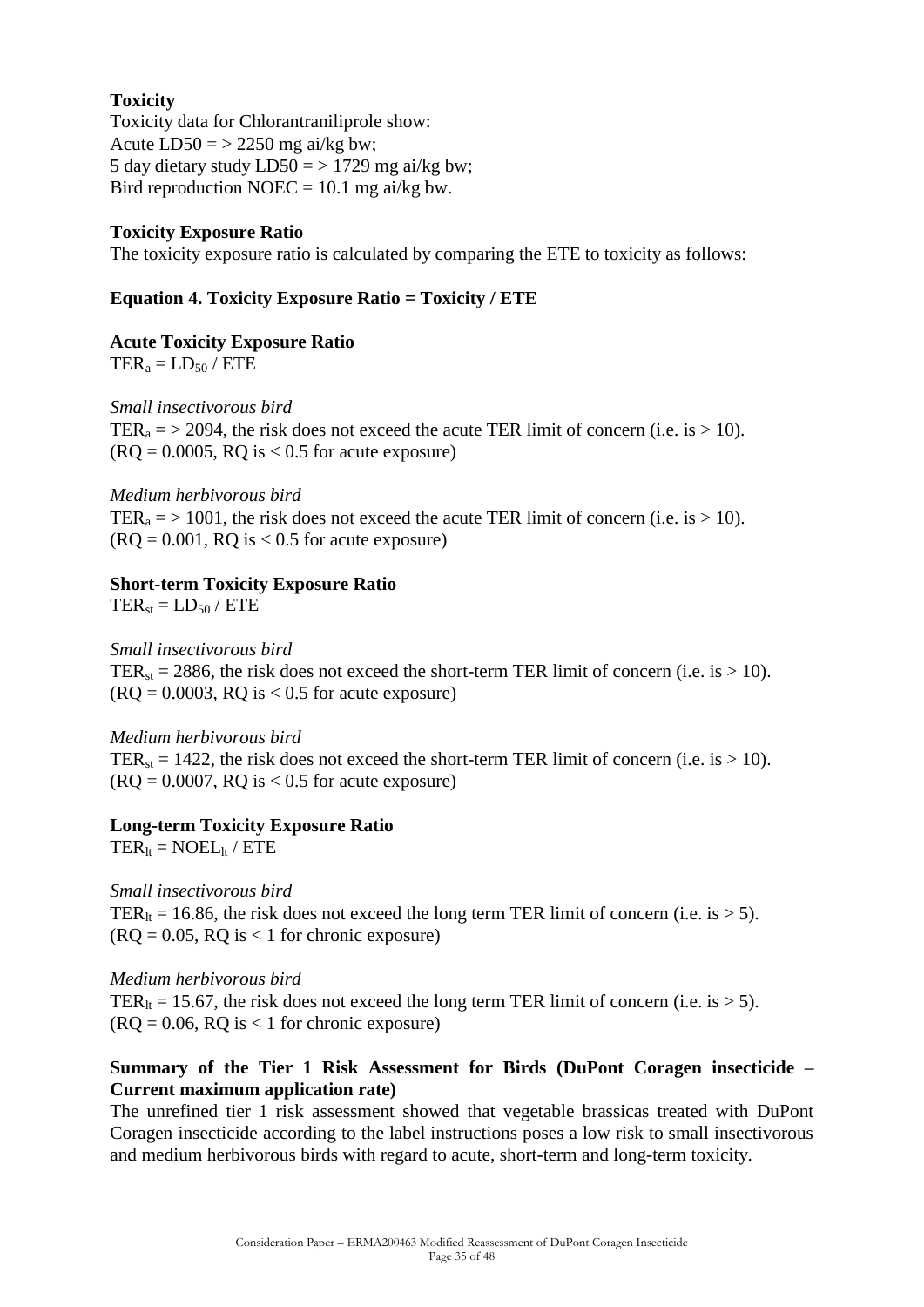### **Overall Summary of Avian Risk Assessments**

The quantitative assessment of the risks to birds at the proposed rate shows that the use of the substance at this rate presents a high chronic risk for an adverse effect on egg shell thickness and strength. This compares the results using the current maximum application rate, which identified there were no acute or chronic risks to birds. Overall, therefore, there is a significant increase in the chronic risks to birds at the proposed application rate.

## **TERRESTRIAL INVERTEBRATES (BEES) RISK ASSESSMENT**

### **PROPOSED APPLICATION RATE**

The terrestrial invertebrate risk assessment for agricultural pesticides determines whether or not the proposed application poses an unacceptable risk to terrestrial invertebrates (bees).

The following European model has been adopted by ERMA New Zealand to assess the risk to bees [Guidance Document on terrestrial ecotoxicology under Council Directive 91/414/EEC, SANCO/ 10329/2002 rev. 2 final, 17 October 2002].

Hazard Quotient (HQ) = Application Rate /  $LD_{50}$ 

Application rate: the maximum single application rate (g active ingredient/ha).

LD<sub>50</sub>:  $\mu$ g active ingredient/bee.

The maximum application rate of DuPont Coragen Insecticide is 300 g ai/ha.

The contact toxicity value  $LD_{50} > 100 \mu g$  ai/bee is the most relevant parameter for the risk assessment.

 $HO = 300/100 = 3$ 

The critical HQ is 50 which was validated against incidents (EPPO 2002).

#### **Conclusion bees**

Given those HQ"s the Agency considers there is a low risk for bees when DuPont Coragen Insecticide is applied according to the label and good agricultural practice.

### **CURRENT MAXIMUM APPLICATION RATE**

The terrestrial invertebrate risk assessment for agricultural pesticides determines whether or not the proposed application poses an unacceptable risk to terrestrial invertebrates (bees).

The following European model has been adopted by ERMA New Zealand to assess the risk to bees [Guidance Document on terrestrial ecotoxicology under Council Directive 91/414/EEC, SANCO/ 10329/2002 rev. 2 final, 17 October 2002].

Hazard Quotient (HQ) =  $20 / > 114.1$  (oral) =  $< 0.175$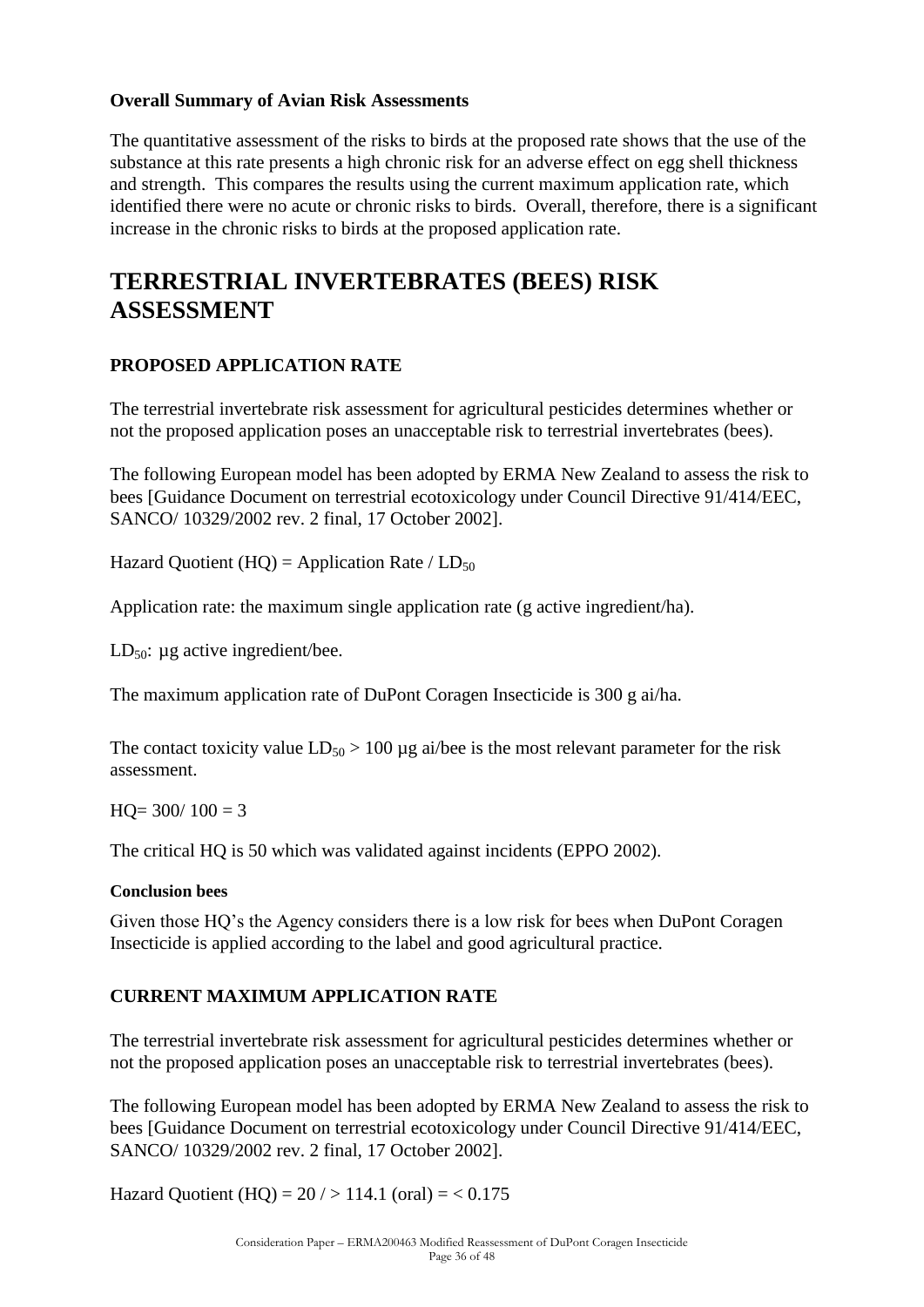Hazard Quotient (HQ) =  $20 / > 285.7$  (contact) =  $< 0.07$ 

Application rate: the maximum single application rate (g active ingredient/ha).

LD $_{50}$ : µg active ingredient/bee.

If the oral and contact  $HO < 50$ , low risk to bees is concluded. Additional semi-field studies conducted have shown low level effects to bee colonies.

#### **Overall Summary of Terrestrial Invertebrate (Bees) Risk Assessments**

The quantitative assessment of the risks to bees at the proposed rate shows that the use of the substance at this rate presents a low risk to bees. This compares the results using the current maximum application rate, which identified there was a low risk to bees. Overall, therefore, there is no significant increase in the risks to bees at the proposed application rate.

## **TERRESTRIAL INVERTEBRATES (EXCL-BEES) RISK ASSESSMENT**

### **PROPOSED APPLICATION RATE**

The invertebrate toxicity assessment was performed according to EU (2002). Exposure In-field exposure is estimated using the formula:

In-field exposure  $=$  application rate x MAF

Where:

MAF is a multiple application factor listed in the guidance document. In accordance with the guidance the MAF is not applied for bees, only for other non-target invertebrates.

| Crop | <b>Application rate</b><br>$(g \text{ ai}/\text{ ha})$ | <b>Application</b><br>frequency | MAF <sup>1</sup> | In-field exposure<br>$(g \nabla a/\nabla a)$ |
|------|--------------------------------------------------------|---------------------------------|------------------|----------------------------------------------|
| turf | 300                                                    |                                 |                  | 300                                          |
|      | 300                                                    |                                 | 1.7              | 510                                          |

Table D9: Terrestrial invertebrates- in-field exposure

1: MAF= multiple application factor. In the absence of field data, default values are used.

For the off-field exposure ERMA New Zealand used the formula:

Off field exposure = application rate x MAF x (drift factor/ vegetation distribution factor) Where

- MAF is a multiple application factor
- The drift factors used in the model differ from the drift factors in GENEEC2  $\bullet$ modelling. The values used were recommended for use with this model (Rautmann et al, 2001).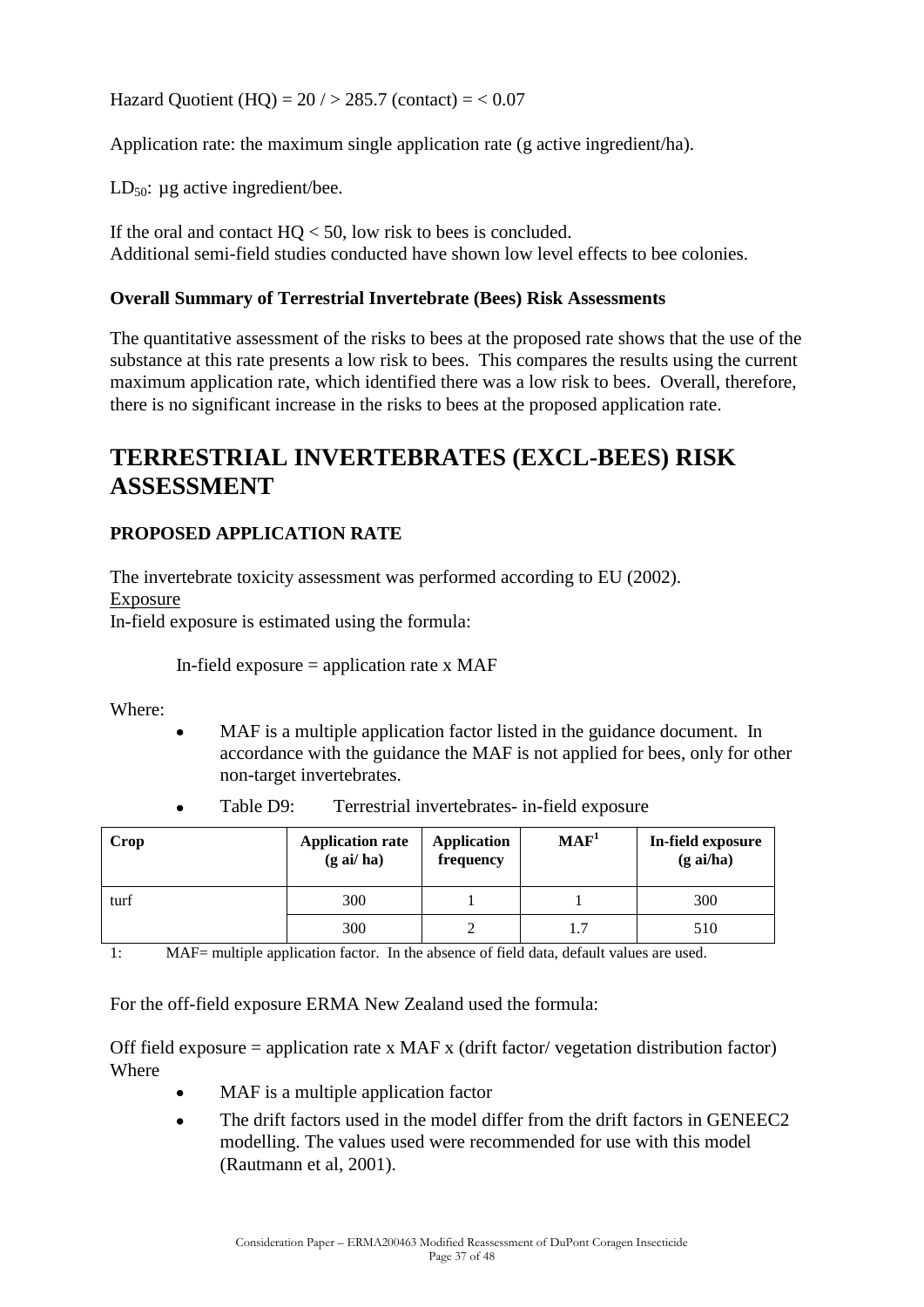The vegetation distribution factor estimates the interception of drift by  $\bullet$ vegetation. For a generic assessment a value of 1 was used corresponding to the worst case assessment of no interception.

The estimated off field concentrations are shown in Table D10.

| Crop | <b>Application</b><br>rate<br>$(g \text{ ai}/\text{ ha})$ | <b>Application</b><br>frequency | MAF <sup>1</sup> | <b>Drift factor</b><br>$(= \frac{6}{6}$ drift/<br>100) | <b>Vegetation</b><br>distribution<br>factor | <b>Off field</b><br>exposure<br>$(g \text{ ai/ha})$ |
|------|-----------------------------------------------------------|---------------------------------|------------------|--------------------------------------------------------|---------------------------------------------|-----------------------------------------------------|
| turf | 300                                                       |                                 |                  | 0.0238                                                 |                                             | 7.14                                                |
|      | 300                                                       |                                 | 1.7              | 0.0238                                                 |                                             | 12.14                                               |

### **Table D10: Terrestrial invertebrates- off field exposure**

1: MAF= multiple application factor. In the absence of field data, default values are used.

### Risk assessment

### **Table F9: Terrestrial invertebrates - in-field**

|      |                                     |                                       | $LR_{50}$ (g ai/ha)         | <b>Hazard</b> quotient                |                                 |
|------|-------------------------------------|---------------------------------------|-----------------------------|---------------------------------------|---------------------------------|
| Crop | In field exposure<br>$(g \, ai/ha)$ | <b>Episyrphus</b><br><b>balteatus</b> | Coccinella<br>septempuncata | <b>Episyrphus</b><br><b>balteatus</b> | Coccinella<br>septempuncat<br>a |
| turf | 1 appl.: $300$<br>2 appl.: 510      | 12.6                                  | 79.5                        | 1 appl.: $23.8$                       | 1 appl.: $3.8$                  |
|      |                                     |                                       |                             | 2 appl.: 40.5                         | 2 appl.: $6.4$                  |

Off-field risk quotients were estimated as:

HQ off field = (off-field exposure/  $LR_{50}$ ) \* correction factor

Where

- Off-field exposure is estimated in Appendix D (Table D10)
- The default for the correction factor is 10. The correction factor accounts for  $\bullet$ the extrapolation from the two test species to all off-field non-target arthropods.

The derived hazard quotients for the off-field situation are shown in Table F10.

|      |                                         | $LR_{50}$ (g ai/ha)                   |                             | <b>Hazard</b> quotient<br>Off-field   |                                 |
|------|-----------------------------------------|---------------------------------------|-----------------------------|---------------------------------------|---------------------------------|
| Crop | Off-field<br>exposure<br>$(g \, ai/ha)$ | <b>Episyrphus</b><br><b>balteatus</b> | Coccinella<br>septempuncata | <i>Episyrphus</i><br><b>balteatus</b> | Coccinella<br>septempuncat<br>a |
| turf | 1 appl.: $7.14$                         | 12.6                                  | 79.5                        | 1 appl.:0.57                          | 1 appl.: $0.09$                 |
|      | 2 appl.: 12.14                          |                                       |                             | 2 appl.:9.63                          | 2 appl.:4.53                    |

### **Table F10: Terrestrial invertebrates – off-field**

For the off-field situation with 1 application the risk is considered to be low.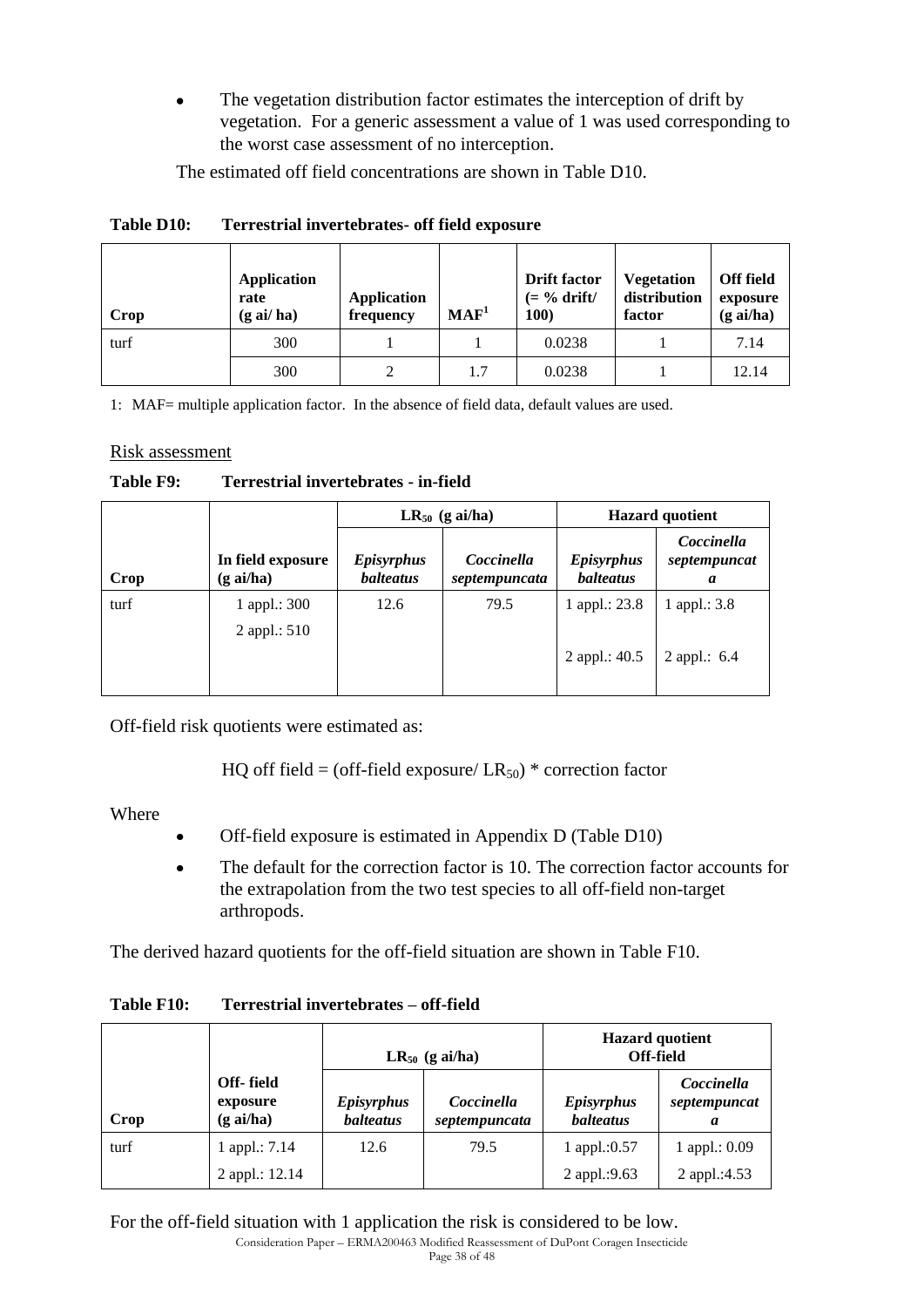For both in-field (1 and 2 appl.) and off-field (2 appl.) exposure the risk quotients are greater than the cut-off of 2. Therefore higher tier testing and assessment are desirable. The applicant provided test data with aged residues for the previous application. It was noted that the effect of foliar residues took some time to decline and this may need to be taken into consideration against the biology, ecology and behaviour of non-target species.

Overall, the Agency considers there is a risk for non-target species.

To reduce the risk to non-target species the application frequency may be restricted to once a year.

### **CURRENT MAXIMUM APPLICATION RATE**

Chlorantraniliprole is sprayed at a maximum application rate of 20 g a.i./ha x 3 applications (minimum interval 7 days).

For individual application  $(20 \text{ g a.i./ha x 1})$ : The LR<sup>50</sup> for the hoverfly (*Episyrphus balteatus*) is 12.6 g ai/ha.

Consequently, DuPont Coragen insecticide (scenario: low boom) results in a risk quotient of  $20/4.64 = 4.31$  for the LR<sub>50</sub>.

Based on the reproductive effects data, a conservative NOER for the hoverfly (*Episyrphus balteatus*) was set at  $< 0.5$  g ai/ha.

Consequently, DuPont Coragen insecticide (scenario: low boom) results in a risk quotient of  $20/(0.5) = 240$  for the NOER.

The LR<sub>50</sub> for the ladybird beetle (*Coccinella septempunctata*) is 79.5 g ai/ha.

Consequently, DuPont Coragen insecticide (scenario: low boom) results in a risk quotient of  $20/79.5 = 0.25$  for the LR<sub>50</sub>.

Based on the reproductive effects data, a conservative NOER for the ladybird beetle (*Coccinella septempunctata*) was set at < 0.5 g ai/ha.

Consequently, DuPont Coragen insecticide (scenario: low boom) results in a risk quotient of  $20/(0.5) = 240$  for the NOER.

Non-target invertebrates (in field): The risk is high

### **Overall Summary of Terrestrial Invertebrate (Excl-Bees) Risk Assessments**

The quantitative assessment of the risks to other non-target invertebrates at the proposed rate shows that the use of the substance at this rate presents a high risk via either in field or off field exposure. This compares the results using the current maximum application rate, which identified there was a high risk to non-target invertebrates (excluding bees). Overall, therefore, there is no significant increase in the risks to non-target invertebrates at the proposed application rate.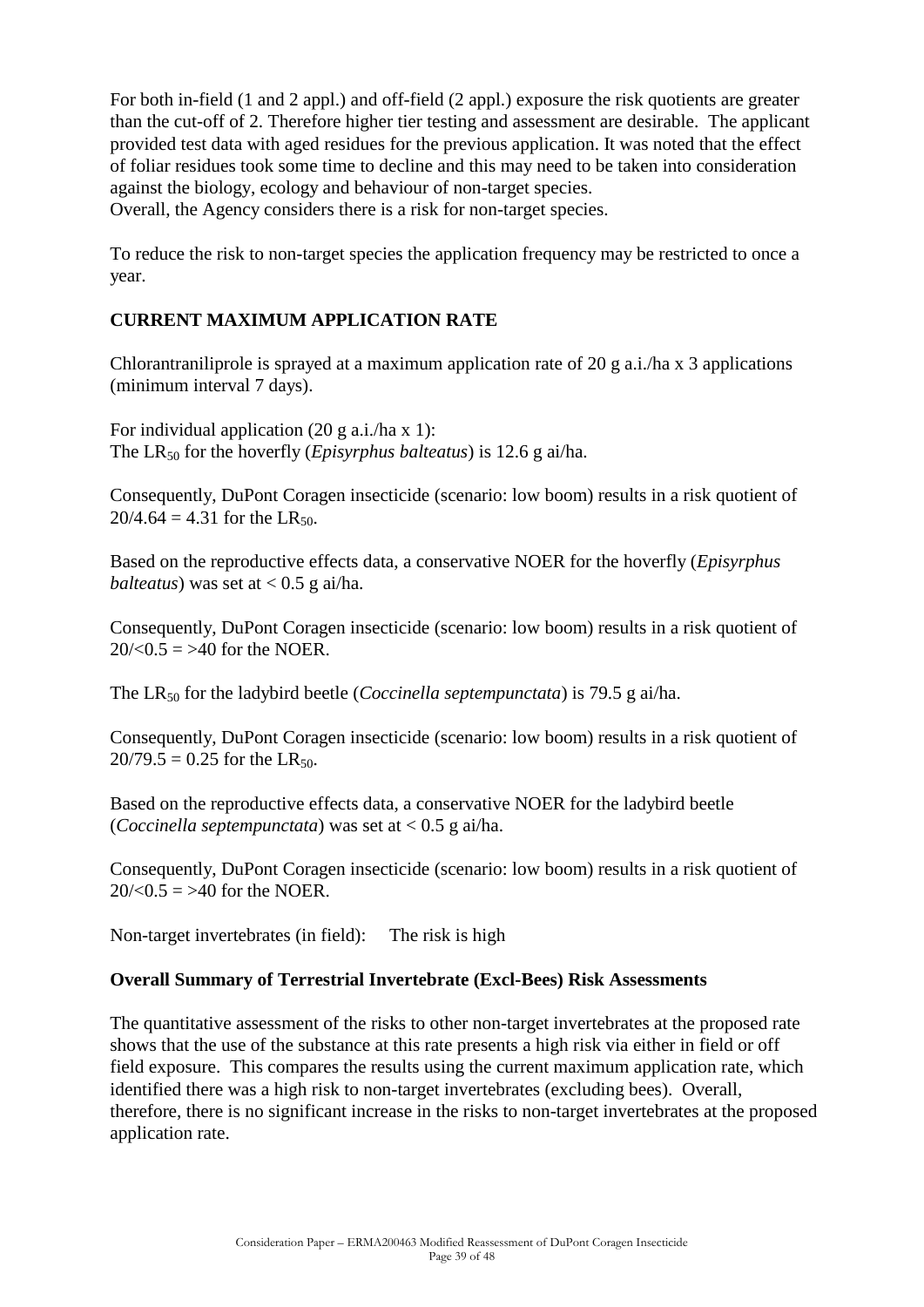## **GROUND WATER RISK ASSESSMENT**

In the original assessment of the active ingredient the Agency identified a risk to groundwater. The Agency concluded that chlorantraniliprole has the potential to leach into groundwater. This risk remains valid at the revised application rate.

To limit the potential for groundwater contamination the Agency considers that the application rate, proposed by the applicant and modeled for the aquatic and terrestrial risk assessments, be set as the maximum application rate and that the maximum application frequency be restricted to once per year when the substance is applied to turf.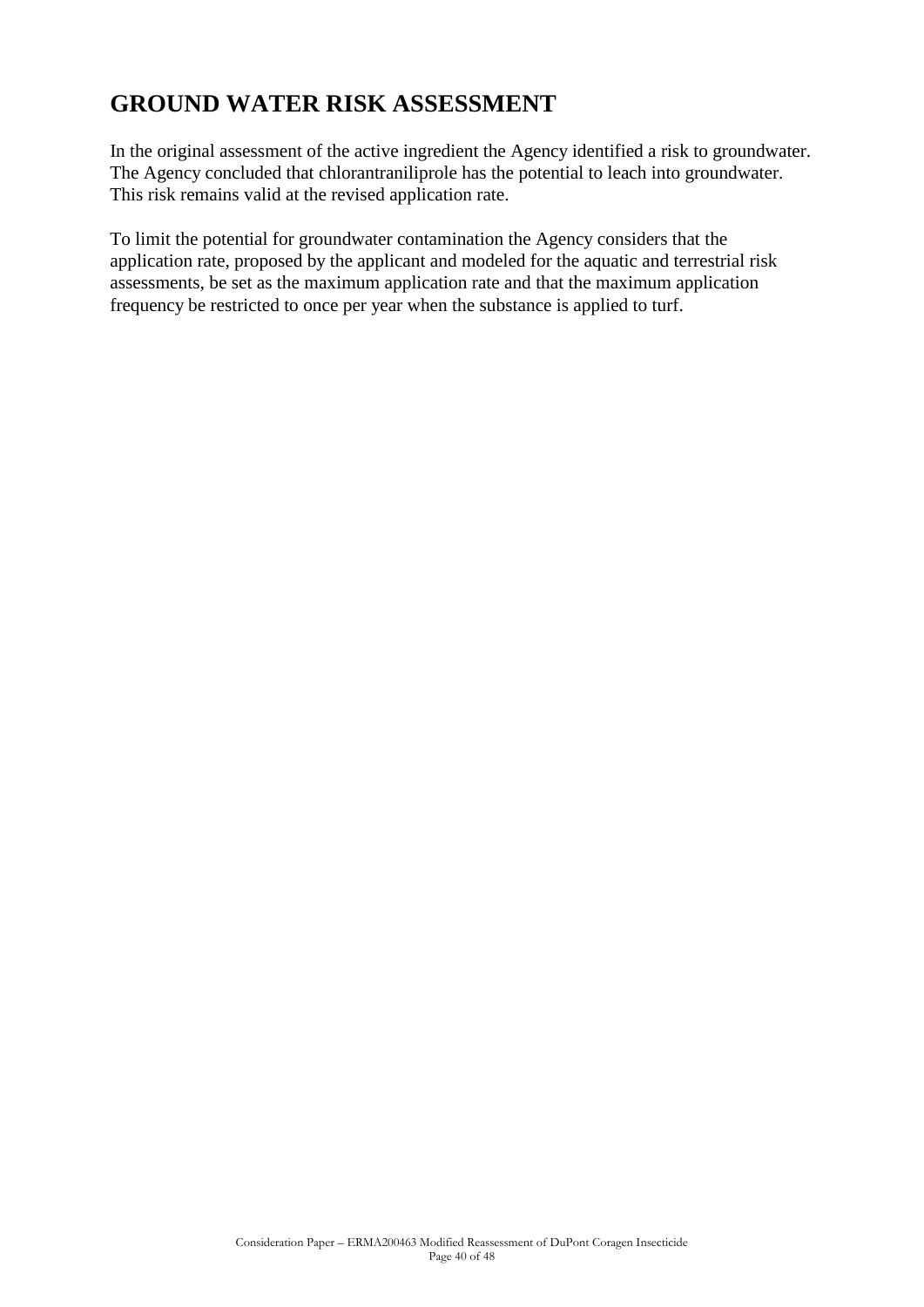# **Appendix 3: List of Controls for DuPont Coragen Insecticide**

| <b>Control</b><br>Code <sup>8</sup> | <b>Regulation</b> <sup>9</sup> | <b>Topic</b>                                                         | <b>Variations</b>                                                                                                                              |
|-------------------------------------|--------------------------------|----------------------------------------------------------------------|------------------------------------------------------------------------------------------------------------------------------------------------|
|                                     |                                | Hazardous Substances (Classes 6, 8, and 9 Controls) Regulations 2001 |                                                                                                                                                |
| E1                                  | 32-45                          | Limiting exposure to ecotoxic<br>substances                          | No EEL values are set at this time<br>and the default EELs are deleted.                                                                        |
| E2                                  | 46-48                          | Restrictions on use within<br>application area                       | As no EELs have been set, no<br>application rate is required to be set<br>under this control at this time.                                     |
|                                     |                                |                                                                      | However, an application rate is set as<br>an additional control under Section<br>77A.                                                          |
| E <sub>5</sub>                      | 5(2), 6                        | Requirements for keeping records of<br>use                           |                                                                                                                                                |
| E <sub>6</sub>                      | $\overline{7}$                 | Requirements for equipment used to<br>handle hazardous substances    |                                                                                                                                                |
| E7                                  | 9                              | Approved handler requirements                                        | The following control is substituted<br>for Regulation 9(1) of the Hazardous<br>Substances (Classes 6, 8, and 9<br>Controls) Regulations 2001: |
|                                     |                                |                                                                      | $(1)$ . The substance must be under the<br>personal control of an approved<br>handler when the substance is $-$                                |
|                                     |                                |                                                                      | $(a)$ applied in a wide<br>dispersive manner; or                                                                                               |
|                                     |                                |                                                                      | $(b)$ used by a commercial<br>contractor.                                                                                                      |
|                                     |                                | <b>Hazardous Substances (Identification) Regulations 2001</b>        |                                                                                                                                                |
| I1                                  | 6, 7, 32-35,                   | General identification requirements                                  |                                                                                                                                                |
|                                     | $36(1)-(7)$                    | Regulation $6$ – Identification duties<br>of suppliers               |                                                                                                                                                |
|                                     |                                | Regulation $7$ – Identification duties<br>of persons in charge       |                                                                                                                                                |
|                                     |                                | Regulations 32 and 33 -<br>Accessibility of information              |                                                                                                                                                |
|                                     |                                | Regulations 34, 35, 36(1)-(7) –                                      |                                                                                                                                                |

### **Table A3.1: Revised controls for DuPont Coragen Insecticide – codes, regulations and variations.**

 $\overline{a}$ 

<sup>8</sup> Note: The numbering system used in this column relates to the coding system used in the ERMA New Zealand Controls Matrix. This links the hazard classification categories to the regulatory controls triggered by each category. It is available from the ERMA New Zealand website [www.ermanz.govt.nz/resources](http://www.ermanz.govt.nz/resources) and is also contained in the ERMA New Zealand User Guide to the HSNO Control Regulations. <sup>9</sup> These Regulations form the controls applicable to this substance. Refer to the cited Regulations for the formal specification, and for definitions and exemptions.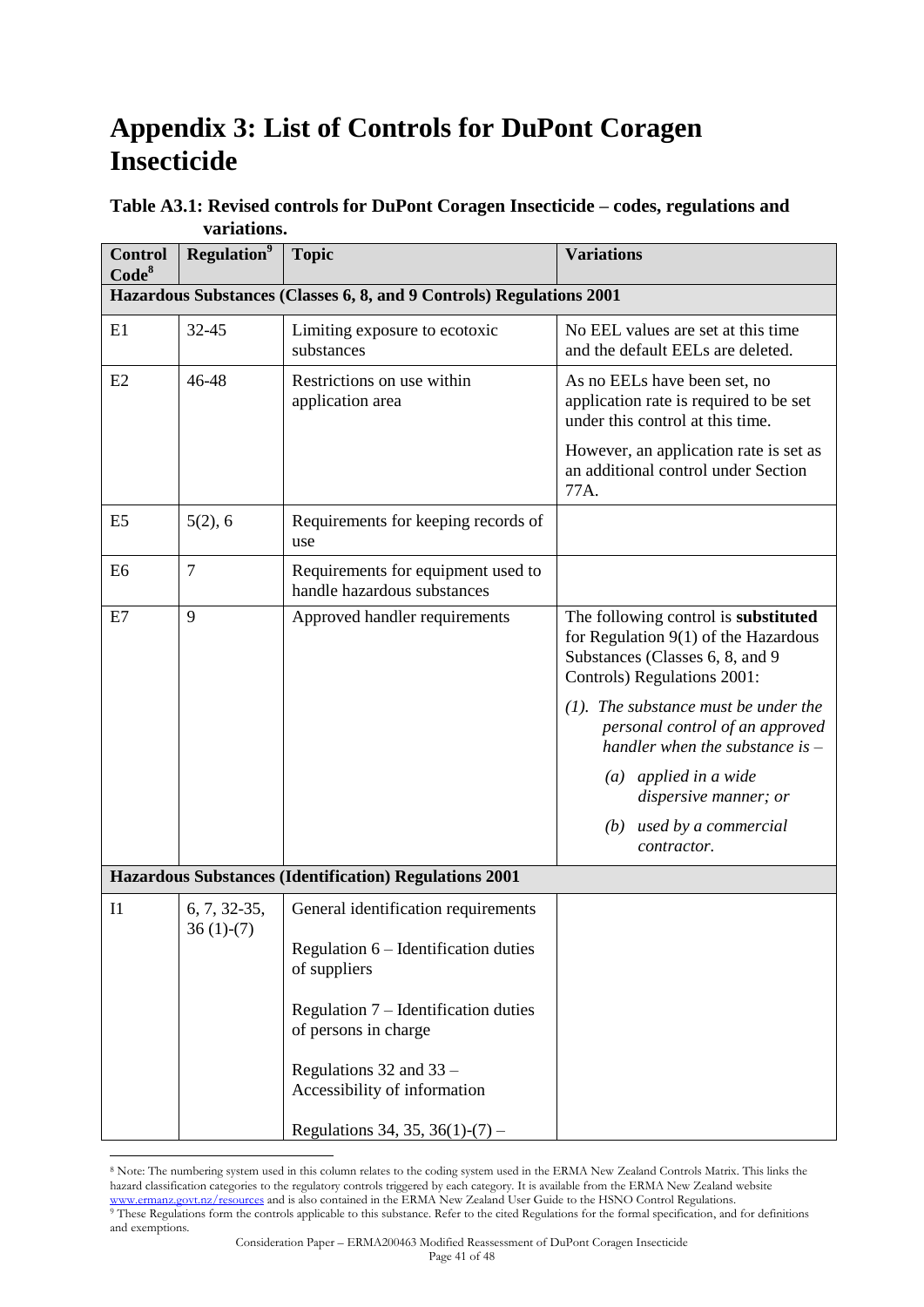| <b>Control</b><br>Code <sup>8</sup> | <b>Regulation</b> <sup>9</sup> | <b>Topic</b>                                                                           | <b>Variations</b> |
|-------------------------------------|--------------------------------|----------------------------------------------------------------------------------------|-------------------|
|                                     |                                | Comprehensibility, Clarity and<br>Durability of information                            |                   |
| I3                                  | 9                              | Priority identifiers for ecotoxic<br>substances                                        |                   |
| I <sub>0</sub>                      | 18                             | Secondary identifiers for all<br>hazardous substances                                  |                   |
| I11                                 | 20                             | Secondary identifiers for ecotoxic<br>substances                                       |                   |
| I19                                 | 29-31                          | Alternative information in certain<br>cases                                            |                   |
|                                     |                                | Regulation 29 – Substances in fixed<br>bulk containers or bulk transport<br>containers |                   |
|                                     |                                | Regulation $30 -$ Substances in<br>multiple packaging                                  |                   |
|                                     |                                | Regulation 31 - Alternative<br>information when substances are<br>imported             |                   |
| I21                                 | 37-39, 47-50                   | Documentation required in places of<br>work                                            |                   |
|                                     |                                | Regulation 37 – Documentation<br>duties of suppliers                                   |                   |
|                                     |                                | Regulation 38 – Documentation<br>duties of persons in charge of places<br>of work      |                   |
|                                     |                                | Regulation 39 – General content<br>requirements for documentation                      |                   |
|                                     |                                | Regulation 47 – Information not<br>included in approval                                |                   |
|                                     |                                | Regulation 48 – Location and<br>presentation requirements for<br>documentation         |                   |
|                                     |                                | Regulation 49 – Documentation<br>requirements for vehicles                             |                   |
|                                     |                                | Regulation $50 -$ Documentation to<br>be supplied on request                           |                   |
| I23                                 | 41                             | Specific documentation requirements<br>for ecotoxic substances                         |                   |
| I29                                 | 51-52                          | Duties of persons in charge of places<br>with respect to signage                       |                   |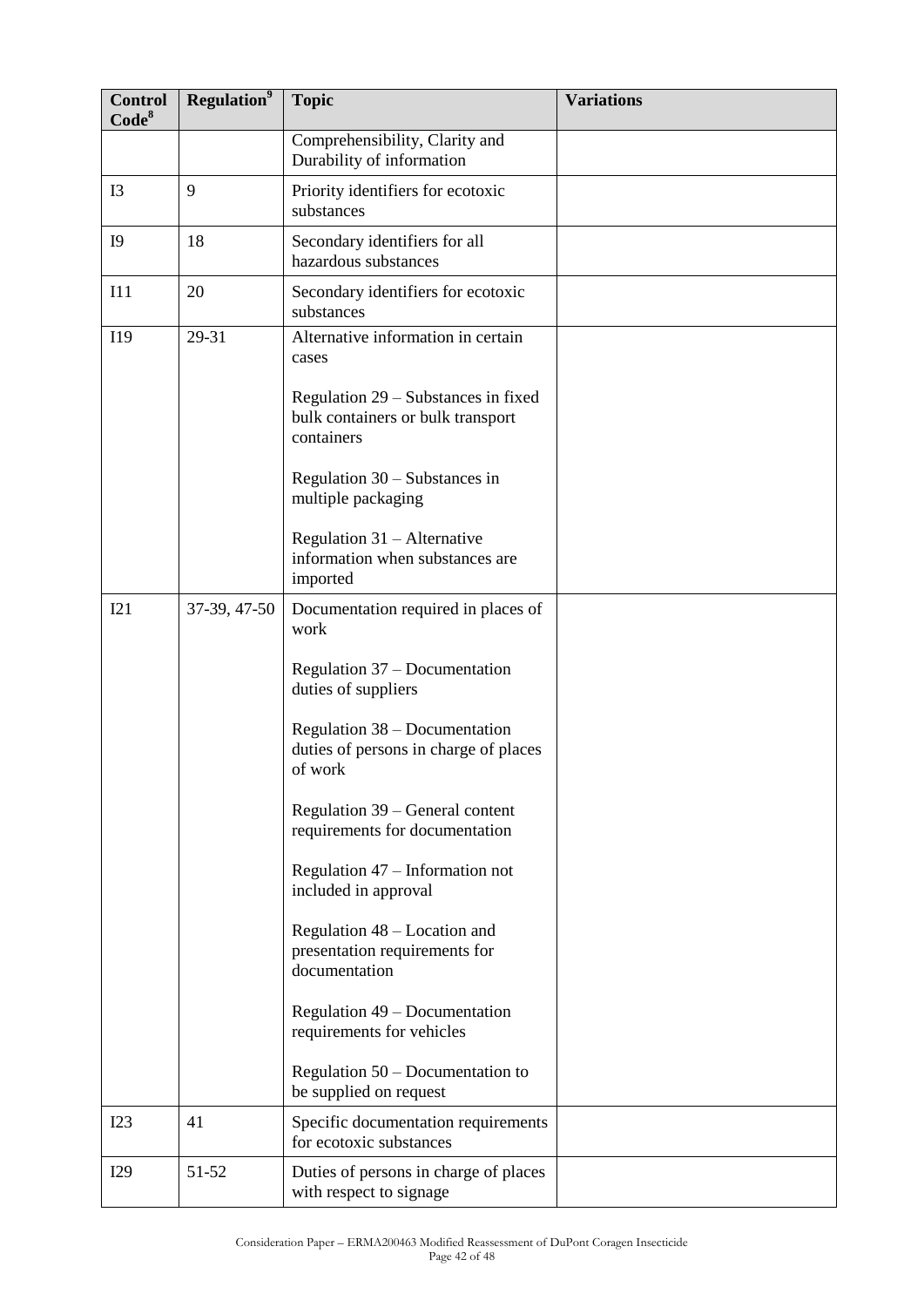| <b>Control</b><br>Code <sup>8</sup> | <b>Regulation</b> <sup>9</sup> | <b>Topic</b>                                                                                              | <b>Variations</b>                                                                                                                                                                                          |
|-------------------------------------|--------------------------------|-----------------------------------------------------------------------------------------------------------|------------------------------------------------------------------------------------------------------------------------------------------------------------------------------------------------------------|
|                                     |                                | <b>Hazardous Substances (Packaging) Regulations 2001</b>                                                  |                                                                                                                                                                                                            |
| P <sub>1</sub>                      | 5, 6, 7(1), 8                  | General packaging requirements                                                                            |                                                                                                                                                                                                            |
|                                     |                                | Regulation $5 -$ Ability to retain<br>contents                                                            |                                                                                                                                                                                                            |
|                                     |                                | Regulation 6 - Packaging markings                                                                         |                                                                                                                                                                                                            |
|                                     |                                | Regulation $7(1)$ – Requirements<br>when packing hazardous substance                                      |                                                                                                                                                                                                            |
|                                     |                                | Regulation $8$ – Compatibility                                                                            |                                                                                                                                                                                                            |
|                                     |                                | Regulation 9A and 9B – Large<br>Packaging                                                                 |                                                                                                                                                                                                            |
| P <sub>3</sub>                      | 9                              | Packaging requirements for<br>substances packed in limited<br>quantities                                  |                                                                                                                                                                                                            |
| P15                                 | 21                             | Packaging requirements for ecotoxic<br>substances                                                         |                                                                                                                                                                                                            |
| PG <sub>3</sub>                     | Schedule 3                     | The tests in Schedule 3 correlate to<br>the packaging requirements of UN<br>Packing Group III (UN PGIII). |                                                                                                                                                                                                            |
|                                     |                                | <b>Hazardous Substances (Disposal) Regulations 2001</b>                                                   |                                                                                                                                                                                                            |
| D <sub>5</sub>                      | 9                              | Disposal requirements for ecotoxic<br>substances                                                          |                                                                                                                                                                                                            |
| D <sub>6</sub>                      | 10                             | Disposal requirements for packages                                                                        |                                                                                                                                                                                                            |
| D7                                  | 11, 12                         | Disposal information requirements                                                                         |                                                                                                                                                                                                            |
| D <sub>8</sub>                      | 13, 14                         | Disposal documentation<br>requirements                                                                    |                                                                                                                                                                                                            |
|                                     |                                | <b>Hazardous Substances (Emergency Management) Regulations 2001</b>                                       |                                                                                                                                                                                                            |
| EM1                                 | $6, 7, 9-11$                   | Level 1 emergency management<br>information: General requirements                                         |                                                                                                                                                                                                            |
| EM7                                 | 8(f)                           | Information requirements for<br>ecotoxic substances                                                       |                                                                                                                                                                                                            |
| EM <sub>8</sub>                     | 12-16, 18-20                   | Level 2 emergency management<br>documentation requirements                                                |                                                                                                                                                                                                            |
| <b>EM11</b>                         | $25 - 34$                      | Level 3 emergency management<br>requirements – emergency response<br>plans                                |                                                                                                                                                                                                            |
| <b>EM12</b>                         | 35-41                          | Level 3 emergency management<br>requirements - secondary<br>containment                                   | The following subclauses shall be<br>added after subclause (3) of<br>regulation 36:<br>For the purposes of this<br>(4)<br>regulation, and regulations<br>37 to 40, where this<br>substance is contained in |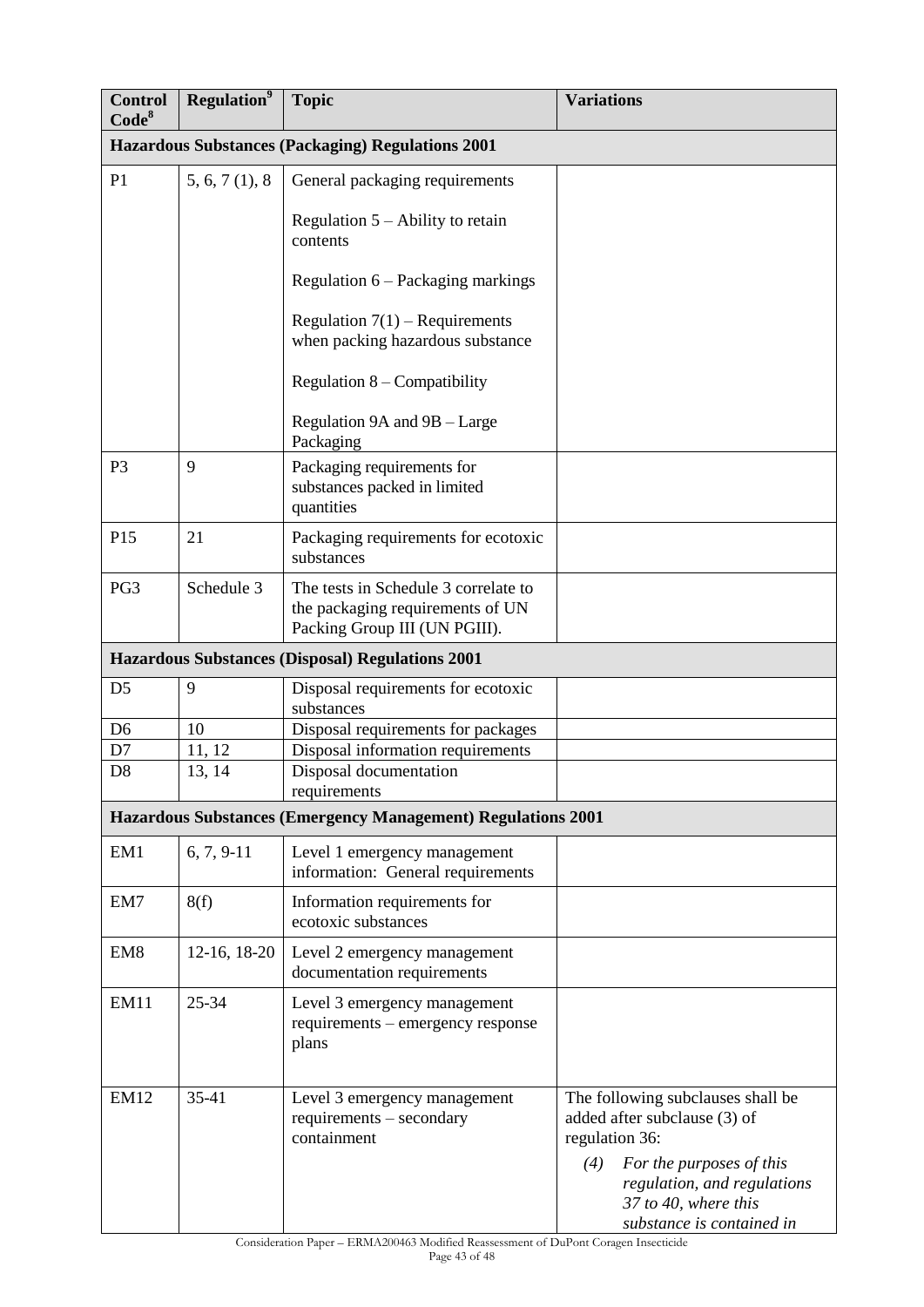| <b>Control</b><br>Code <sup>8</sup> | <b>Regulation</b> <sup>9</sup> | <b>Topic</b> | <b>Variations</b>                                                                                                                                                                                                                                                                                                                                                                                                                                                                                                                                                                                                                    |
|-------------------------------------|--------------------------------|--------------|--------------------------------------------------------------------------------------------------------------------------------------------------------------------------------------------------------------------------------------------------------------------------------------------------------------------------------------------------------------------------------------------------------------------------------------------------------------------------------------------------------------------------------------------------------------------------------------------------------------------------------------|
|                                     |                                |              | pipework that is installed and<br>operated so as to manage<br>any loss of containment in<br>the pipework it-<br>is not to be taken into<br>(a)<br>account in determining<br>whether a place is<br>required to have a<br>secondary containment<br>system; and<br>is not required to be<br>(b)<br>located in a secondary<br>containment system.<br>(5)<br>In this clause, pipework-<br>means piping that-<br>$\left(a\right)$<br>is connected to a<br>(i)<br>stationary<br>container; and<br>(ii)<br>is used to transfer a<br>hazardous<br>substance into or<br>out of the<br>stationary<br>container; and<br>$(b)$ includes a process |
|                                     |                                |              | pipeline or a transfer line.<br>The following subclauses shall be<br>added after subclause (1) of<br>regulation 37:                                                                                                                                                                                                                                                                                                                                                                                                                                                                                                                  |
|                                     |                                |              | $(2)$ If pooling substances that do not<br>have class 1 to 5 hazard<br>classifications are held in a place<br>above ground in containers each<br>of which has a capacity of 60<br>litres or less-                                                                                                                                                                                                                                                                                                                                                                                                                                    |
|                                     |                                |              | if the place's total pooling<br>$\left(a\right)$<br>potential is less than<br>20,000 litres, the<br>secondary containment<br>system must have a<br>capacity of at least 25% of<br>that total pooling<br>potential:                                                                                                                                                                                                                                                                                                                                                                                                                   |
|                                     |                                |              | if the place's total pooling<br>(b)<br>potential is 20,000 litres or<br>more, the secondary<br>containment system must<br>have a capacity of the<br>greater of-<br>5% of the total<br>(i)                                                                                                                                                                                                                                                                                                                                                                                                                                            |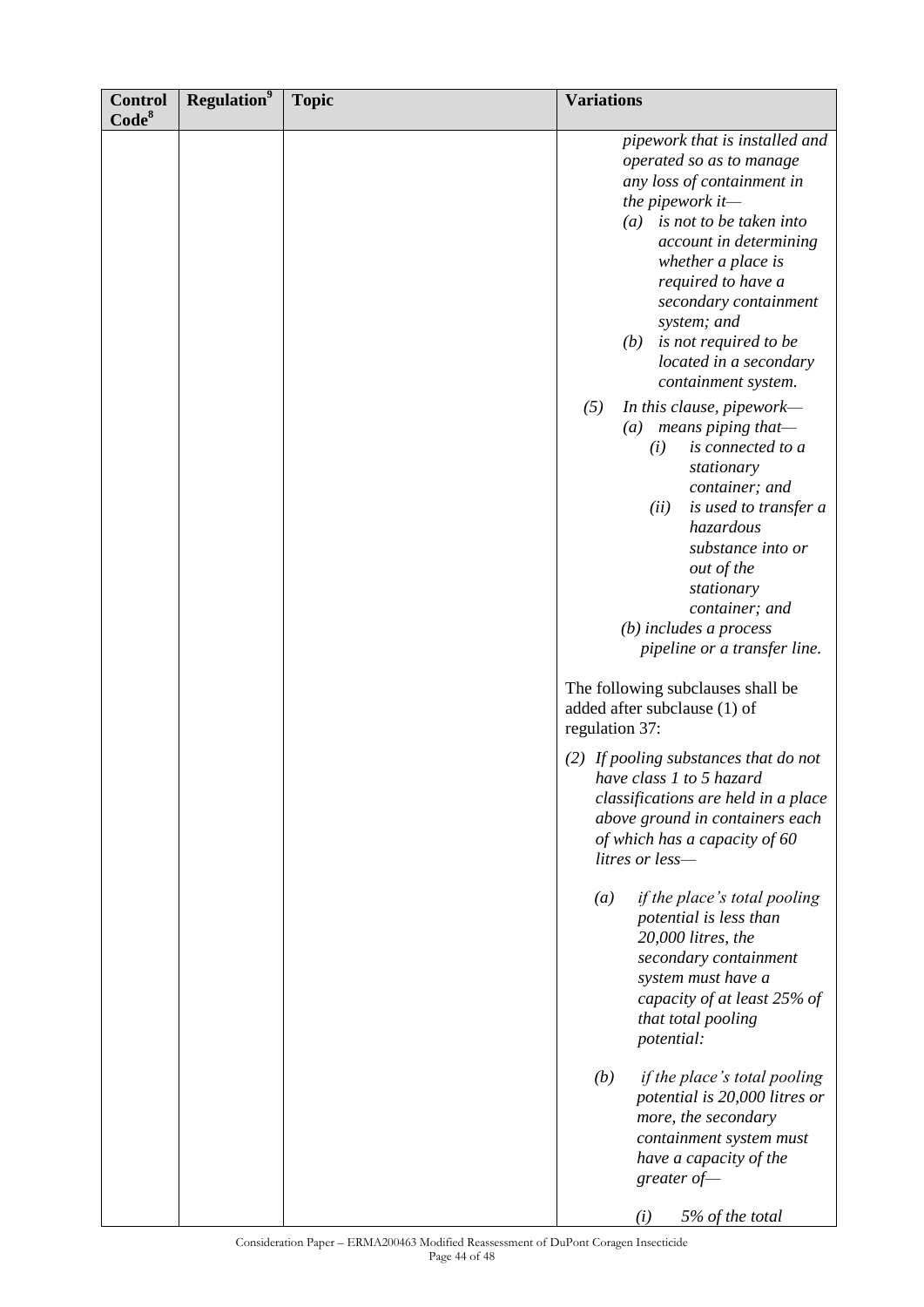| <b>Control</b><br>Code <sup>8</sup> | <b>Regulation</b> <sup>9</sup> | <b>Topic</b> | <b>Variations</b>                                                                                                                                                                                                                                                                                   |
|-------------------------------------|--------------------------------|--------------|-----------------------------------------------------------------------------------------------------------------------------------------------------------------------------------------------------------------------------------------------------------------------------------------------------|
|                                     |                                |              | pooling potential; or                                                                                                                                                                                                                                                                               |
|                                     |                                |              | 5,000 litres.<br>(ii)                                                                                                                                                                                                                                                                               |
|                                     |                                |              | (3) Pooling substances to which<br>subclause $(2)$ applies must be<br>segregated where appropriate to<br>ensure that leakage of one<br>substance may not adversely<br>affect the container of another<br>substance.                                                                                 |
|                                     |                                |              | The following subclauses shall be<br>added after subclause (1) of<br>regulation 38:                                                                                                                                                                                                                 |
|                                     |                                |              | (2) If pooling substances which do<br>not have class 1 to 5 hazard<br>classifications are held in a place<br>above ground in containers 1 or<br>more of which have a capacity of<br>more than 60 litres but none of<br>which have a capacity of more<br>than 450 litres-                            |
|                                     |                                |              | $\left(a\right)$<br>if the place's total pooling<br>potential is less than<br>$20,000$ litres, the<br>secondary containment<br>system must have a<br>capacity of either 25% of<br>that total pooling potential<br>or 110% of the capacity of<br>the largest container,<br>whichever is the greater: |
|                                     |                                |              | if the place's total pooling<br>(b)<br>potential is 20,000 litres or<br>more, the secondary<br>containment system must<br>have a capacity of the<br>greater $of$ —                                                                                                                                  |
|                                     |                                |              | 5% of the total<br>(i)<br>pooling potential; or                                                                                                                                                                                                                                                     |
|                                     |                                |              | 5,000 litres<br>(ii)                                                                                                                                                                                                                                                                                |
|                                     |                                |              | (3)<br>Pooling substances to which<br>subclause $(2)$ applies must be<br>segregated where<br>appropriate to ensure that<br>the leakage of one substance<br>may not adversely affect the<br>container of another<br>substance.                                                                       |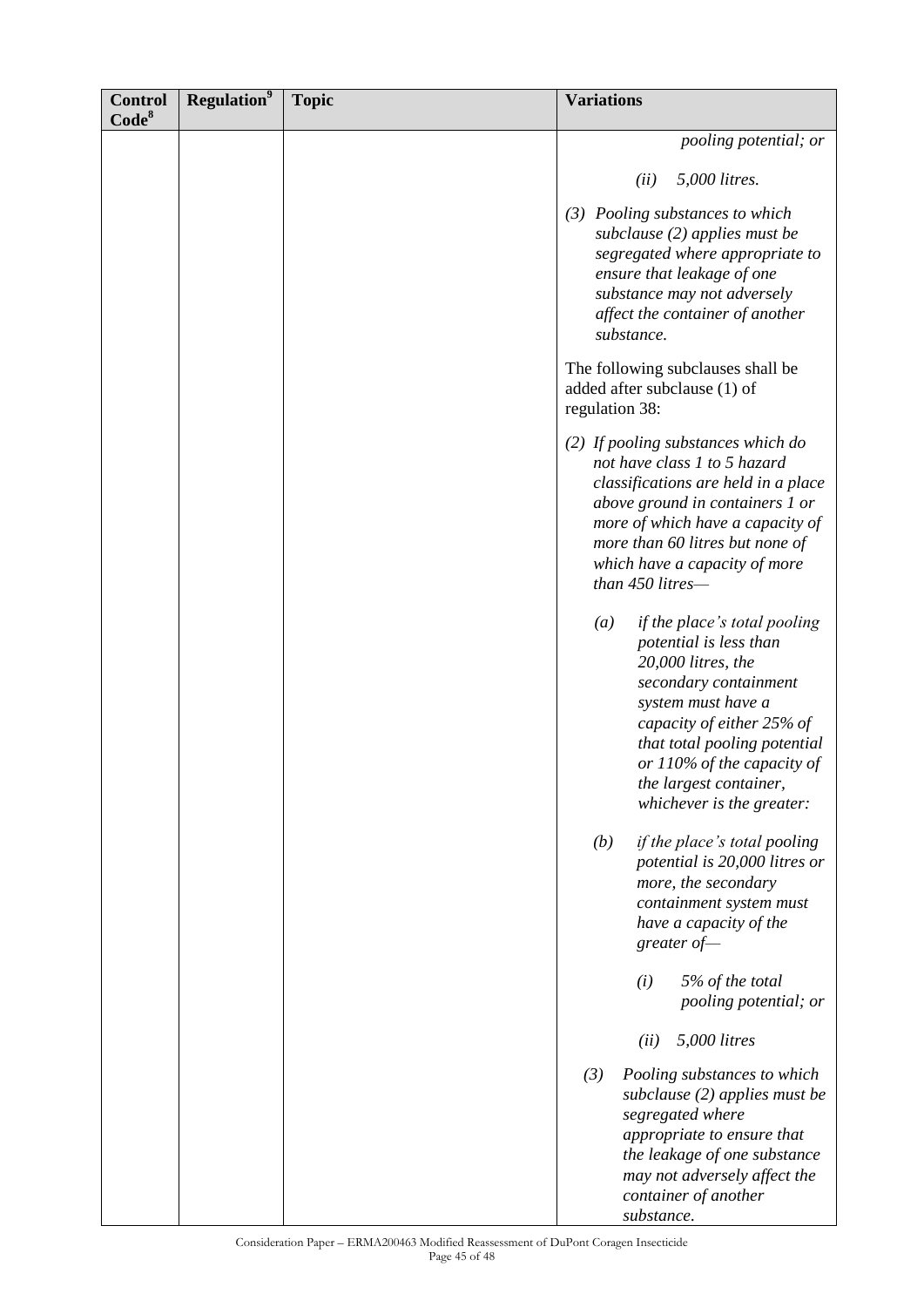| <b>Control</b><br>Code <sup>8</sup>                                                                                                                                                                                                                                                                                                                       | <b>Regulation</b> <sup>9</sup> | <b>Topic</b>                                                                                                                                   | <b>Variations</b> |
|-----------------------------------------------------------------------------------------------------------------------------------------------------------------------------------------------------------------------------------------------------------------------------------------------------------------------------------------------------------|--------------------------------|------------------------------------------------------------------------------------------------------------------------------------------------|-------------------|
| <b>EM13</b>                                                                                                                                                                                                                                                                                                                                               | 42                             | Level 3 emergency management                                                                                                                   |                   |
| $requirements - signature$<br><b>Hazardous Substances (Personnel Qualification) Regulations 2001</b>                                                                                                                                                                                                                                                      |                                |                                                                                                                                                |                   |
| AH1<br>Approved Handler requirements<br>See E7.<br>$4-6$                                                                                                                                                                                                                                                                                                  |                                |                                                                                                                                                |                   |
|                                                                                                                                                                                                                                                                                                                                                           |                                | Hazardous Substances (Tank Wagons and Transportable Containers) Regulations 2004                                                               |                   |
| Regulations 4 to 43<br>The Hazardous Substances (Tank Wagons and Transportable Containers)                                                                                                                                                                                                                                                                |                                |                                                                                                                                                |                   |
| where applicable                                                                                                                                                                                                                                                                                                                                          |                                | Regulations 2004 prescribe a number of controls relating to tank wagons and<br>transportable containers and must be complied with as relevant. |                   |
| <b>Section 77A Additional Controls</b>                                                                                                                                                                                                                                                                                                                    |                                |                                                                                                                                                |                   |
| The controls relating to stationary container systems, as set out in Schedule 8 of the Hazardous<br>Substances (Dangerous Goods and Scheduled Toxic Substances) Transfer Notice 2004 (Supplement to<br>the New Zealand Gazette, 26 March 2004, No. 35, page 767), as amended, apply to this substance,<br>notwithstanding clause $1(1)$ of that schedule. |                                |                                                                                                                                                |                   |
| Addition of subclauses after subclause (3) of Regulation 36, subclause (1) of Regulation 37 and<br>subclause (1) of Regulation 38 of the Hazardous Substances (Emergency Management Controls)<br>Regulations, refer control EM12.                                                                                                                         |                                |                                                                                                                                                |                   |
| ADE (chlorantraniliprole) = $1.58$ mg/kg bw/day                                                                                                                                                                                                                                                                                                           |                                |                                                                                                                                                |                   |
| $PDE_{\text{food}}$ (chlorantraniliprole) = 1.58 mg/kg bw/day                                                                                                                                                                                                                                                                                             |                                |                                                                                                                                                |                   |
| The maximum application rate for DuPont Coragen insecticide shall be 0.30 kg ai/ha, once per year.                                                                                                                                                                                                                                                        |                                |                                                                                                                                                |                   |
| DuPont Coragen insecticide shall not be applied onto or into water.                                                                                                                                                                                                                                                                                       |                                |                                                                                                                                                |                   |
| The method of application of DuPont Coragen insecticide shall be limited to ground based application.                                                                                                                                                                                                                                                     |                                |                                                                                                                                                |                   |
| When DuPont Coragen is applied by boom spray, boom heights should be kept as low as practicable to<br>avoid spray drift.                                                                                                                                                                                                                                  |                                |                                                                                                                                                |                   |
| The label for DuPont Coragen insecticide shall state the following:                                                                                                                                                                                                                                                                                       |                                |                                                                                                                                                |                   |
| "The use of this chemical in areas where soils are permeable, particularly where the water table is<br>shallow, may result in the substance leaching into ground water."                                                                                                                                                                                  |                                |                                                                                                                                                |                   |
| "Harmful to some beneficial insects – particularly some foliage dwelling predators that may be used in<br>Integrated Pest Management"                                                                                                                                                                                                                     |                                |                                                                                                                                                |                   |
| "Due to the persistent nature of chlorantraniliprole in soil, this product is expected to accumulate over<br>successive seasons following repeated use."                                                                                                                                                                                                  |                                |                                                                                                                                                |                   |
| DuPont (New Zealand) Limited shall make available to ERMA New Zealand the results of any soil<br>accumulation trials for chlorantraniliprole upon their completion.                                                                                                                                                                                       |                                |                                                                                                                                                |                   |
|                                                                                                                                                                                                                                                                                                                                                           |                                |                                                                                                                                                |                   |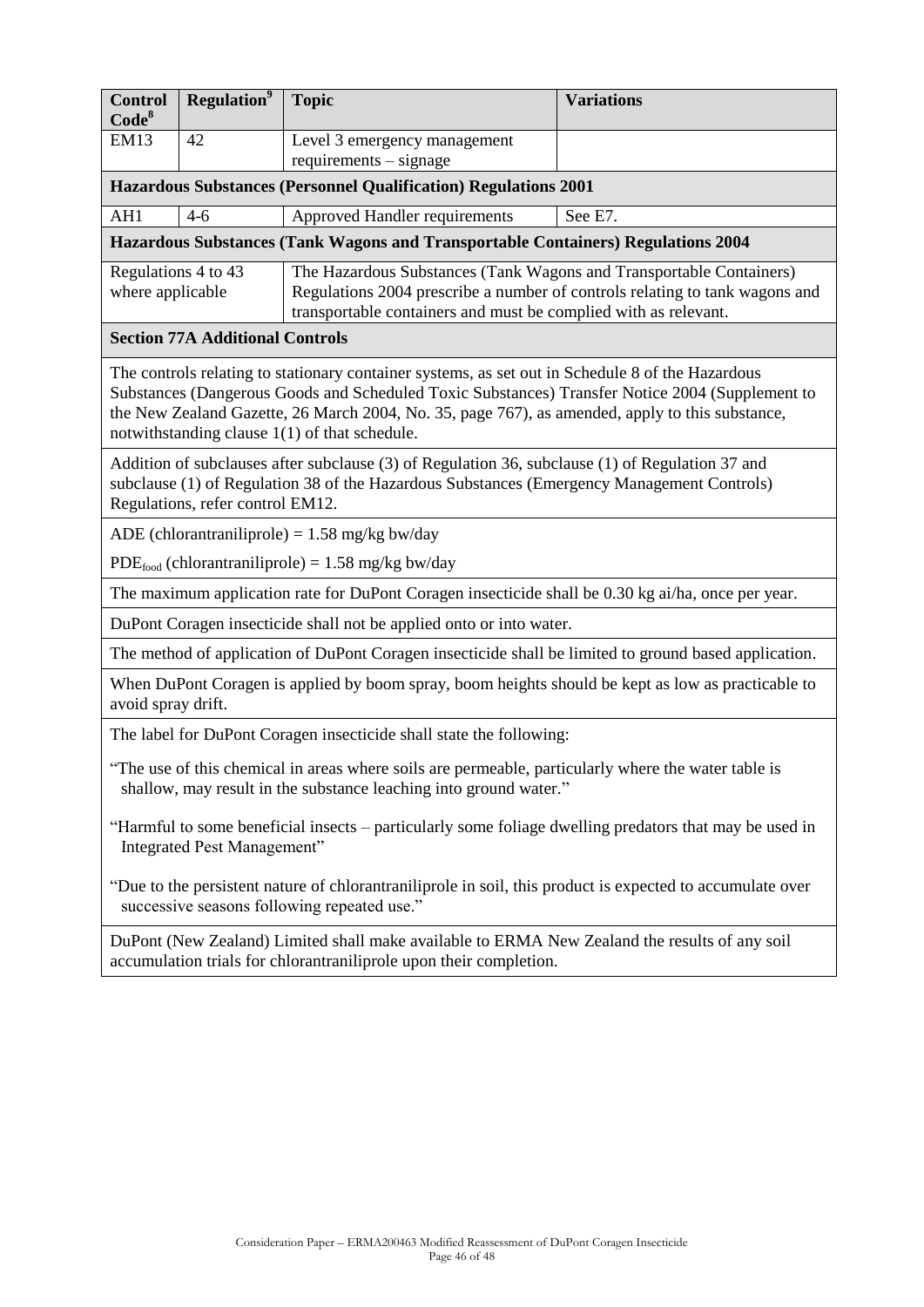# **APPENDIX 4: GOVERNMENT DEPARTMENTS, CROWN ENTITIES AND INTERESTED PARTIES NOTIFIED**

Aakland Chemicals (1997) Limited AgBio Research Limited Agcarm Incorporated AgResearch Limited Agronica New Zealand Limited AR and JA Drysdale Limited ARPPA Baldwins Intellectual Property BASF New Zealand Limited Bayer New Zealand Limited BOC Limited Chancery Green Chemagro New Zealand Limited Chemsafety Limited Comunity and Public Health Dow AgroSciences Australia Limited DuPont (New Zealand) Limited Environment Bay of Plenty Far North District Council Farmoz Pty Ltd Federated Farmers of New Zealand (Incorporated) Fish and Game Eastern Region Fruitfed Supplies Limited (PGG Wrightson Ltd) Grayson Wagner Company Ltd Greater Wellington - The Regional Council Green Party of Aotearoa New Zealand Hawkes Bay Regional Council IMCD New Zealand Limited Kaipara District Council Kawerau District Council Landcorp Farming Limited Lowndes Associates Ministry of Agriculture and Fisheries (MAF) Biosecurity New Zealand Ministry of Research Science and Technology (MoRST) Napier Health Centre - Public Health Unit National Beekeepers Association New Zealand Bee Industry Group - Federated Farmers New Zealand Chemical Industry Council Inc New Zealand Customs Service New Zealand Meatworkers Union New Zealand Press Association New Zealand Society of Gunsmiths Inc